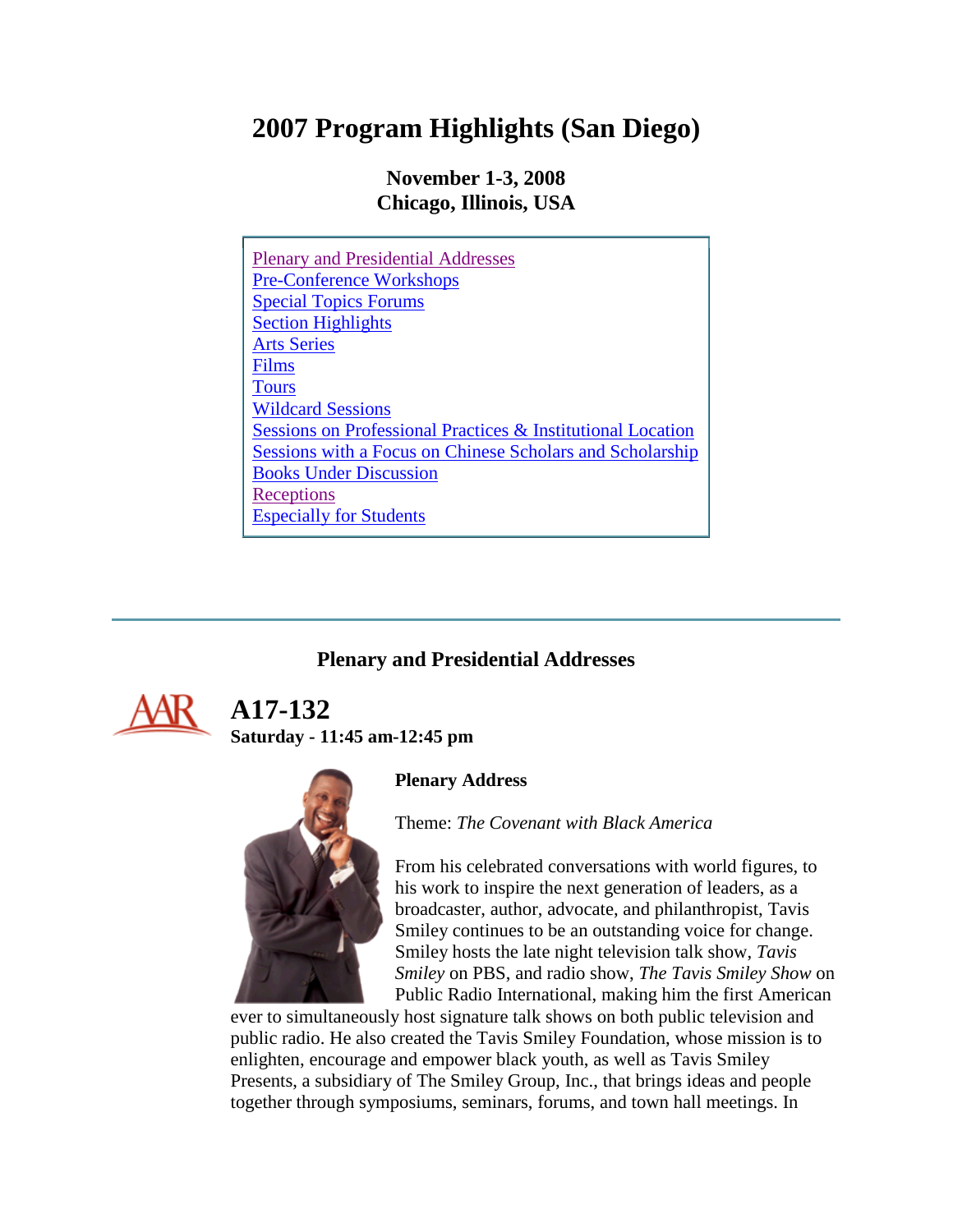addition, he has authored ten books, and he made publishing history when the book he edited, *The Covenant with Black America*, reached #1 on the New York Times bestseller list.



# **A17-404**

**Saturday - 7:45 pm-9:00 pm**



### **Plenary Address**

Theme: *Presidential Plenary and Awards Ceremony: The Folly of Secularism*

Jeffrey Stout is the author of *The Flight from Authority, Ethics after Babel*, and *Democracy and Tradition*, as well as co-editor of *Grammar and Grace: Reformulations of Aquinas and Wittgenstein*. He is now working on a sequel to *Democracy and Tradition*, tentatively titled *Walking in Our Sleep*. Stout's interests include theories of religion,

religious and philosophical ethics, philosophy of religion, social criticism, political thought, modern theology, and film. He is a contributing editor of the *Journal of Religious Ethics.*



## **A18-226 Sunday - 3:00 pm-4:30 pm**



### **Plenary Address**

Theme: *Islamic Feminism*

Isobel Coleman, Senior Fellow for US Foreign Policy and Director of the Women and Foreign Policy Program at the Council on Foreign Relations, will be interviewed by Zayn Kassam, Pomona College. Coleman's forthcoming book, *Paradise Beneath Her Feet: Islamic Feminism in the Middle East*, examines the role of women in bringing reform to the Muslim world—specifically in Saudi Arabia,

Iraq, Iran, Pakistan, and Afghanistan—and in determining whether these societies can transition to functioning democracies with modern economies. She holds a D.Phil. in international relations from Oxford University and was an adjunct professor at American University. Dr. Kassam is the author of Introduction to the World's Major Religions: Islam, and she has published several articles, lectured widely, and is working on a book on gender issues in the Muslim world. Nelly Van Doorn-Harder, Valparaiso University, will preside. The program includes substantial time for questions from the audience.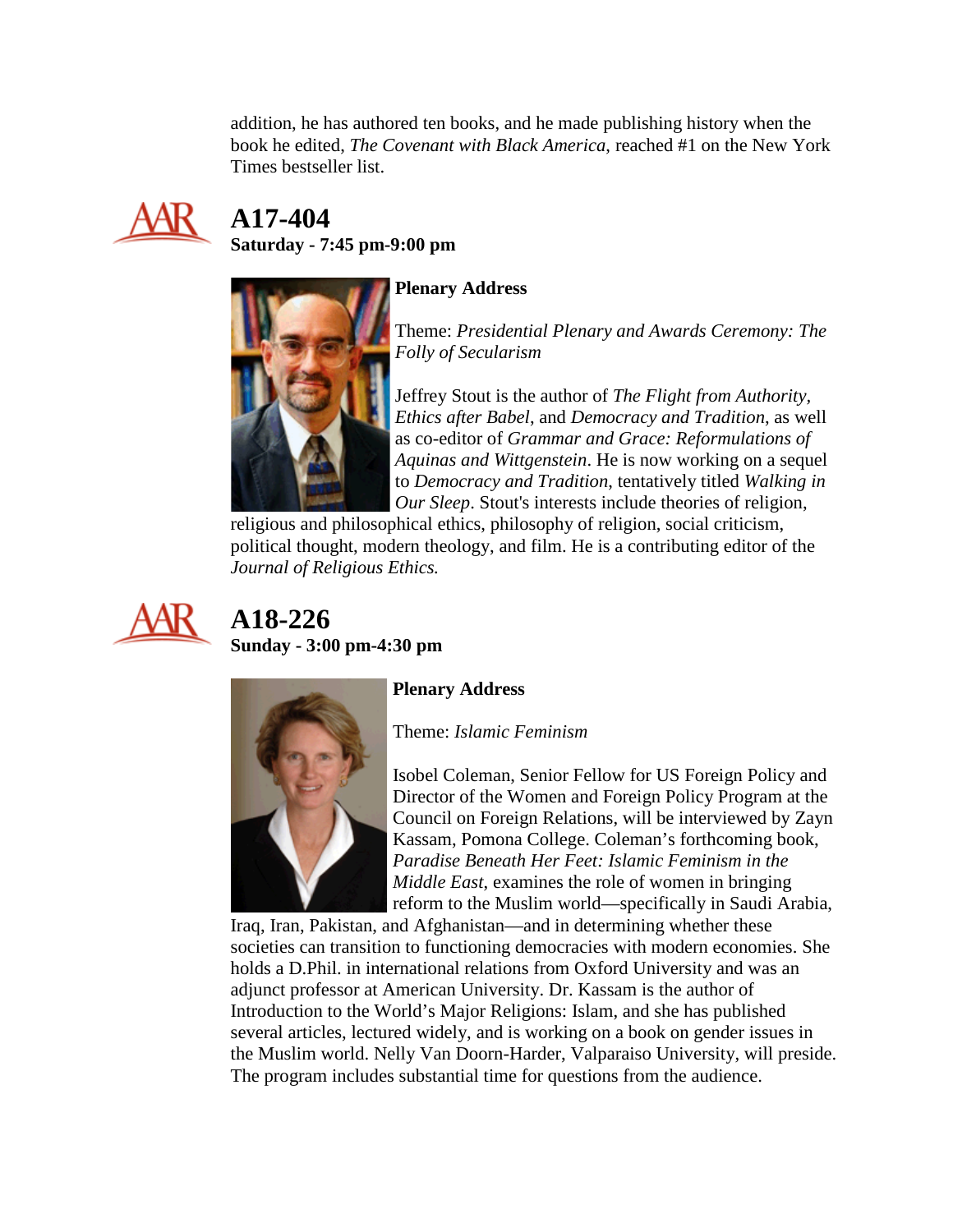

## **A18-402 Sunday - 7:15 pm-8:15 pm**



#### **Plenary Address**

Theme: *How Social Justice Got to Me, and Why It Never Left*

Nicholas Wolterstorff received his B.A. from Calvin College in 1953 and his Ph.D. in philosophy from Harvard University in 1956. Before taking up his current position as Noah Porter Professor of Philosophical Theology at Yale, he taught for thirty years at his alma mater, Calvin College. After concentrating on

metaphysics at the beginning of his career, he spent a good many years working primarily on aesthetics and philosophy of art. In more recent years, he has been concentrating on epistemology, philosophy of religion, and political philosophy. In the fall of 1993 he gave the Wilde Lectures at Oxford University, and in the spring of 1995 he gave the Gifford Lectures at St. Andrews University. He has been president of the American Philosophical Association (Central Division) and of the Society of Christian Philosophers.



# **A18-403**

**Sunday - 8:15 pm-9:15 pm**



#### **Plenary Address**

Theme: *Religious Mobilizations*

Charles Taylor, Northwestern University and McGill University, is the 2007 Templeton Prize winner for his long-standing efforts to examine the role of spiritual thinking in modern society. His work is a standard in philosophy, theology, and the social sciences, and provides a map of the central issues of debate in the historical development of the

understanding of the self and the relations between the religious and the secular. Taylor argues against the idea that the rational movement that began in the Enlightenment renders morality and spirituality as anachronisms. Problems such as violence and bigotry can only be solved by considering their secular and spiritual dimensions, and wholly depending on secularized viewpoints leads to fragmented, faulty results. Taylor insists that a narrow, reductive sociological approach wrongly denies the full account of how and why humans strive for meaning. Taylor's latest book, *A Secular Age,* was published by Harvard University Press.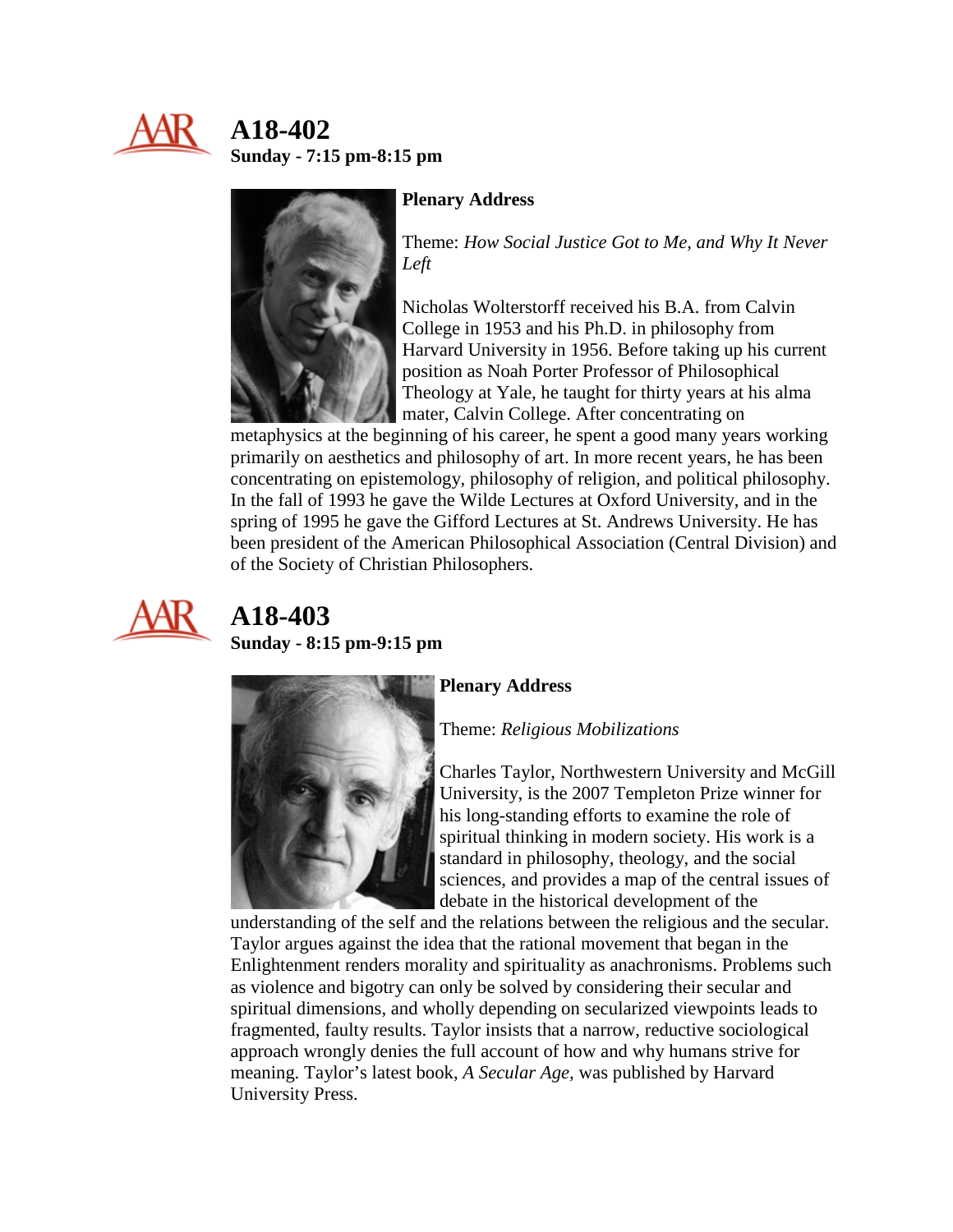

## **A19-300 Monday - 4:00 pm-6:30 pm**



#### **Plenary Address**

Theme: *Making Sense by Comprehending Sensibility: A View of Chinese Religions*

Mu-chou Poo was born and educated in Taiwan, received a B.A. in History from National Taiwan University in 1975 and a Ph.D. in Egyptology from The Johns Hopkins University in 1984. He is a Research Fellow at the Institute of History and Philology, Academia Sinica, and adjunct professor at

the Graduate Institute of Religion, National Cheng-chih University, Taipei. He has taught as visiting professor at the University of California, Los Angeles, Columbia University, Grinnell College, and Hong Kong Chinese University. His research interests include society and religion in ancient Egypt and China. His recent research takes a comparative approach to ancient history and religion. He has published both in Chinese and English. Major English publications include *Wine and Wine Offering in the Religion of Ancient Egypt* (Kegan Paul International, 1995); *In Search of Personal Welfare: A View of Ancient Chinese Religion* (State University of New York Press, 1998); *Enemies of Civilization: Attitudes toward Foreigners in Ancient Mesopotamia, Egypt, and China* (State University of New York Press, 2005).



## **A19-400 Monday - 7:15 pm-8:45 pm**



#### **Plenary Address**

Theme: *Welcoming the Stranger: Why Immigrants Are More Than a Luxury*

Ernesto J. Cortés, Jr. serves as Southwest regional director of the Chicago-based Industrial

Areas Foundation (IAF), and he has worked to organize communities in the poor neighborhoods of Texas and throughout the Southwest. In 1974, Cortes moved to San Antonio, his native city, where he founded the Communities Organized for Public Service (COPS), the well-known and highly effective church-based grassroots organization. Possessed of a deep respect for the dignity of the people he seeks to help, he adheres to what he calls the "iron rule" of community activism: Never do for others what they can do for themselves. Rather than seek to impose an outsider's view of what a community needs, he helps citizens to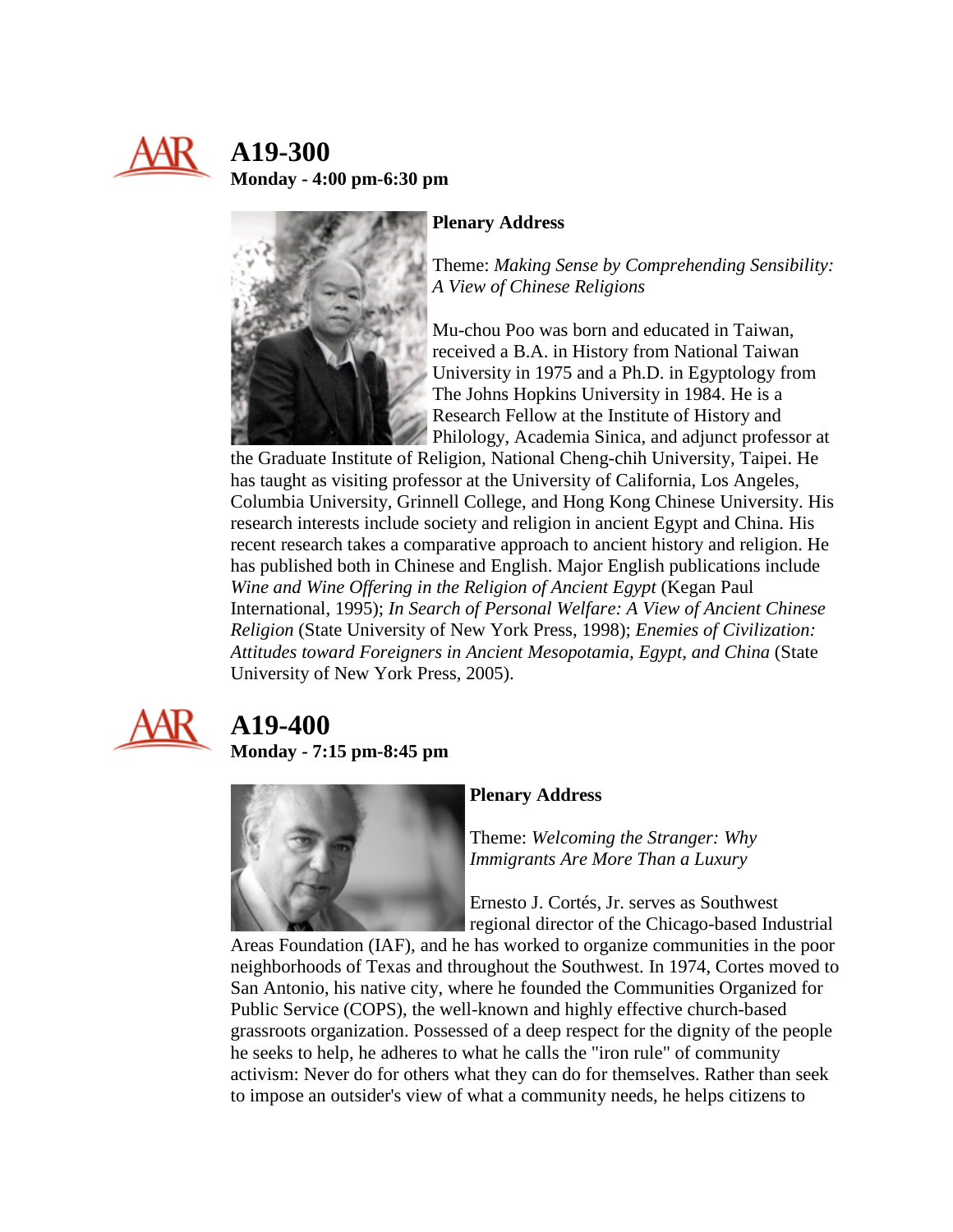organize into trusting relationships and to develop the tools they need to exercise power on their own behalf. Ernesto Cortés has successfully translated his passion for justice into helping the politically disenfranchised of all races and faiths discover their political strength.

### **Pre-Conference Workshops**

<span id="page-4-1"></span><span id="page-4-0"></span>

# **A16-100**

**Friday - 9:00 am-4:30 pm**

#### **Chairs Workshop: Best Practices: Diversifying Your Faculty – Honest Conversations**

Sponsored by the Academic Relations Committee and the Status of Racial and Ethnic Minorities in the Profession Committee

The workshop will deal with issues on how to diversify the academic institution, specifically the student body and the administration. Based on the *Career Guide for Racial and Ethnic Minorities in the Profession*, the program will be an honest and open discussion on good practices to follow along with pitfalls to avoid. Plenary, panels, and interactive break-out sessions will be featured. Featured speakers include Sharon Watson Fluker, Stacey Floyd-Thomas, Edwin Aponte, and Fumitaka Matsuoka. Breakout sessions will be led by Edwin Aponte, Grace Ji-Sun Kim, Akintude Akinade, and Miguel A. De La Torre.



# **A16-101**

**Friday - 9:00 am-4:30 pm**

#### **Leadership Workshop: The Religion Major and Liberal Education**

Amid changing global and academic contexts, what is the nature and role of the religion major? What are its goals, and how do they relate to the goals of a liberal education? How do we know if we are succeeding in meeting these goals? The workshop will bring together a distinguished group of experts to lead a day-long and interactive discussion of the religion major. Through plenaries, panels, and breakout sections, participants will explore and share challenges, best practices, success stories, and failures. The workshop is part of an eighteen-month-long joint AAR/Teagle Foundation project to study the religion major.

Preliminary Agenda:

Introduction: Why Religious Studies?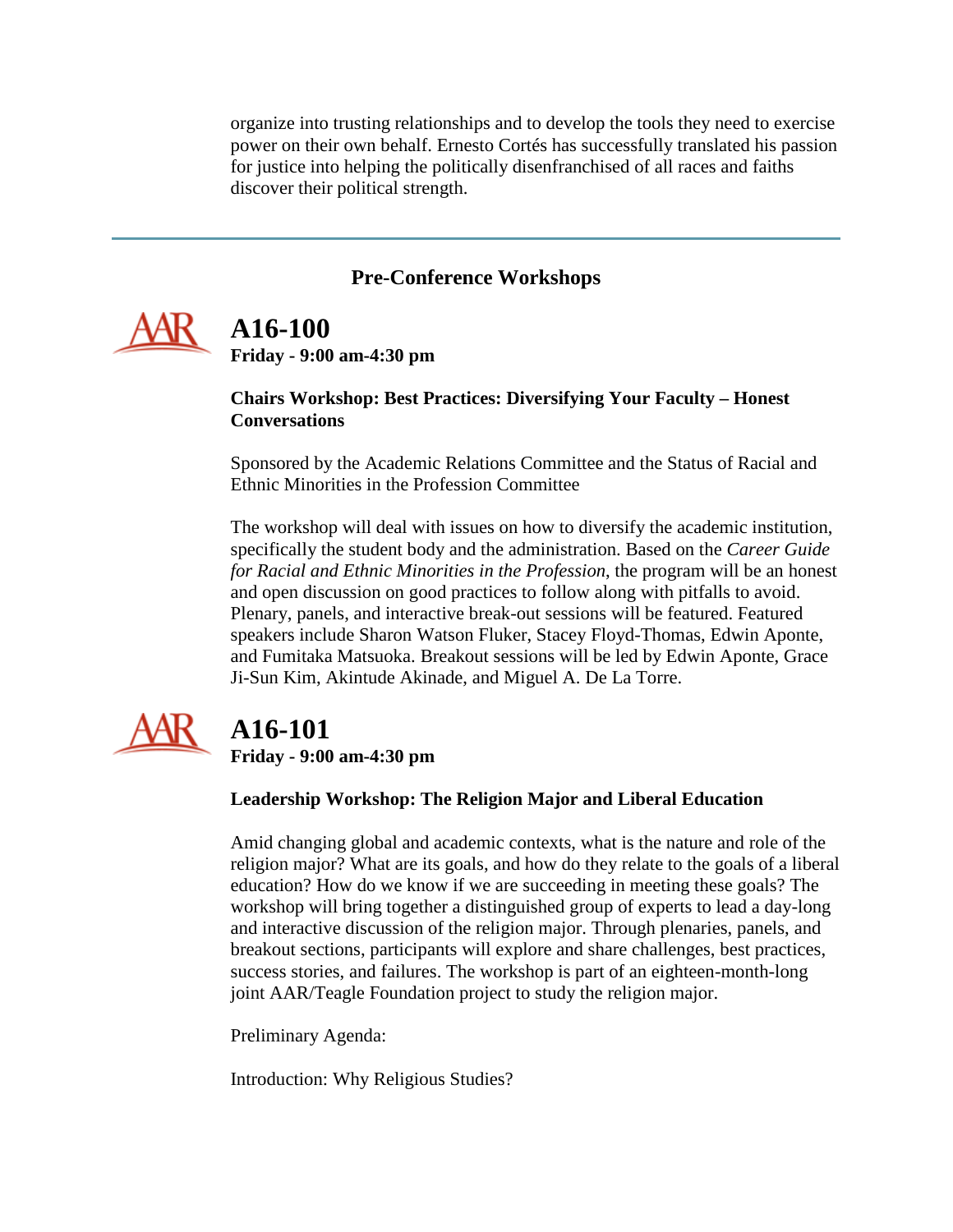Establishing the Religious Studies Major: Stories from the Trenches (interactive session)

Religious Studies Across the Curriculum: The Interdisciplinary Nature of the Major (panel discussion)

Lunch

The Major in Different Institutional Contexts/Different Models for the Major (interactive session)

What has worked? What has not? (panel discussion followed by a break-out session)

Summary: What Have We Learned (as a Discipline and Today)?

The workshop will be of benefit to a range of participants: faculty, administrators, and graduate students. The goal is to bring a diverse group of AAR members together in an lively and open discussion about what it means to major in religion, what our field contributes (and should contribute) to the education of our students, and how we can be better at what we do.



# **A16-104**

**Friday - 10:00 am-6:00 pm**

**Religion and Media Workshop: Religion and New Media -- Old Tools or New Trajectories?**

From stone tablets to scrolls, printing presses to the Internet, artists, journalists, and believers of all stripes have used the advanced technology of their age. However, the question arises as to whether these new media are merely tools, or actually arbiters of religious change itself. This day-long workshop begins with questions such as: How is the representation of religion effected in new media incarnations, from the Internet to gaming? How is new media changing traditional journalism, and what are the effects on religion reporting? Could new media even be changing religion itself, in terms of what it means to those who practice it--or even how it is practiced? These are some of the issues covered in presentations by Jeff Sharlet (writer/editor of *The Revealer, Harpers, Rolling Stone*; Eddo Stern (Game Designer;, Tracy Fullerton (Game Designer, USC); Ryan Bolger (co-author, *Emerging Churches*); and Heidi Campbell (author, *When Religion Meets New Media*).



**A16-105**

**Friday - 12:00 pm-3:00 pm**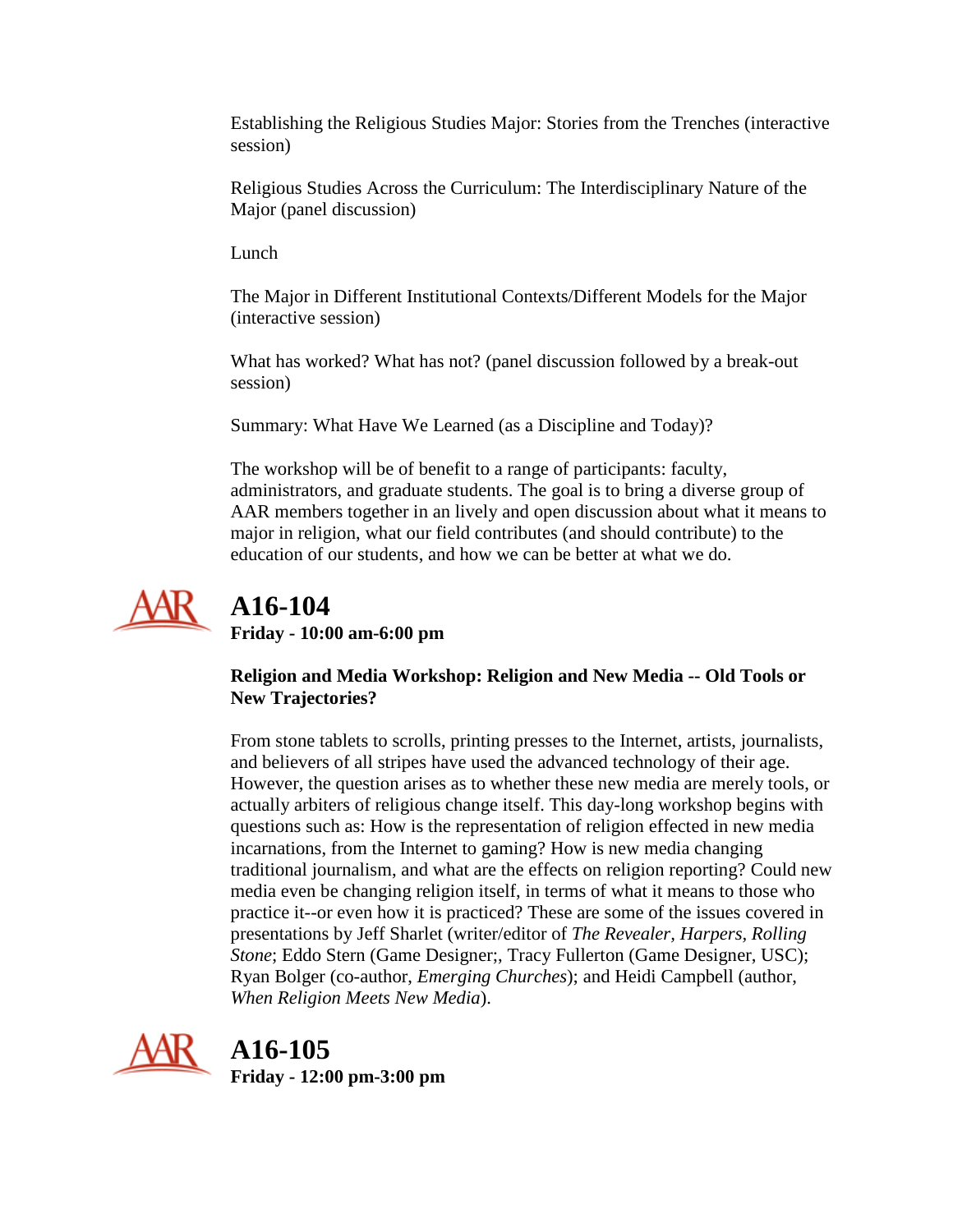#### **Women's Caucus Workshop**

Sponsored by the Women's Caucus

Includes three mini-sessions on Strategies for Women in the Profession, Women and Online Teaching, and Women in the Classroom.



### **A16-400 Friday - 7:00 pm-9:00 pm**

#### **EIS Center Orientation**

Sponsored by the EIS Advisory Committee

The EIS Center orientation will feature a short presentation which will include an overview of the center, an explanation of how to best utilize the center, and a question and answer session. After the presentation, the center will be open for use, with the exception of the Interview Hall. Employers will be able to review candidate credentials, leave messages for registered candidates, and make reservations for booth space. Candidates will be able to pick up their copy of the Annual Meetings Special Edition of *Openings*, and leave messages for employers. The center will also accepting onsite registrations at this time. Employers and candidates are encouraged to participate in orientation but are not required to attend.

### **Special Topics Forums**

<span id="page-6-0"></span>

 **A17-100 Saturday - 9:00 am-11:30 am**

#### **Special Topics Forum**

Theme: *What's My Job? Academic Citizenship and the Well-being of Schools, Departments, and Programs*

Sponsored by the Academic Relations Committee

Professors' jobs are often described as "three-legged stools," supported by scholarship, teaching, and "service." This session reframes "service"' as "citizenship" and what it means to be a good citizen of the academy. Topics will include understanding and effectively engaging in shared governance, collaboration and collegiality, and representing the Academy in/to the public. As a special focus, we will ask about the impacts of the growing percentage of part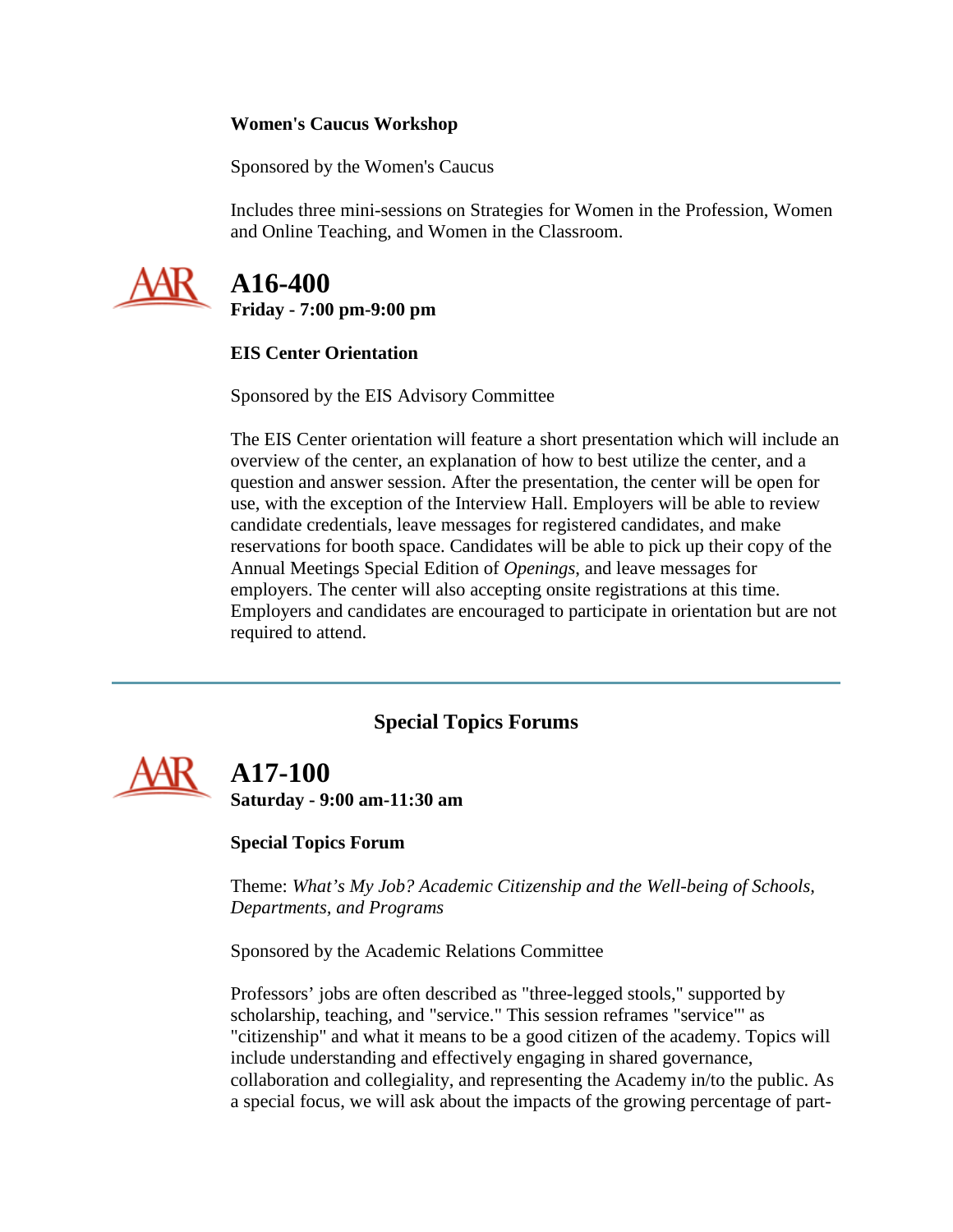time and temporary faculty members in our institutions (e.g., how does this affect the citizenship requirements of the shrinking tenure-line faculty, what citizenship responsibilities accompany part-time and temporary faculty work, what responsibilities do tenure line faculty have toward part-time and temporary faculty as fellow citizens of our institutions?).



## **A17-101 Saturday - 9:00 am-11:30 am**

### **Special Topics Forum**

Theme: *Studies of World Religions in Mainland China, Hong Kong, and Taiwan*

Sponsored by the International Connections Committee

Visiting scholars participating in the China Focus will speak about the state of the field in China in the study of various religious traditions, including Chinese religious traditions, Christianity, and Islam. The participants will include Archie Lee, Weichi Zhou, Yen-zen Tsai, and Mu-chou Poo. Kwok Pui Lan and Jin Hee Han will moderate the session.



## **A17-133 Saturday - 11:45 am-1:00 pm**

### **Special Topics Forum**

Theme: *ATLA Career Alternatives Luncheon: Focus on Religion and Journalism*

Sponsored by the Graduate Student Committee and American Theological Library Association

Students in religion and theology often find creative and rewarding career alternatives to the life of a professor. This year, our ongoing Career Alternatives series focuses on the intersection of religion and the media: what career opportunities exist for people interested in both religion and communicating ideas about religion using the expanding varieties of news media? Come listen to talented and experienced writers about their lives in religion and journalism.

AAR student members interested in attending must RSVP online ASAP (firstcome, first-served basis) at [www.aarweb.org/ Meetings/ Annual\\_Meeting/](http://www.aarweb.org/Meetings/Annual_Meeting/Current_Meeting/RSVP/ATLA/)  Current Meeting/ RSVP/ATLA/.Online registration deadline is noon on Wednesday, November 15.



**A17-200**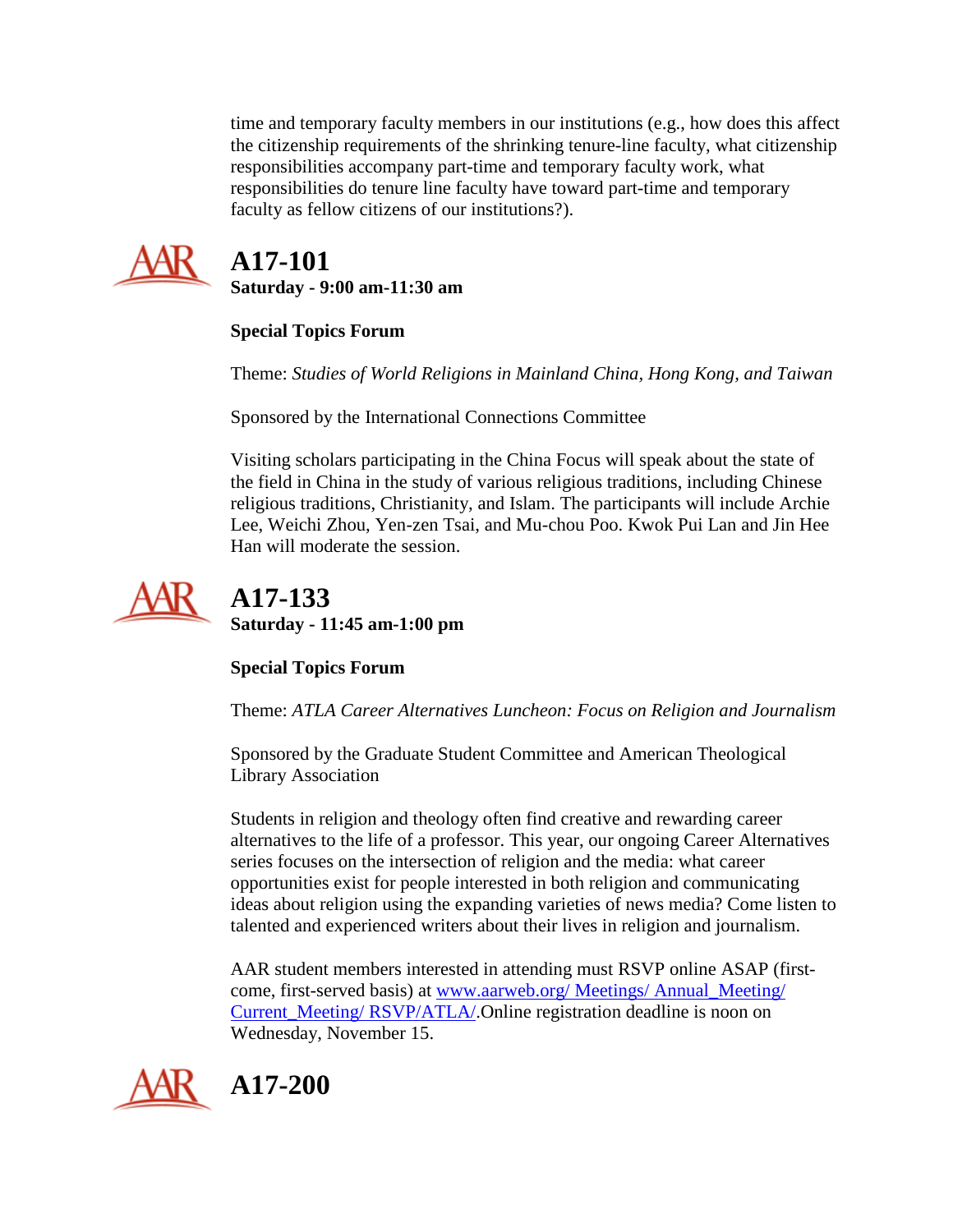#### **Saturday - 1:00 pm-3:30 pm**

#### **Special Topics Forum**

Theme: *Introduction to the AAR*

Sponsored by the Graduate Student Committee

The American Academy of Religion sponsors a broad umbrella of programs, affiliations, and sub-groups: the Theological Programs Initiative, mentoring programs for women and ethnic minorities, the Graduate Student Committee and Student Liaison Group, a multitude of associated regional meetings, the Employment Information Service, and various publishing enterprises, to name just a few. If you're confused by the AAR's alphabet soup (TPI, REM, SWP, GSC, SLG, EIS, and more) or if you've ever wondered what else the AAR does besides the annual meeting, come hear about the wide range of programs and opportunities for service offered to all AAR members.



## **A17-201 Saturday - 1:00 pm-3:30 pm**

### **Special Topics Forum**

Theme: *Sustainable Theological Education*

Sponsored by the AAR Academic Relations Committee, AAR Theological Education Steering Committee, and SBL

As the declining health of the earth reaches a critical point, religious people from a wide variety of traditions are beginning to respond. It has been forty years since Lynn White issued what many saw as a wake up call. Institutions of theological education should be providing vigorous, visionary leadership on this issue, but are they? Six of the prophetic voices that have encouraged both churches and seminaries to address the worsening ecological crisis have been asked to reflect on the significant role of theological education in leading the faith community to respond. What leadership can seminaries provide through scholarship, academic programs, community life, building and grounds, and institutional practices? What unique opportunities and challenges does theological education face in meeting the environmental challenge? Ample time will be allowed for discussion. See [www.webofcreation.org](http://www.webofcreation.org/) for more on this session and what some schools are already doing.



## **A17-300**

**Saturday - 4:00 pm-6:30 pm**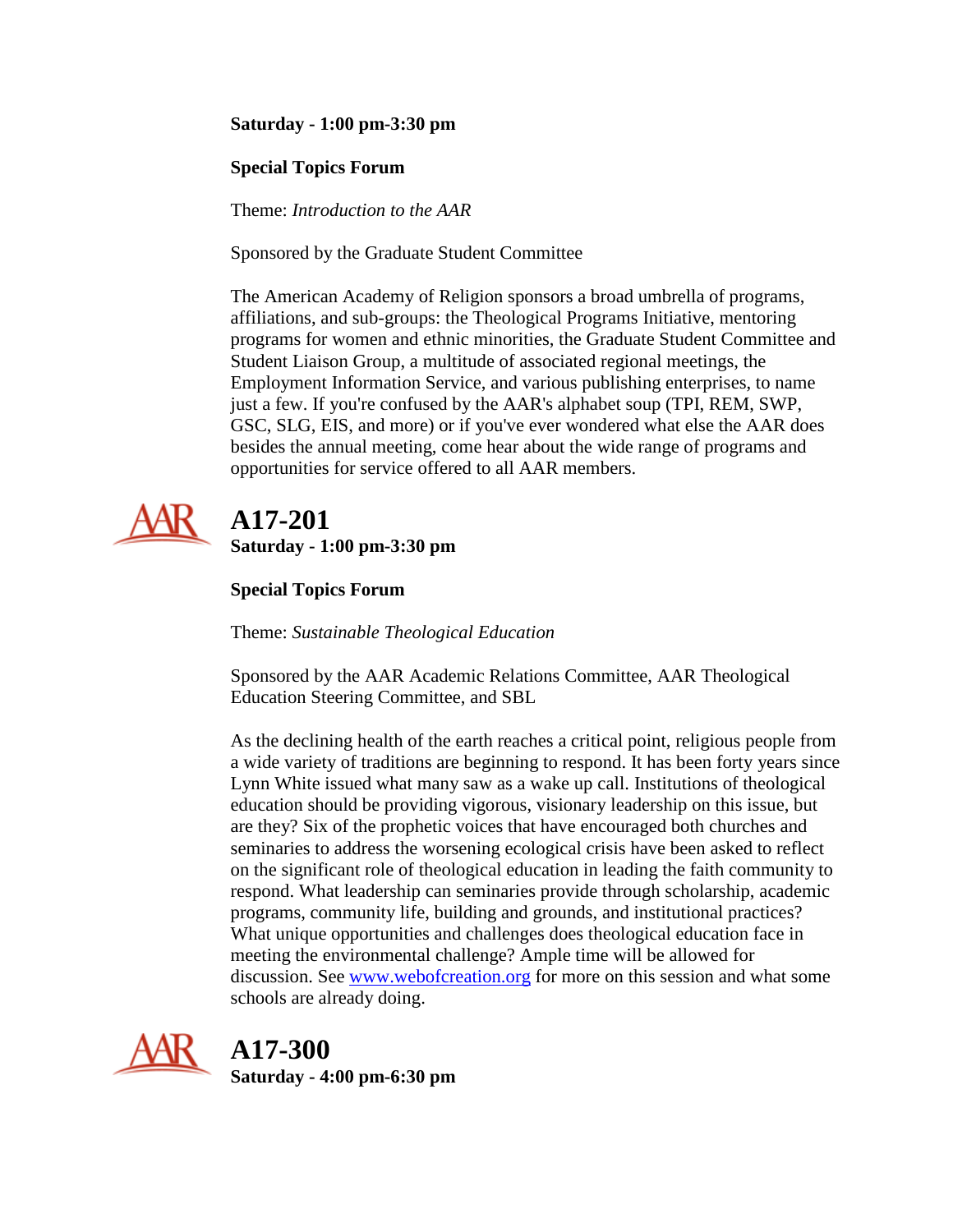#### **Special Topics Forum**

Theme: *Interdisciplinary, Theoretical, and Ideological Implications of the AAR and SBL Split*

Sponsored by AAR Program Committee, AAR Critical Theory and Discourses on Religion Group, and SBL

This session examines the theoretical, ideological and interdisciplinary implications of the decision to discontinue joint meetings of the AAR and SBL. The four panelists reflect on the origin and history of the decades-long relation between these two important professional associations and implications of the upcoming shift in that relationship. This involves discussing the historical development of Religious and Biblical Studies as academic fields and of parallels and contrasts in their methodological and theoretical allegiances.



# **A17-301**

**Saturday - 4:00 pm-6:30 pm**

### **Special Topics Forum**

Theme: *Race and Environmental Justice*

Sponsored by the Status of Racial and Ethnic Minorities in the Profession **Committee** 

This panel will explore the intersections between race and environmental justice. While the field of environmental ethics often raises themes of sustainable community, and nature/animal quality of life, religious and theological perspectives on how racism contributes to environmental injustice are not often addressed. Panelists will discuss theo-ethical perspectives on environmental racism by providing an overview of current discourse in the field, and discuss intersections between environmental racism, economic injustice and globalization. Methodologies from eco-feminist and eco-womanist perspectives will uncover parallel oppressions faced by women around the globe and endured by the earth. These perspectives as well as a critical Buddhist ethical response will offer new constructive models of earth-care that can be applied to resist environmental racism.



# **A18-100**

**Sunday - 9:00 am-11:30 am**

**Special Topics Forum**

Theme: *Fifty Years of Women in the AAR and SBL: The Battles of Yesterday and*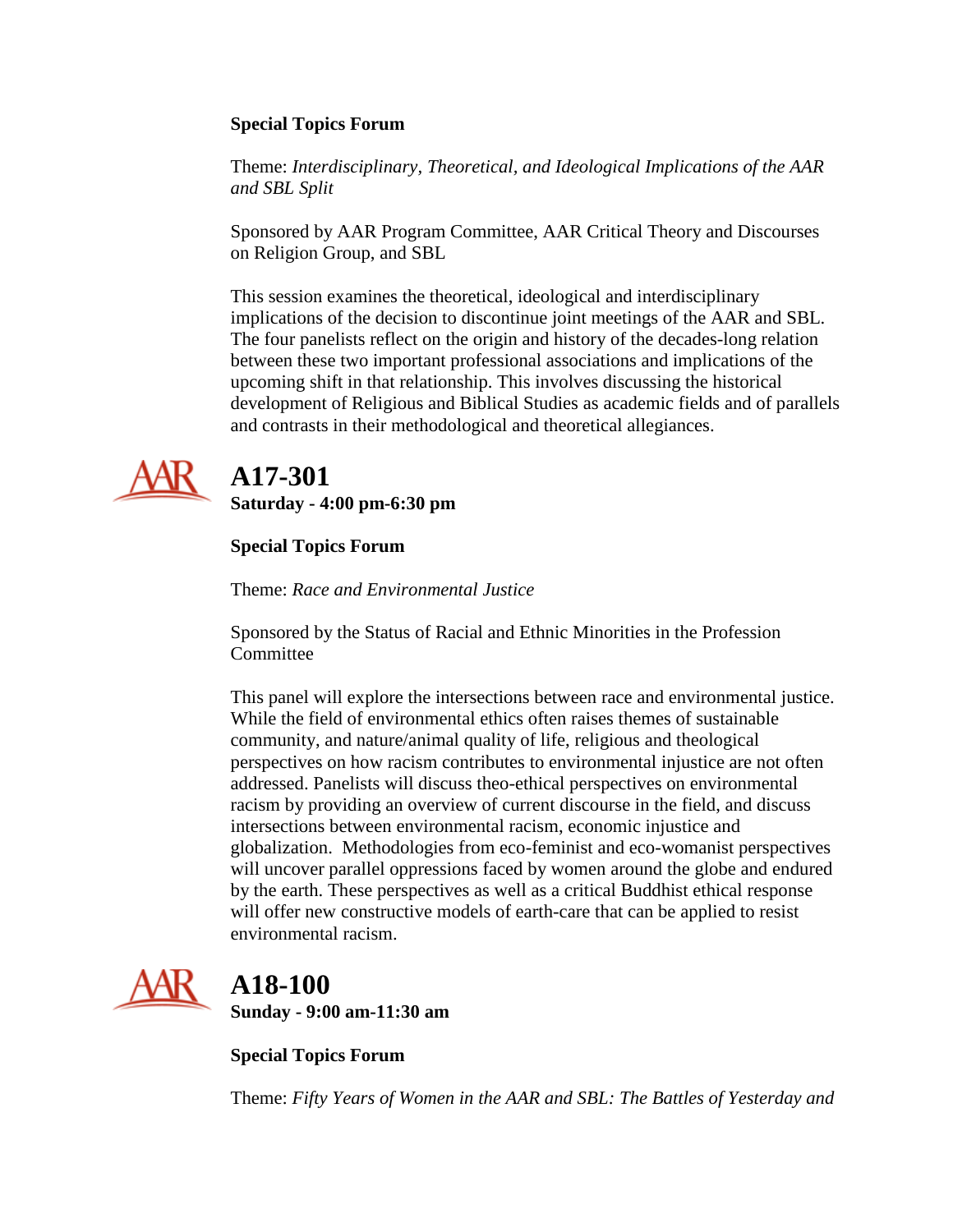*the Challenges of Tomorrow*

Sponsored by the AAR Status of Women in the Profession Committee and the SBL Committee on the Status of Women in the Profession

Panelists Rebecca Alpert, Rita Nakashima Brock, Katie Cannon, Liz Clark, Kwok Pui Lan, Carolyn Osiek, Rosemary Radford Reuther, and emilie townes reflect on the successes of the past and the hopes for and challenges of the future. This Special Topics Forum is co-sponsored by the AAR Committee on the Status of Women in the Profession and the SBL Committee on the Status of Women in the Profession.



 **A18-101 Sunday - 9:00 am-11:30 am**

#### **Special Topics Forum**

Theme: *Teaching the Introductory Theology Course in Theological Schools*

Sponsored by the Theological Education Steering Committee

What makes for a good Introduction to Theology course in the context of a theological school? Four theologians in different types of theological schools will share how they structure their courses -- syllabus and all -- and why they do it that way, what their goals are for the course, what pedagogical methods they have found most effective, what resources they have found useful, and how they assess whether the course achieves its goals.



# **A18-132**

**Sunday - 11:45 am-1:00 pm**

**Special Topics Forum**

Theme: *Wabash Center and AAR Student Teacher Luncheon*

Sponsored by the Graduate Student Committee and the Wabash Center for Teaching and Learning in Theology and Religion

The Wabash Center and AAR Graduate Student Committee cordially invites AAR and SBL graduate student members to this lunch gathering with experienced faculty mentors to share in a conversation about teaching. Attendance is limited to 75 students who RSVP. Interested students should read the [program description](http://www.aarweb.org/Meetings/Annual_Meeting/Current_Meeting/RSVP/Wabash/main.asp) to check eligibility before signing up.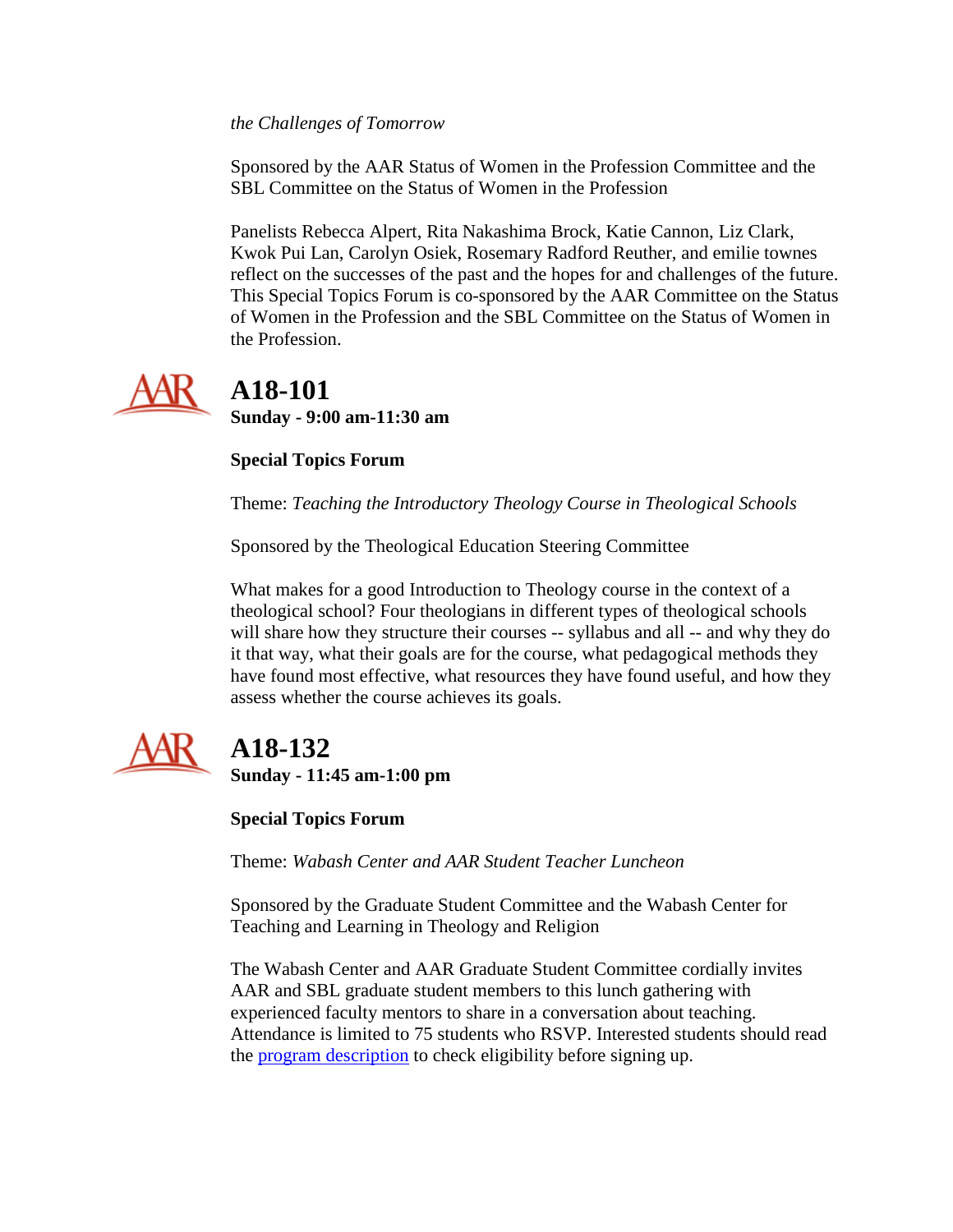

### **A18-200 Sunday - 1:00 pm-2:30 pm**

**Special Topics Forum**

Theme: *The Marty Forum: Robert N. Bellah*

Sponsored by the Public Understanding of Religion Committee

The recipient of the 2007 Martin Marty Award for contributions to the public understanding of religion is Robert N. Bellah, Elliott Professor of Sociology at the University of California, Berkeley. Dr. Bellah has authored or co-authored numerous influential books and articles in the sociology of religion, including *Beyond Belief, The Broken Covenant, The New Religious Consciousness, Varieties of Civil Religion and Uncivil Religion, Habits of the Heart* and *The Good Society.* The Marty Forum provides an informal setting in which Dr. Bellah will talk about his work with Professor of American Religion Randall Balmer and will engage in discussion with the audience.



# **A18-229**

**Sunday - 3:00 pm-4:30 pm**

**Special Topics Forum**

Theme: *AAR Excellence in Teaching Forum: Stacey Floyd-Thomas, 2007 Excellence in Teaching Award Winner*

Sponsored by the Teaching and Learning Committee

Join us for a conversation about teaching with Stacey Floyd-Thomas, Brite Divinity School, winner of the 2007 AAR Excellence in Teaching Award. Floyd-Thomas will post some of her teaching materials at

[http://www.aarweb.org/Programs/Awards/Teaching\\_Awards/](http://www.aarweb.org/Programs/Awards/Teaching_Awards/default.asp) a few weeks before the Annual Meeting and will also be available for on-line exchanges during the time leading up to the Annual Meeting and for two weeks after the meeting.



# **A18-277**

**Sunday - 3:00 pm-4:30 pm**

**Special Topics Forum**

Theme: *How to Propose a New AAR Program Unit*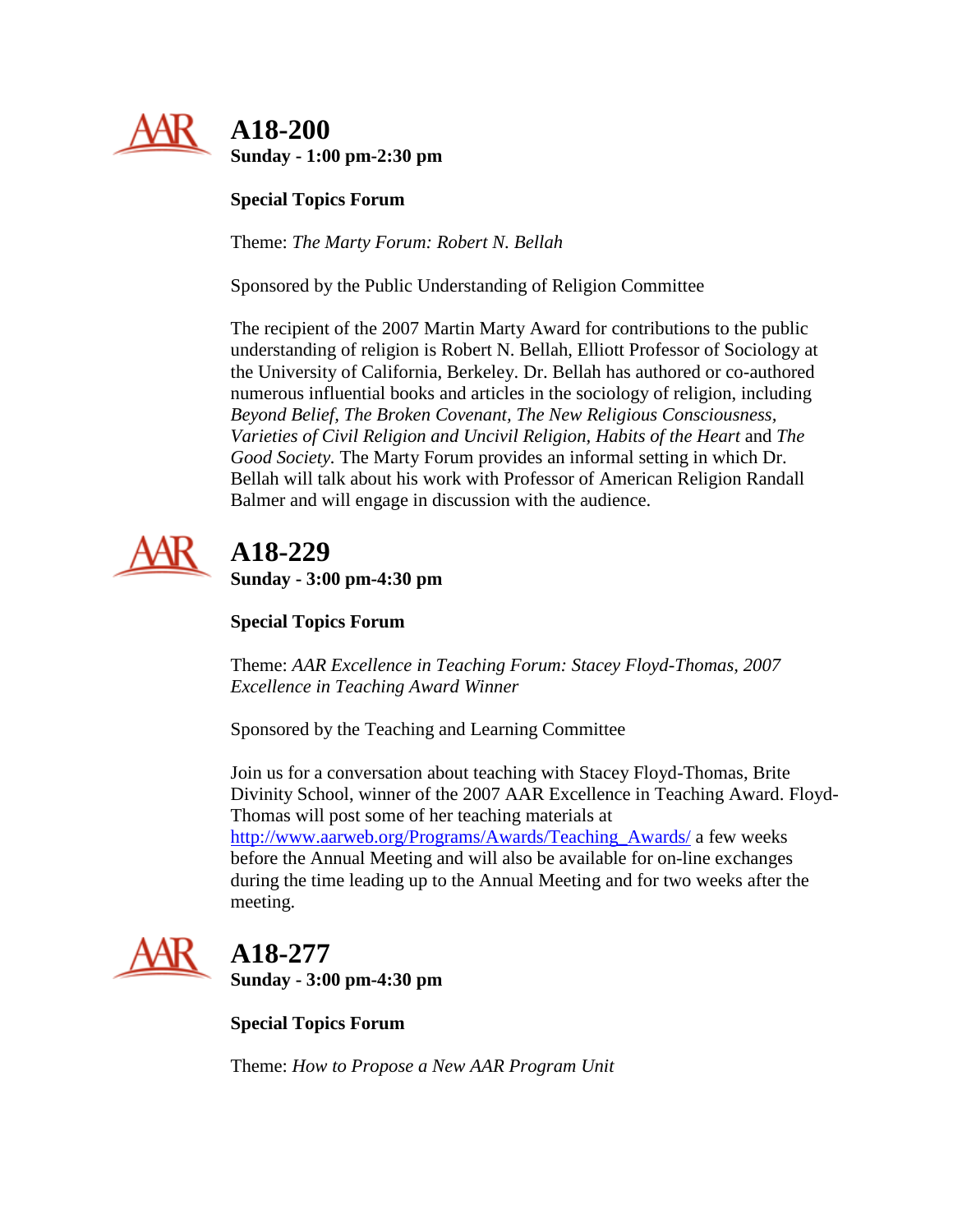Join the chair of the Program Committee and the AAR Annual Meeting Program Director for an informal chat about upcoming Annual Meeting initiatives as well as the guidelines and policies for proposing a new Annual Meeting program unit.



 **A18-300 Sunday - 4:00 pm-6:30 pm**

#### **Special Topics Forum**

Theme: *The Tenure Book(s): How to Strategize Your Publications to Increase Your Chances of Tenure and Promotion*

Sponsored by AAR, SBL, and *Publishers Weekly*

In the good old days, tenure was a given if you pumped out a few well-received articles. Now, the expectation is sometimes for junior scholars to write two books and several articles, all of which need to make an impact in their field and be timed appropriately to help their tenure bids. As the bar is raised ever higher, how can junior faculty strategize their publications to further the goal of tenure? In this session, scholars from three different types of institutions will speak to the tenure expectations in their schools, while two editors from university presses will discuss the changing demands for the scholarly book in the marketplace. Questions addressed will include the following: How have scholarly expectations changed about the number and nature of pre-tenure publications? Do I need to publish a second book, and what does the second book have to be? How is it possible to publish two highly academic books when many prestigious university presses are seeking to acquire commercially appealing books over limitedaudience scholarly monographs? How should I time my tenure book (or books) for maximum impact? How much is a revered university press imprimatur worth in getting tenure? Does an edited anthology count toward tenure? As always for the *Publishers Weekly* session, forty-five minutes will be allotted for audience questions.



# **A18-302**

**Sunday - 5:00 pm-6:30 pm**

### **Special Topics Forum**

Theme: *A Conversation with Bill Viola, 2007 AAR Religion and the Arts Award Winner*

Sponsored by the AAR Religion and the Arts Award Jury

Bill Viola is considered a pioneer in the medium of video art and is internationally recognized as one of today's leading artists. He has been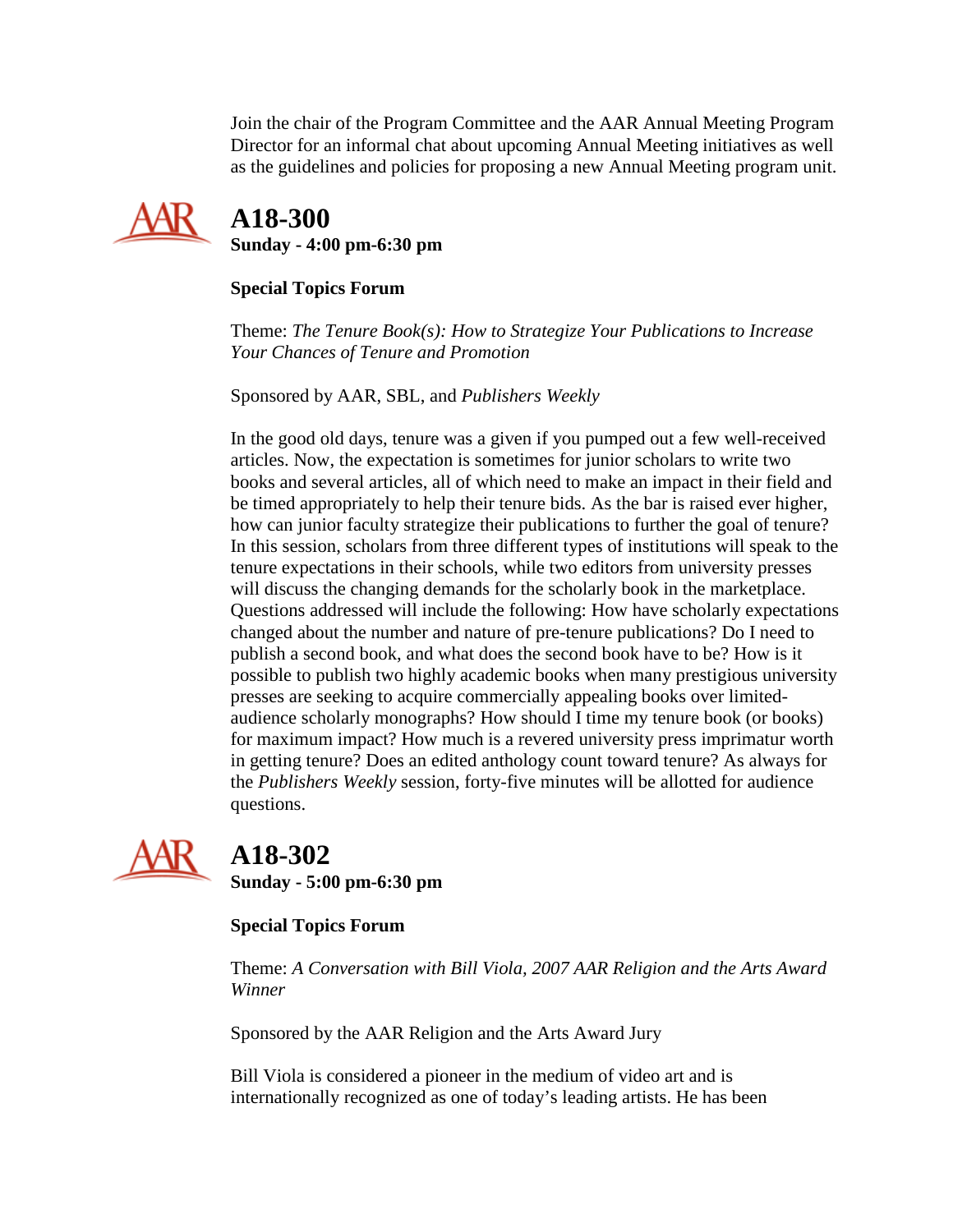instrumental in the establishment of video as a vital form of contemporary art, and in so doing has helped to greatly expand its scope in terms of technology, content, and historical reach. Viola uses video to explore the phenomena of sense perception as an avenue to self-knowledge. His works focus on universal human experiences—birth, death, the unfolding of consciousness—and have roots in both Eastern and Western art as well as spiritual traditions, including Zen Buddhism, Islamic Sufism, and Christian mysticism. Using the inner language of subjective thoughts and collective memories, his videos communicate to a wide audience, allowing viewers to experience the work directly, and in their own personal way. In 1980, Viola lived in Japan for a year and a half on a Japan/U.S. cultural exchange fellowship where he studied Buddhism with Zen Master Daien. Viola has recorded mirages in the Sahara desert, studied animal consciousness at the San Diego Zoo, made a photographic study of Native American rock art sites, traveled for five months in the American Southwest recording nocturnal desert landscapes with special cameras, and most recently went to Dharamsala, India to record a prayer blessing with the Dalai Lama.



# **A18-303**

**Sunday - 5:00 pm-6:30 pm**

### **Special Topics Forum**

Theme: *Roundtable on* The Encyclopedia of Religion and Nature

Sponsored by the *Journal of the American Academy of Religion*

Published in 2005, *The Encyclopedia of Religion and Nature* offers a rich and wide-ranging study of the relationships between humans, their religions, and their natural environments. This roundtable discussion provides an opportunity for various critical reflections on the aims of the Encyclopedia, the material and methodological advances it offers, and the challenges it faces and/or uncovers for future scholarship.



### **A19-100 Monday - 9:00 am-11:30 am**

**Special Topics Forum**

Theme: *Daoist Studies in China*

Sponsored by the International Connections Committee

Leading Chinese and non-Chinese scholars will consider the state of Daoist studies within China and abroad today.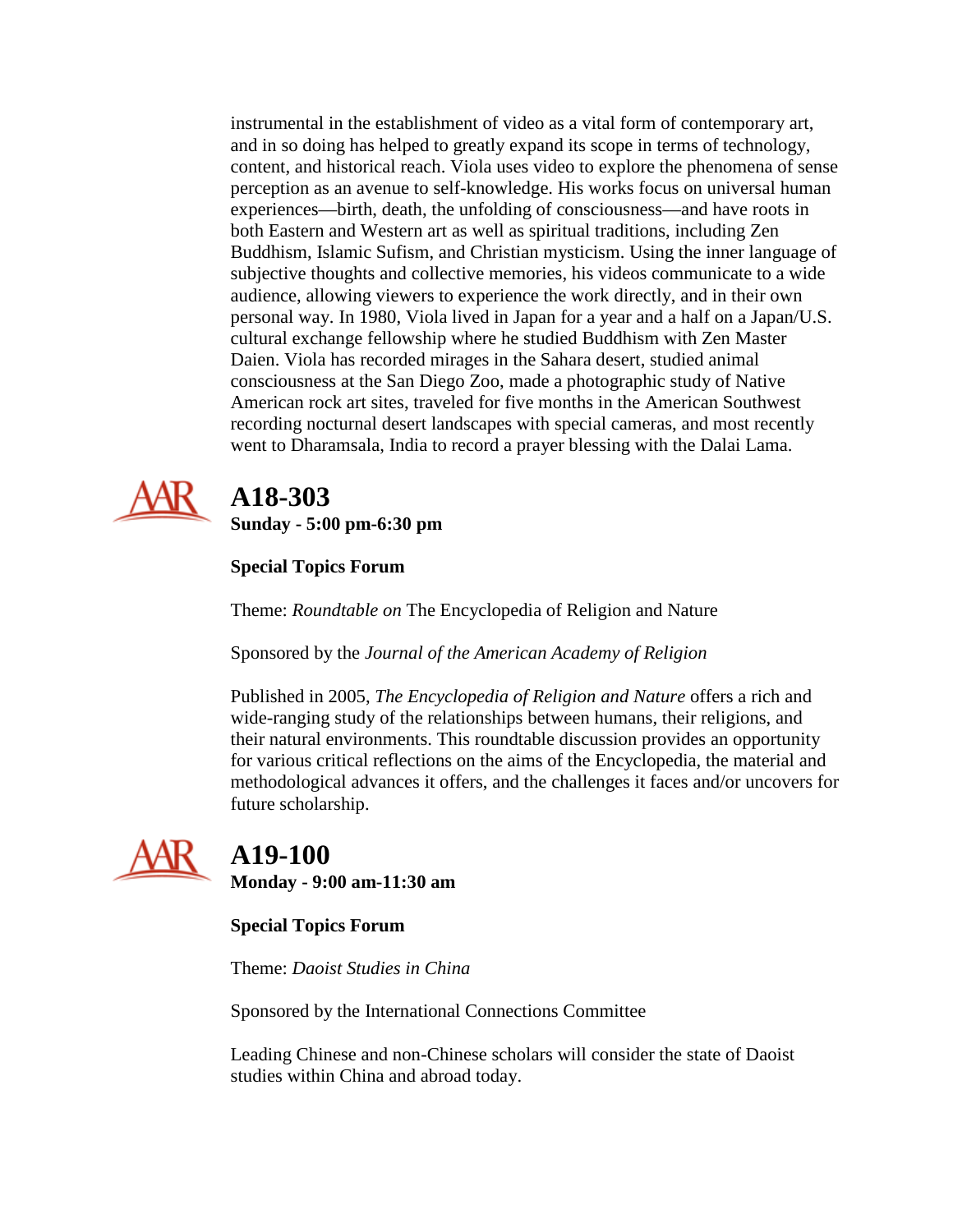

**Special Topics Forum**

Theme: *Teaching with, against, and to Faith*

Sponsored by the Teaching and Learning Committee

This panel will discuss the impact of faith issues in the religion classroom, in both religious studies and theological settings. The panelists will give short presentations on the question: how does your own, your students', your community's and your institution's religious commitments or lack of thereof influence your teaching? Panelists will also articulate a specific strategy that they employ in dealing with faith issues.



# **A19-201**

**Monday - 1:00 pm-3:30 pm**

### **Special Topics Forum**

Theme: *Religion and Education in Europe: The REDCo Research Project*

Sponsored by the Religion in the Schools Task Force

The European Union commissioned a three-year study (2006-2009) of the impact of teaching about religion in the schools across Europe to assess whether learning about religion in specific national contexts promotes dialogue and/or conflict. The study targets students between the ages of 14-16 in eight European countries and focuses on 1) students own perceptions of the role of religion in promoting conflict and/or dialogue and 2) an analysis of observed teaching practices in both dialogue and conflict situations. Wolfram Weisse from the University of Hamburg is the project leader and the following eight European countries are involved: Estonia, Russia, Norway, Germany, The Netherlands, France, England and Spain. Professor Weisse will give an overview of the project and highlight the main results from the first year of the study. Diane L. Moore (Harvard Divinity School) and a scholar of religion and education from the southern hemisphere will serve as respondents.



# **A19-202**

**Monday - 1:00 pm-3:30 pm**

**Special Topics Forum**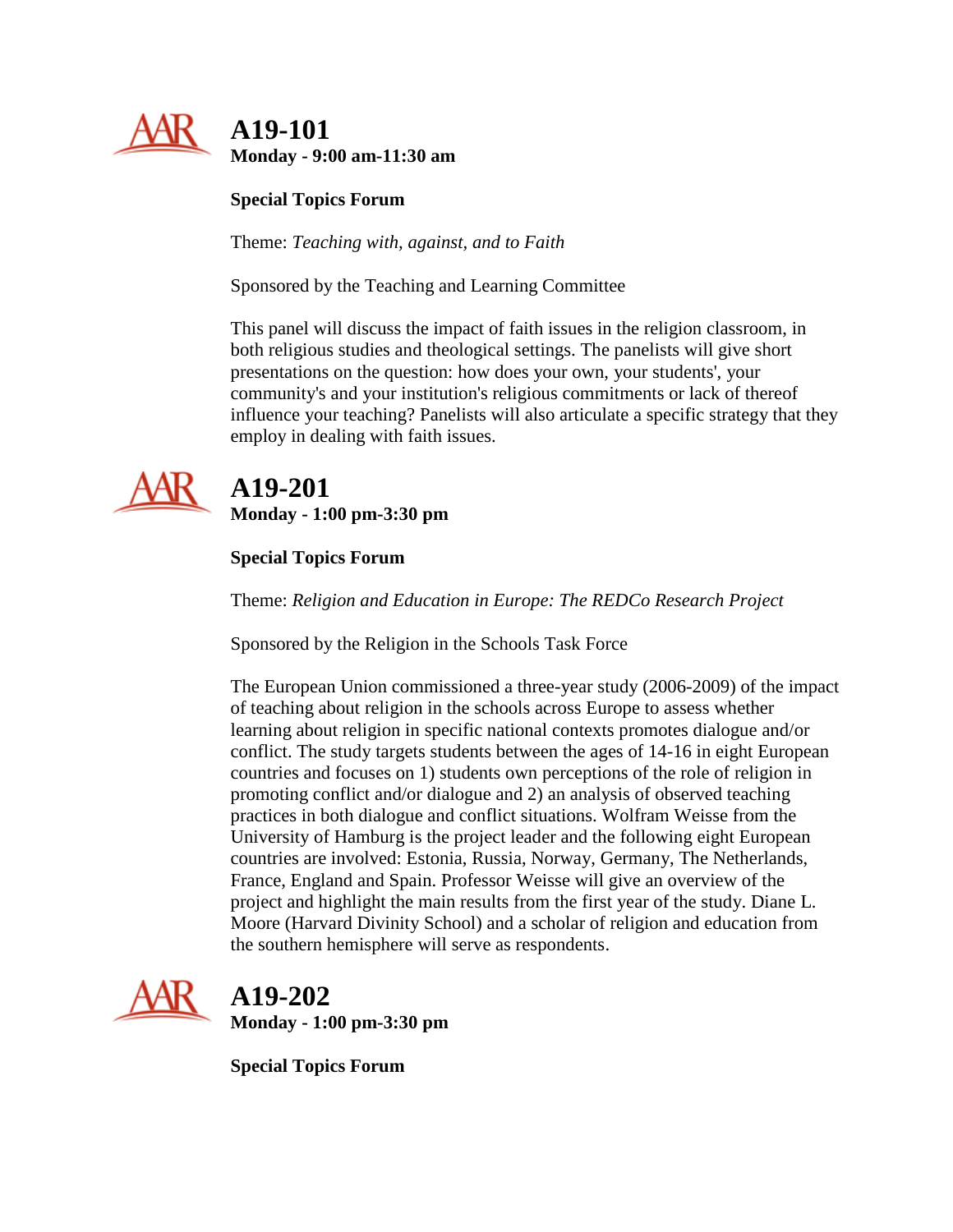Theme: *Going Public on Religion: Paradise or Pitfall?*

Sponsored by the Public Understanding of Religion Committee

Panelists will discuss their experiences with the news media and mainstream publishing in order to further our collective reflection on our role as scholars of religion. What does it mean for us to participate in broader public debates about the role of religion in current events and public life? As religious studies scholars are increasingly asked to reach broader audiences, are sought by the mainstream media and trade presses, what is lost and what gained? Or, as we learn to talk in sound bites, what perils or pitfalls await us? These are some of the questions that panelists will address in this Special Topics Forum.



# **A19-301**

**Monday - 4:00 pm-6:30 pm**

#### **Special Topics Forum**

Theme: *How to Publish Your Book: Advice from Oxford University Press and from the Editors of the AAR Book Series and* JAAR

Sponsored by the Publications Committee

Founded on the premise that scholars know best what books are needed in the fields of religion and theology, the AAR publishing program with Oxford University Press produces quality scholarship for religion scholars and their students. OUP is a premier international publisher, and the AAR has published hundreds of titles, many of which have become essential tools in the development of our field and in the training of new scholars. AAR/OUP books are published in five series: Academy Series; Religion, Culture, and History Series; Reflection and Theory in the Study of Religion Series; Teaching Religious Studies Series; and Texts and Translations Series. The *JAAR* editor will also discuss essay-publishing. This panel provides the opportunity to hear from experienced OUP and AAR editors and ask any and all questions you might have about publishing in the AAR/OUP Series. There will also be an opportunity to speak individually with an editor.

#### **Section Highlights**

<span id="page-15-0"></span>

 **A17-105 Saturday - 9:00 am-11:30 am**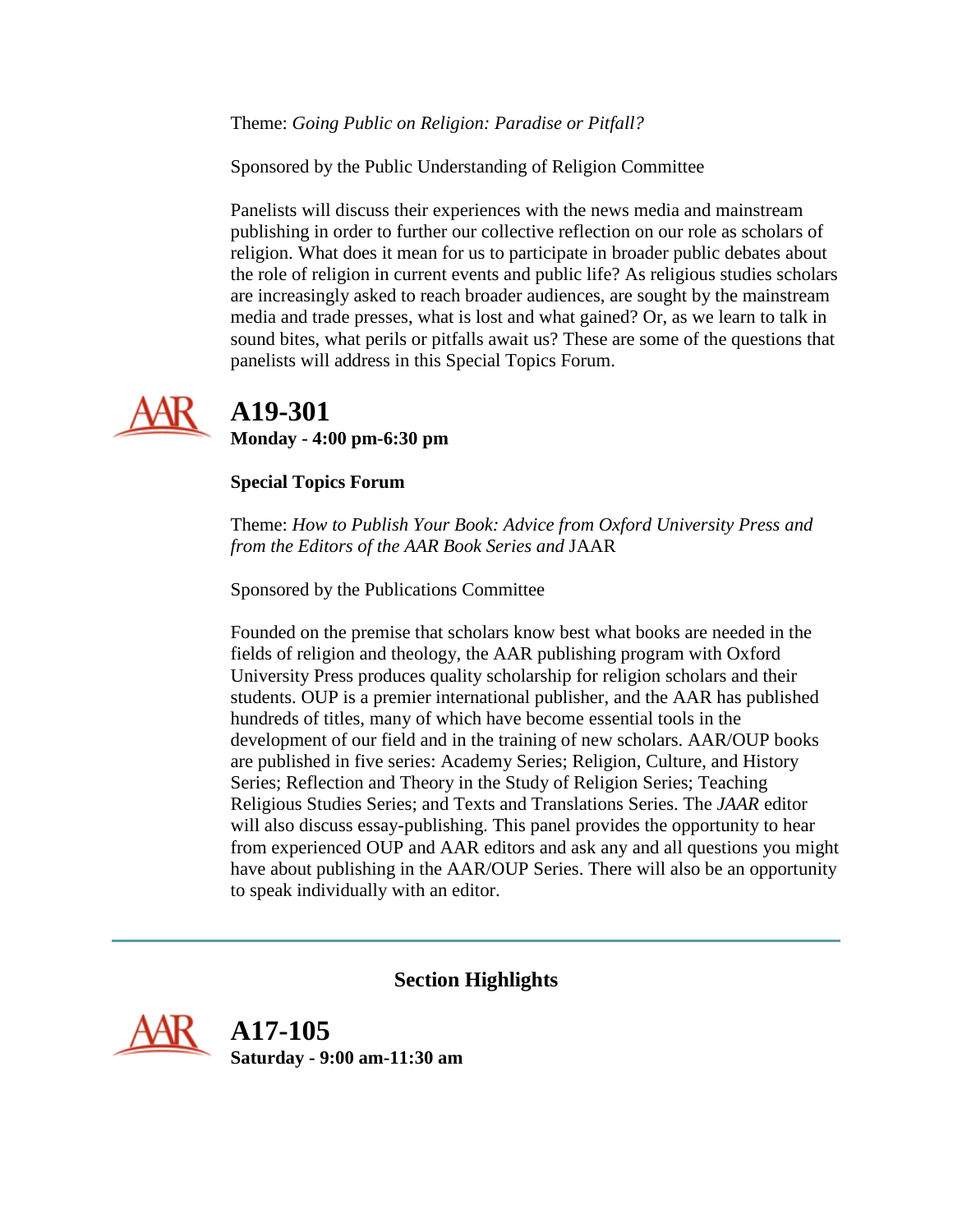### **History of Christianity Section and North American Religions Section**

Theme: *War and Religion in North America*



 **A17-204 Saturday - 1:00 pm-3:30 pm**

**Arts, Literature, and Religion Section**

Theme: *Images and Narratives of Violence*



**A17-205**

**Saturday - 1:00 pm-3:30 pm**

#### **Buddhism Section**

Theme: *Chinese Scholarship on the Dunhuang Manuscripts: New Perspectives on Buddhism*



# **A17-302**

**Saturday - 4:00 pm-6:30 pm**

**Arts, Literature, and Religion Section and Christian Systematic Theology Section**

Theme: *Spectacles of Crucifixion*



## **A17-306**

**Saturday - 4:00 pm-6:30 pm**

**Religion in South Asia Section**

Theme: *Embodying Bhakti: Devotional Bodies, Fertile Bodies, and Bodies of Desire*



# **A18-107**

**Sunday - 9:00 am-11:30 am**

**Religion and the Social Sciences Section**

Theme: Lived Religion in America *Revisited: Current Cases and Theoretical Developments*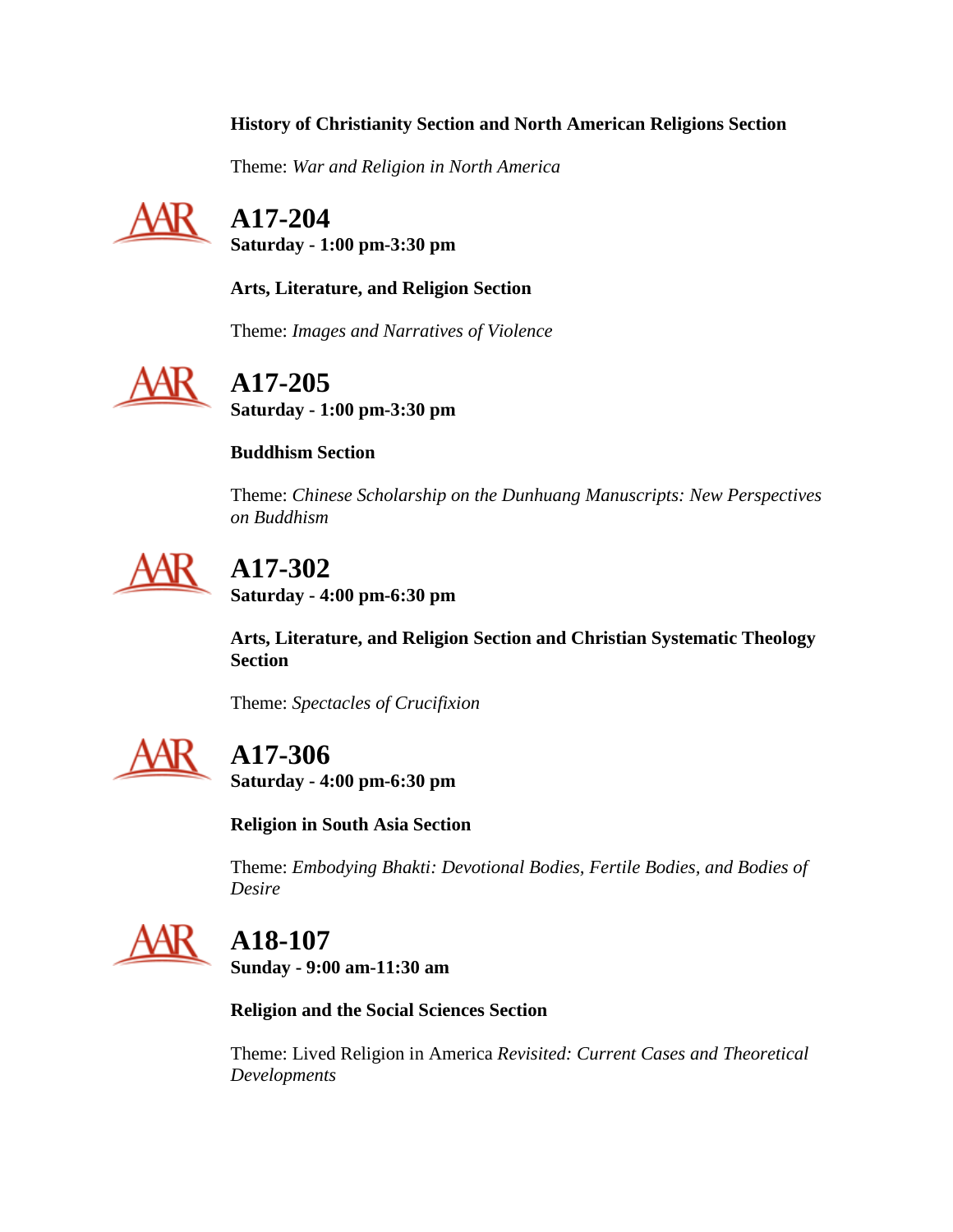

 **A18-259 Sunday - 3:00 pm-4:30 pm**

### **Study of Islam Section**

Theme: A Book of Signs Over Time*: Conversations about the Qur'an with Bruce Lawrence*



# **A19-105**

**Monday - 9:00 am-11:30 am**

**Ethics Section and Asian North American Religion, Culture, and Society Group and Latina/o Religion, Culture, and Society Group**

Theme: *Native, Immigrant, or Refugee? Cultural Identity in a Shifting Environment*

# **A19-106**

**Monday - 9:00 am-11:30 am**

**Philosophy of Religion Section**

Theme: *Author Meets Critics: David Kyuman Kim,* Melancholic Freedom: Agency and the Spirit of Politics



# **A19-110**

**Monday - 9:00 am-11:30 am**

**Theology and Religious Reflection Section and Women and Religion Section**

Theme: *America, Amerikkka: Elect Nation and Imperial Violence*



# **A19-204**

**Monday - 1:00 pm-3:30 pm**

### **Comparative Studies in Religion Section**

Theme: *"Turning Back" to Conversion: Identity, Space, and Power in Religious Transformation*



# **A19-303**

**Monday - 4:00 pm-6:30 pm**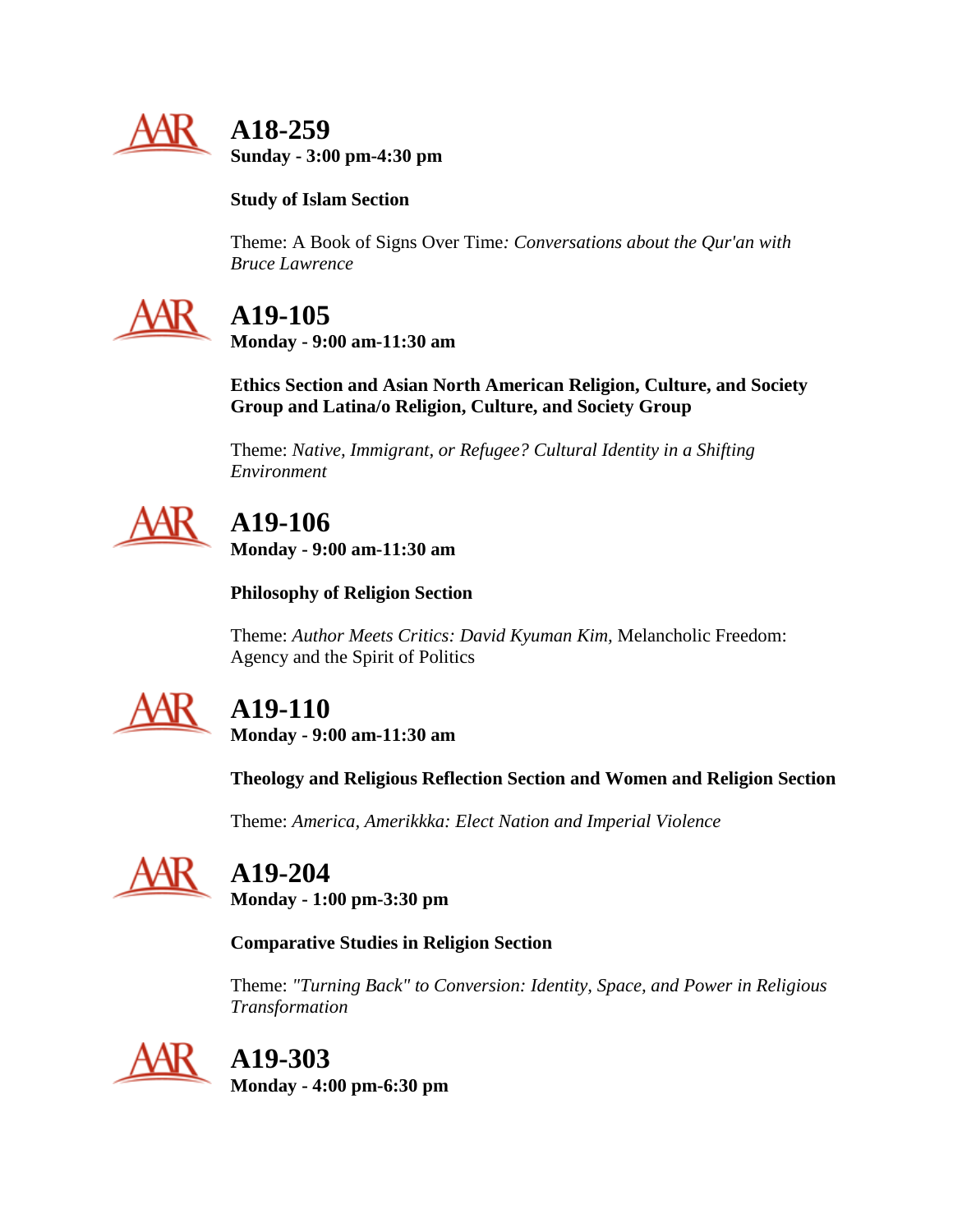#### **Academic Teaching and the Study of Religion Section**

Theme: *Teaching Art, Ecology, and Mindfulness: Creative Intersections*



## **A19-308**

**Monday - 4:00 pm-6:30 pm**

**Study of Judaism Section and SBL Biblical Law Section and SBL Women in the Biblical World Section**

Theme: *Looking for Hope: Feminist and Historical Studies in Memory of Tikva Frymer-Kensky*



# **A19-309**

**Monday - 4:00 pm-6:30 pm**

### **Theology and Religious Reflection Section**

Theme: *Critical Responses to* Empire and the Christian Tradition: New Readings of Classical Theologians*, Kwok Pui Lan, Don Compier, Joerg Rieger, eds. (Fortress Press, 2007)*



# **A20-105**

**Tuesday - 9:00 am-11:30 am**

**History of Christianity Section**

Theme: *Teaching with Texts in the History of Christianity: Textbooks and General Histories for a Changing Field*

**Arts Series**

<span id="page-18-0"></span>

## **A18-404**

**Sunday - 8:30 pm-10:00 pm**

**Arts Series/Films:** *Golden States of Grace: Prayers of the Disinherited*

How do those on the margins of society find faith, sanctuary and community? Through *Golden States of Grace: Prayers of the Disinherited,* a photodocumentary and traveling exhibit hailed by the *Los Angles Times* as "a veritable United Nations of spirituality," social documentarian Rick Nahmias sums up three years of work documenting eleven different marginalized groups, across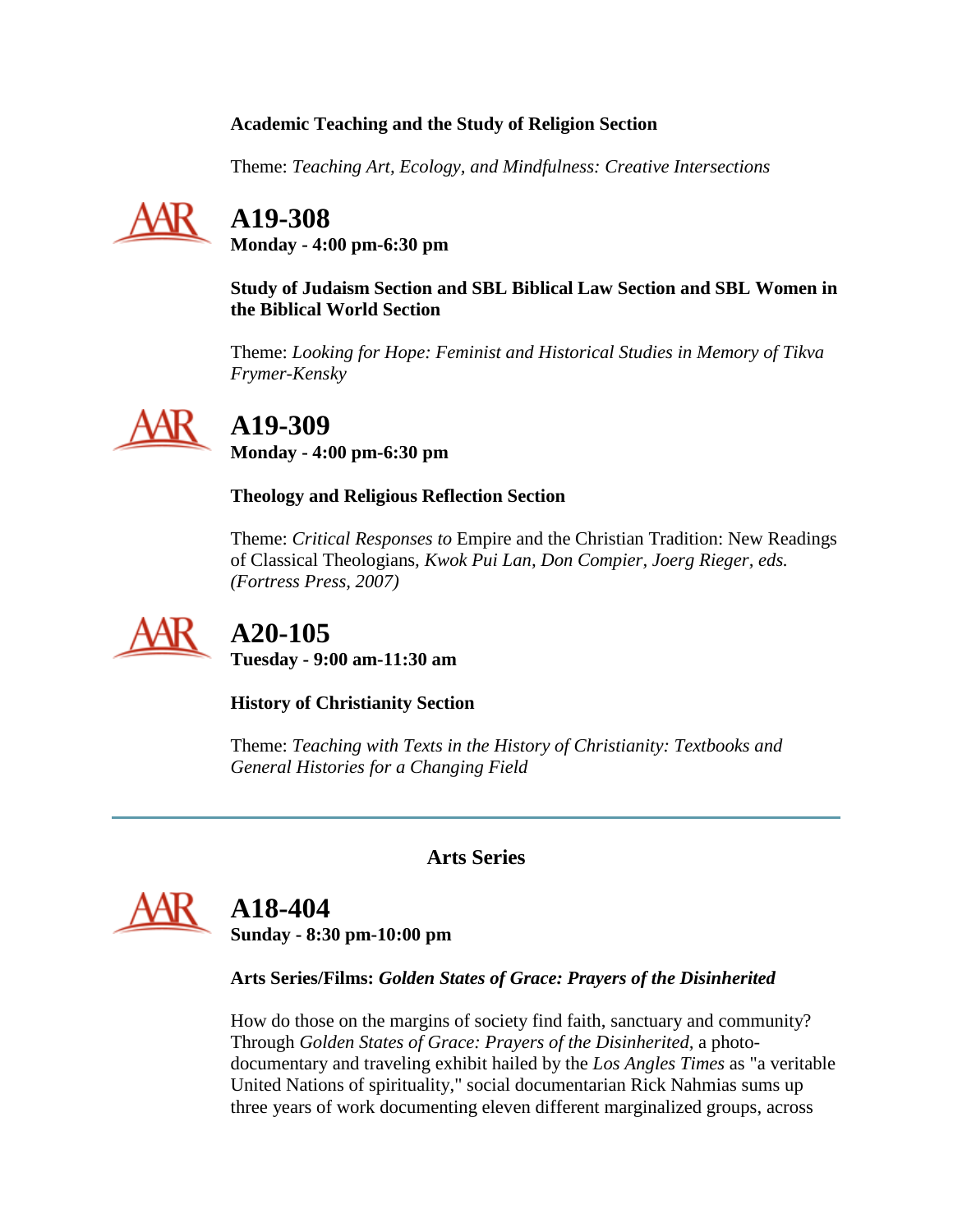eight faith traditions. From the elderly to the executable, sex workers to refugees of genocide, the rural poor to recovering addicts, *Golden States of Grace,* artfully looks at religion from the bottom up, smashing stereotypes and asking questions about who "belongs" in our society and houses of worship. Nahmias will present a multi-media program created exclusively for this event, combining images, audio and music from the project, as well as insight into how the body of work came together logistically and creatively. There will be a Q&A following the presentation. For more info please visit: [goldenstatesofgrace.com.](http://goldenstatesofgrace.com/)



## **A18-405 Sunday - 8:30 pm-10:00 pm**

**Arts Series/Films: Chinese Dancers**

Join us for an exciting evening featuring a Los Angeles Chinese folk dance troupe. Dancers will perform and information in the dances and their religious connotations will be available.

### **Films**

<span id="page-19-0"></span>

 **A16-401 Friday - 7:30 pm-9:00 pm**

**Arts Series/Films:** *Jesus Camp*

Sponsored by the Religion, Film, and Visual Culture Group

This documentary film provides a window into life at the Pentecostal youth camp "Kids on Fire" and by extension also portrays some of the most controversial religious and political aspirations of evangelical Christians in America today. Discussing the making of the film, the directors have expressed their affection for the people they filmed; however, the barrage of heated commentary surrounding the film has raised questions about the objectivity of the filmmakers in their selection and presentation of material. The film therefore provides a window not only into a segment of conservative Christianity but also into the challenges of religious documentary filmmaking. Directed by Rachel Grady and Heidi Ewing, 2006



**A16-402**

**Friday - 7:30 pm-9:00 pm**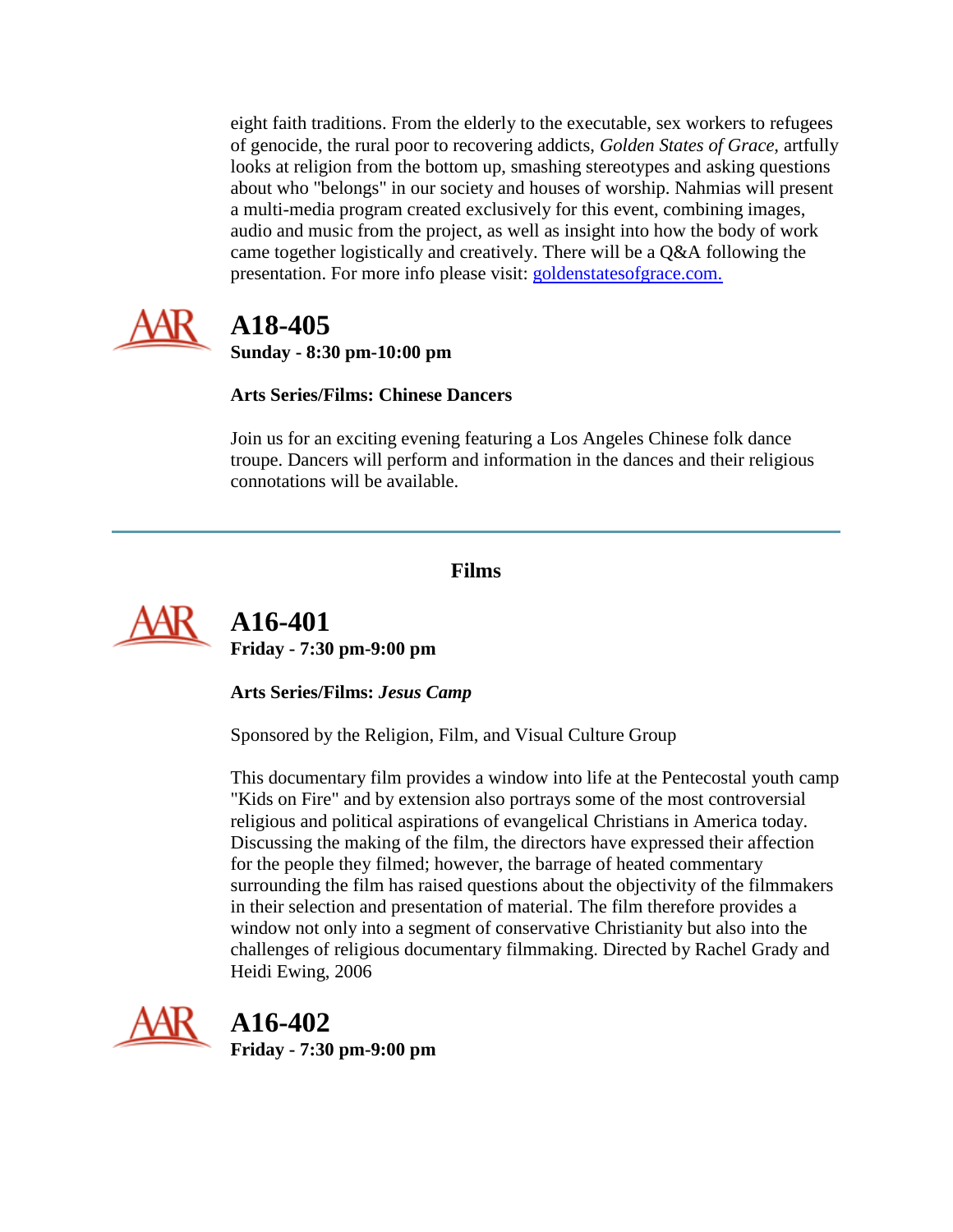#### **Arts Series/Films:** *King of Masks*

Sponsored by the Women and Religion Section, Confucian Traditions Group, and Daoist Studies Consultation

This touching and provocative film, set in a remote part of China during the 1930s, tells the story of an elderly street performer who makes a marginal living by plying a unique craft which has passed from father to son for generations. Mindful that he has failed his familial duties by having no male heir, the old man reluctantly visits a harrowing black market, where he adopts/purchases a young boy to carry on the family name, as well as the ancient family art of silk masks. However, the boy is hiding a secret, one which challenges the old man's most deeply ingrained beliefs. *King of Masks* offers an intriguing glimpse into Chinese family values, gender relations, and the sometimes dysfunctional legacy of Confucian ethics. In Mandarin Chinese, with English subtitles. Directed by Tian-Ming Wu, 1996.



# **A17-405**

**Saturday - 8:30 pm-10:00 pm**

#### **Arts Series/Films:** *The Revenge of Han Xin: A Daoist Mystery*

Sponsored by the Chinese Religions Group

*The Revenge of Han Xin: A Daoist Mystery* documents a sacrificial ceremony as it is performed today in central Hunan province. It is based on a local epic of Han Xin's revenge against the first emperor of the Han Dynasty, Gaozu. Han Xin had been a loyal general who aided Gaozu's rise to power, but the emperor grew jealous of his popularity and had him assassinated for plotting against the throne. The tradition says that upon his death, the sky turned black and his spirit was swept up into the beyond. Han Xin's apotheosis became one of the great Daoist mysteries of the Hunan region. Directed by Patrice Fava, 2005.



## **A17-406**

**Saturday - 9:00 pm-10:30 pm**

#### **Arts Series/Films:** *Magnolia*

Sponsored by the Religion, Film, and Visual Culture Group

*Magnolia's* moving portrayal of 24 hours in San Fernando suburbia is an unlikely theological gem. Through narrating the converging lives of a dying television producer, his mourning trophy wife and estranged celebrity son, a quiz show presenter and his crack-addicted daughter, a boy genius struggling without his father's love and a maudlin ex-boy genius with love to give, Magnolia draws out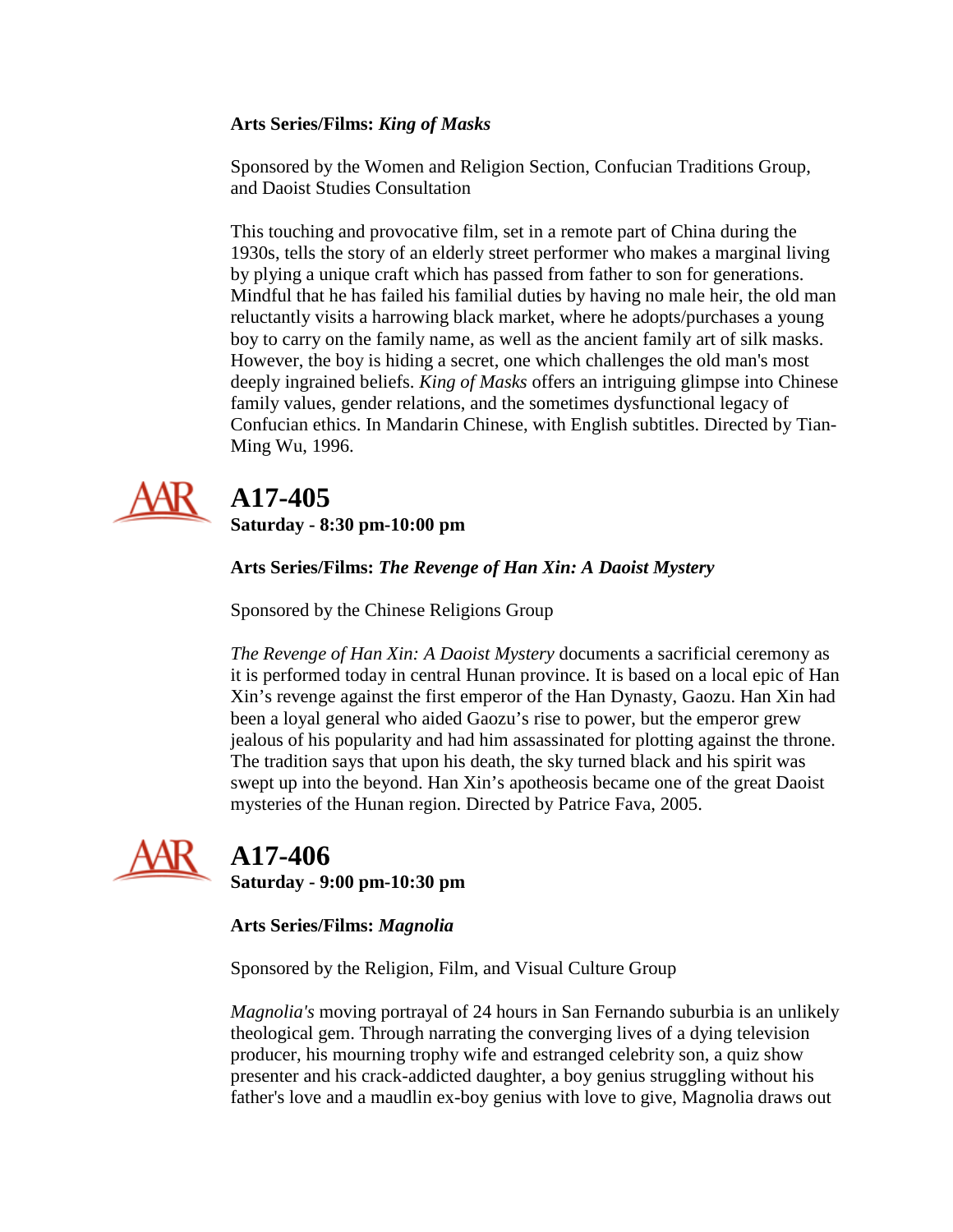biblically epic themes of sin, regret, hope, reconciliation and redemption. With its denouement of divine intervention, the film asks questions about the significance of our choices and calls attention to the ways we participate in stories over which we have no control. Directed by Paul Thomas Anderson, 1999.



 **A18-406 Sunday - 8:30 pm-10:00 pm**

**Arts Series/Films:** *Water*

Sponsored by the Religion, Film, and Visual Culture Group

*Water* (2005) is the third in the elemental trilogy (the first two being *Fire* and *Earth*) directed by Deepa Mehta. Based in 1938 India, *Water* tells the story of the second-class status of widows in Hindu society, delving into the notions of oppression, cultural norms and Hindu practices. A widow in India during this time period was offered three choices: to throw herself upon her husband's funeral pyre; to marry her husband's brother; or, to live the rest of her life in isolation and seclusion. Within the subtext of *Water* and its portrayal of ancient religious practices, the movie brings forward issues of family economy, greed and the role women play within and on the fringes of society. Although the practice of enclosing widows away from society is no longer condoned, widespread protests in 2000 shut down filming of *Water* in India. After a delay of three years, *Water* was finally completed in Sri Lanka. The problems, including death threats, that Deepa Mehta encountered in the making of this film illustrates that these themes still have the power to provoke fear and anger today. In explaining the significance of water, Deepa Mehta stated: "Water can flow or water can be stagnant. I set the film in the 1930s but the people in the film live their lives as it was prescribed by a religious text more than 2,000 years old. Even today, people follow these texts, which is one reason why there continue to be millions of widows. To me, that is a kind of stagnant water. I think traditions shouldn't be that rigid. They should flow like the replenishing kind of water." Directed by Deepa Mehta, 2005.



# **A19-401**

**Monday - 8:30 pm-11:00 pm**

### **Arts Series/Films:** *Renewal*

Sponsored by the Religion and Ecology Group

The *Renewal* Multi-media Project will include the first documentary to provide an in-depth look at America's emerging religious-environmental movement. Centered on the actions of people of faith who are working to care for the earth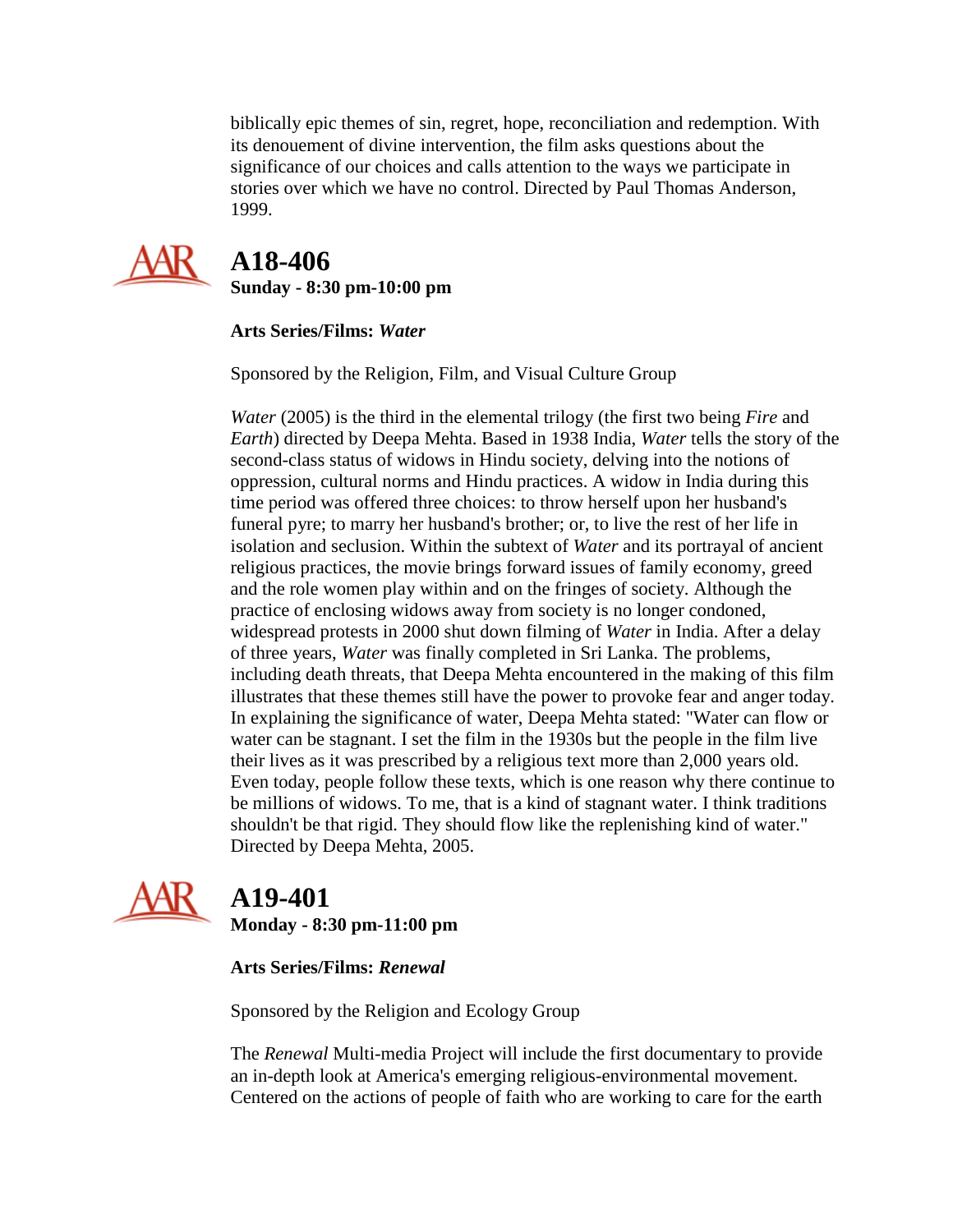and reverse the damage that humans have done to the environment, the story is both surprising and inspiring. Surprising, for the common vision being discovered in two seemingly separate realms – ecology and religion. Inspiring, for its vivid accounts of personal transformation. The two-hour documentary will present dynamic profiles of people acting out of deep, religious conviction to reduce environmental degradation and build more sustainable communities. The Producers are Marty Ostrow and Terry Kay Rockefeller.



## **A19-402**

**Monday - 8:30 pm-10:00 pm**

### **Arts Series/Films:** *The Mormons*

Sponsored by the Mormon Studies Consultation

On April 30 and May 1, 2007, *American Experience* and *Frontline* aired *The Mormons*, what PBS called "a four-hour exploration into the richness, the complexities, and the controversies of the Mormons' story as told through interviews with members of the church, leading writers and historians, and supporters and critics of the Mormon faith." The film examines both Mormon theology and the lived religion of the Latter-day Saints. It probes the Mormon experience with polygamy, analyzes its missionary program, and engages its emphasis on temples. It confronts tragedies like the 1857 Mountain Meadows massacre as well as highlights the church's extensive humanitarian initiatives today. Given the breadth and depth of its coverage it is hardly surprising that the documentary has generated a wide-ranging response. This screening of various segments from the documentary will be interspersed with conversation among producer Helen Whitney, scholars on Mormonism and film, and the audience. Directed by Helen Whitney, 2007.

### **Tours**

<span id="page-22-0"></span>

 **A17-130 Saturday - 9:30 am-1:00 pm**

**San Diego Zoo Tour**

Sponsored by the Science, Technology, and Religion Group

The San Diego Zoo is a world-famous destination with more than 4,000 animals and 800 species in residence. The tour offers a great mini-introduction to the zoo's mammal, bird, and plant collections. It includes a 90-minute private bus tour and one off-exhibit area. The tour is led by a zoo guide and is appropriate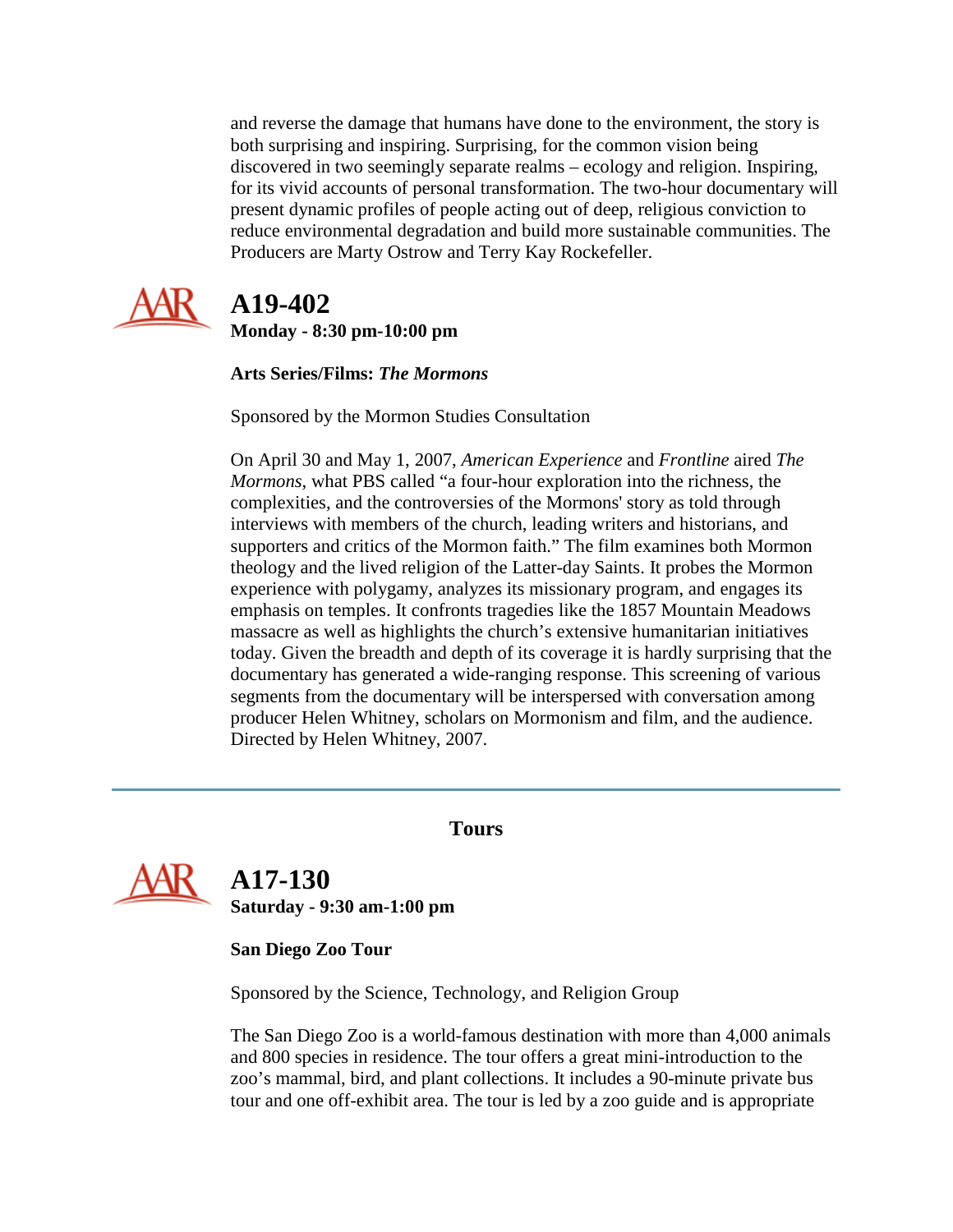for ages 3 and up. Tour fee includes zoo ticket, transportation, and special behind-the scenes access to the zoo.



 **A17-131 Saturday - 10:30 am-1:00 pm**

### **San Diego Chinese Historical Museum Walking Tour**

Sponsored by the Chinese Religions Group

The San Diego Chinese Historical Museum is a nonprofit organization whose mission is to collect, preserve, and share the Chinese-American experience and Chinese history, culture, and art to educate the community and visitors. The museum was founded in 1996 by the San Diego Chinese Historical Society. Since opening, the museum has presented more than thirty-nine exhibits highlighting the rich tradition of Chinese culture and history in San Diego and the world. The museum also features a library on Chinese culture and a tranquil garden with a koi pond.



## **A18-301 Sunday - 4:45 pm-8:00 pm**

### **Dead Sea Scrolls Exhibit at San Diego Natural History Museum**

The San Diego Natural History Museum's exhibition of the Dead Sea Scrolls is the largest, longest, and most comprehensive ever assembled in any country. Spanning two floors and 12,000 square feet, twenty-seven Dead Sea Scrolls ten exhibited for the first time—will be on display. The six-month exhibition brings together materials never before shown together: Dead Sea Scrolls from Israel and Jordan reunited for the first time in 60 years, ancient Hebrew codices from the Russian National Library, medieval manuscripts from the British National Library, and modern interpretations of the texts. Tracing the scrolls and their meaning through time, the exhibition connects the ancient world to the modern world. The tour fee includes exhibit ticket, transportation, and a special informational booklet. The exhibit is self-directed and generally takes 90 minutes. Tickets for the tour will be at appointed times between 4:30 pm and 8:30 pm due to exhibit occupancy limitations. You will be contacted to choose an appointment time after your tour reservation form is received.



# **A19-200**

**Monday - 1:00 pm-5:00 pm**

**Sacred and Religious Sites of San Diego Bus Tour**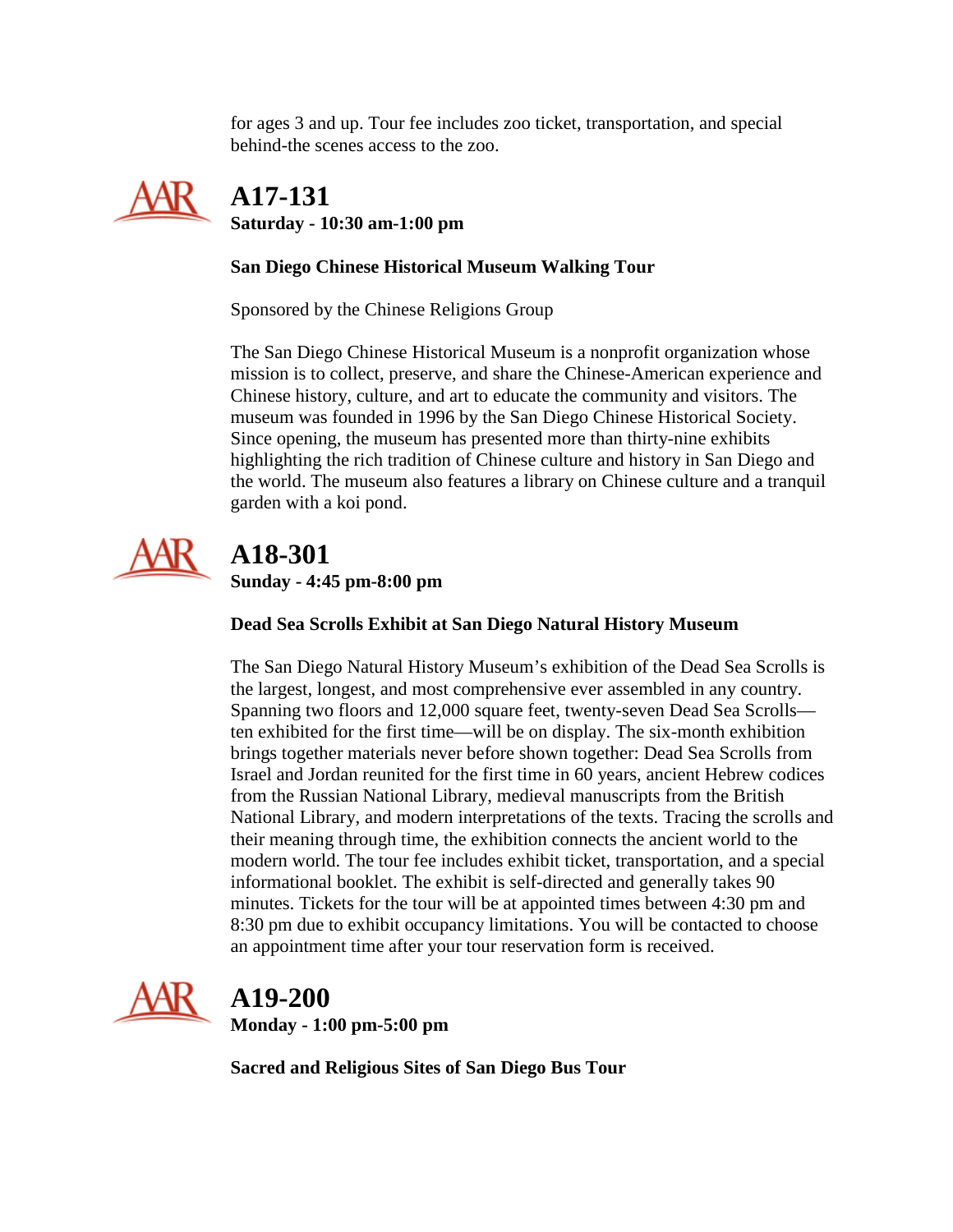This bus tour will visit a diverse selection of historically and architecturally significant religious sites in the San Diego area, including: Mission San Diego de Alcala, the first of the string of California missions founded by Junipero Serra (1769); the campus of Katherine Tingley's Point Loma Theosophical Society (1896), now part of Point Loma Nazarene University; St. George Serbian Orthodox Church; and St. Paul's Episcopal Cathedral (1951).

### **Wildcard Sessions**

<span id="page-24-0"></span>

# **A17-202**

**Saturday - 1:00 pm-3:30 pm**

**Religious Implications of Extreme Longevity Wildcard**

Theme: *Radical Life Extension: Implications for Eschatological Visions of the Religions*



# **A17-230**

**Saturday - 1:00 pm-3:30 pm**

**The Religion Major and Liberal Education Wildcard**

Theme: *The Religion Major and Liberal Education*



# **A18-201**

**Sunday - 1:00 pm-2:30 pm**

**Wildcard Session**

Theme: *Restorative Justice and the U. S. Penal System*



# **A18-203**

**Sunday - 1:00 pm-2:30 pm**

### **Wildcard Session**

Theme: *Islamicate Apocalypsis: Textual, Historical, and Methodological Considerations*

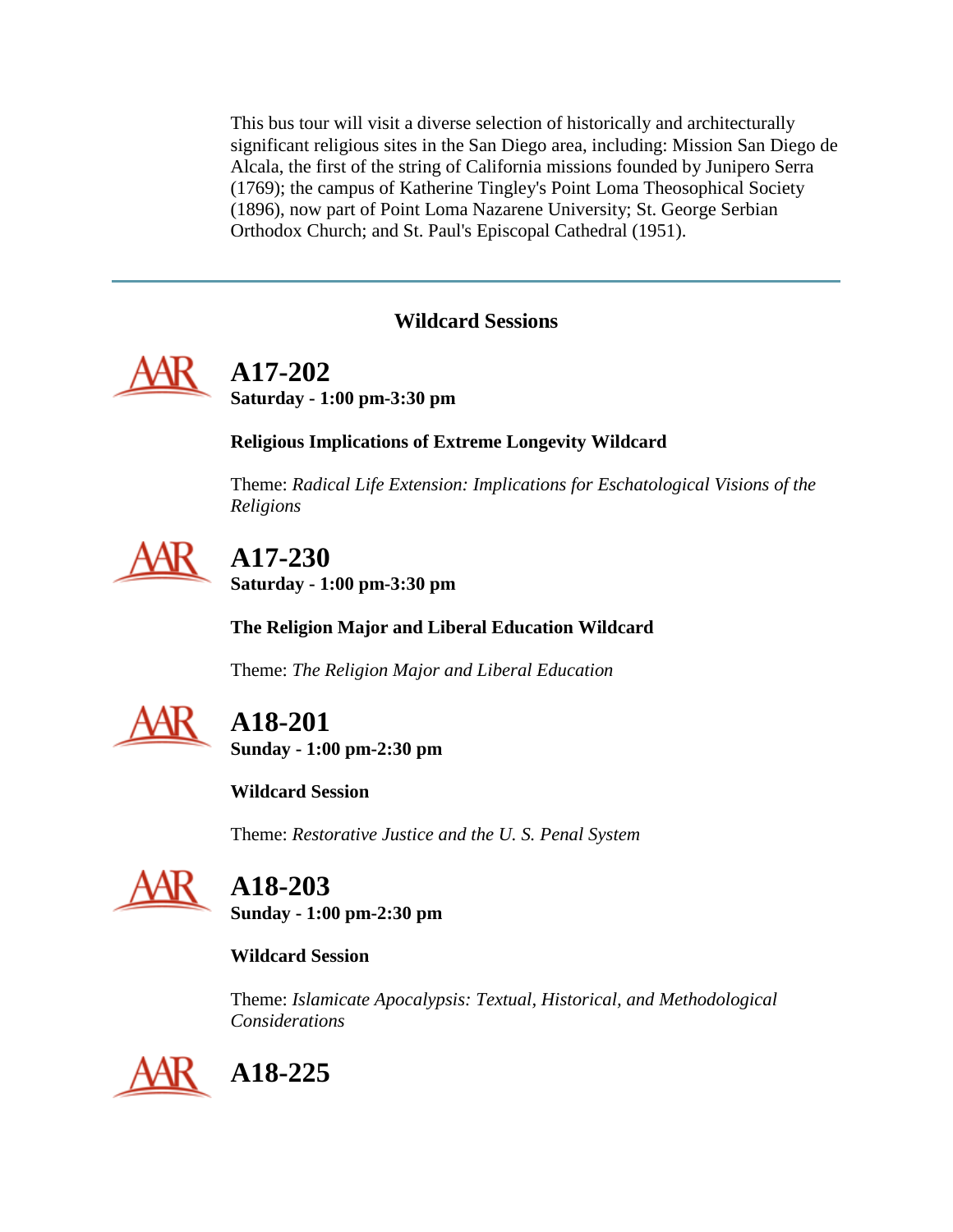**Sunday - 1:00 pm-2:30 pm**

**The Holy Child: Traditions of the Infant and Child Jesus Wildcard**

Theme: *The Holy Child: Traditions of the Infant and Child Jesus*



 **A18-250 Sunday - 3:00 pm-4:30 pm**

**Wildcard Session**

Theme: *The Place of the Practitioner in the Academy*



 **A18-251 Sunday - 3:00 pm-4:30 pm**

**Wildcard Session**

Theme: *Theological Readings of Economics*



 **A18-305 Sunday - 5:00 pm-6:30 pm**

**Wildcard Session**

Theme: *Horizons in Religious Studies: Theorizing Hip-Hop*



**A18-306**

**Sunday - 5:00 pm-6:30 pm**

**Wildcard Session**

Theme: *Liberation Theologies at the Dawn of the Twenty-First Century: Between Sex, Gender, Class, and Race*



# **A18-307**

**Sunday - 5:00 pm-6:30 pm**

**Wildcard Session**

Theme: *Martin Luther and the Lutheran Theological Tradition: Current Issues*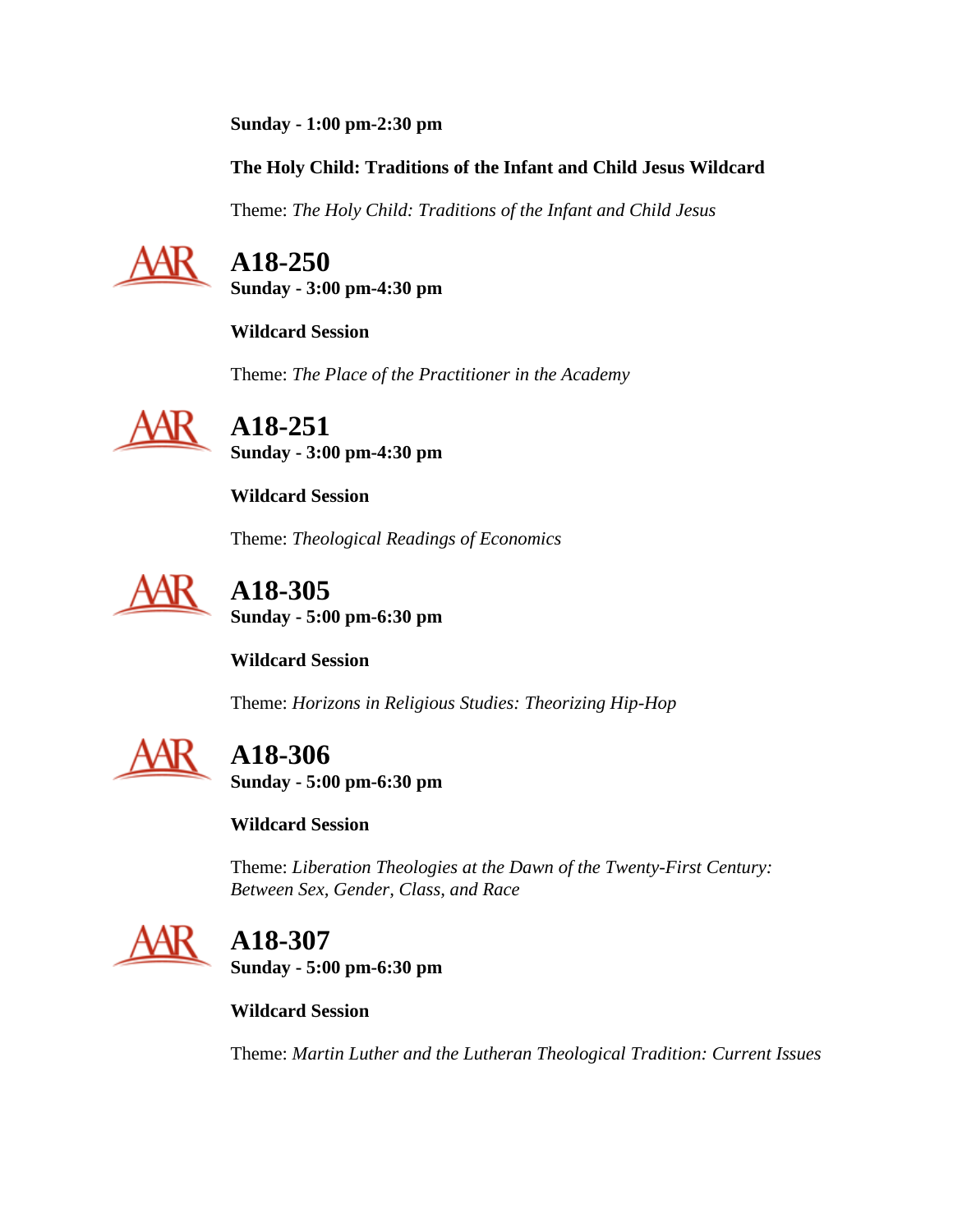

 **A18-308 Sunday - 5:00 pm-6:30 pm**

### **Religions in Southeast Asia Wildcard**

Theme: *Southeast Asia: Transforming Religion and Religious Identities*



# **A18-329**

**Sunday - 5:00 pm-6:30 pm**

**Wildcard Session**

Theme: *The Holy Child Jesus and Charism: Foundations and Evolution of a Contemporary Tradition*



## **A19-302 Monday - 4:00 pm-6:30 pm**

**Is Humanism a Dead Topic in the Study of Religion? Wildcard**

Theme: *Is Humanism a Dead Topic in the Study of Religion?*



**A19-328**

**Monday - 4:00 pm-6:30 pm**

**Religion, Theology, and Music Wildcard**

Theme: *Religious and Theological Reflection upon Musical Meaning*

**Sessions on Professional Practices & Institutional Location**

<span id="page-26-0"></span>

## **A16-100**

**Friday - 9:00 am-4:30 pm**

**Chairs Workshop: Best Practices: Diversifying Your Faculty – Honest Conversations**



# **A16-101**

**Friday - 9:00 am-4:30 pm**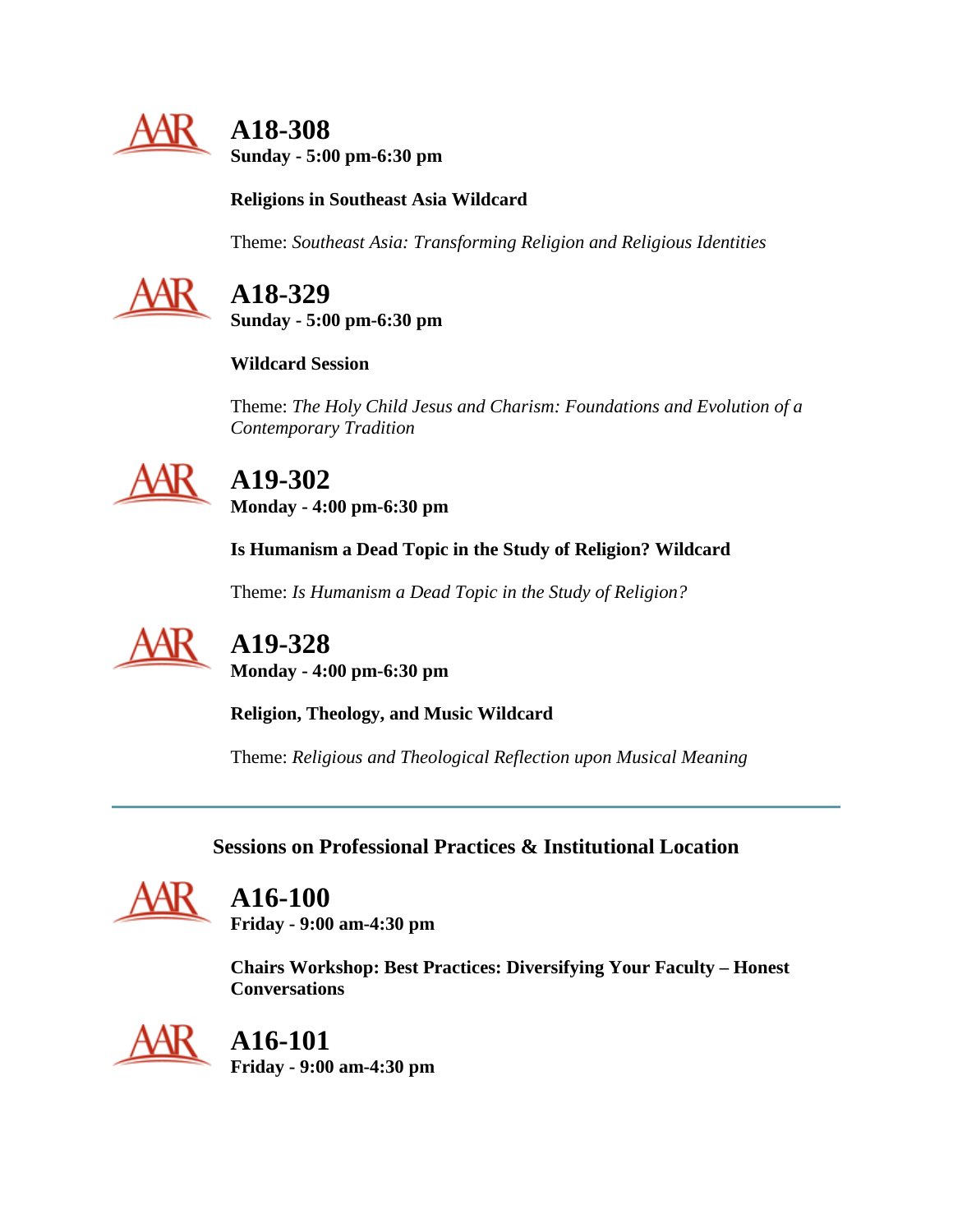**Leadership Workshop: The Religion Major and Liberal Education**



 **A16-105 Friday - 12:00 pm-3:00 pm**

**Women's Caucus Workshop**



 **A17-100 Saturday - 9:00 am-11:30 am**

**Special Topics Forum**

Theme: *What's My Job? Academic Citizenship and the Well-being of Schools, Departments, and Programs*



# **A17-102**

**Saturday - 9:00 am-11:30 am**

**Academic Teaching and the Study of Religion Section**

Theme: *What Happens When a Body Teaches a Body?*



 **A17-133 Saturday - 11:45 am-1:00 pm**

**Special Topics Forum**

Theme: *ATLA Career Alternatives Luncheon: Focus on Religion and Journalism*



 **A17-201 Saturday - 1:00 pm-3:30 pm**

**Special Topics Forum**

Theme: *Sustainable Theological Education*



 **A17-227 Saturday - 1:00 pm-3:30 pm**

**Mormon Studies Consultation**

Theme: *Teaching Mormon Studies: Theory, Topics, and Texts*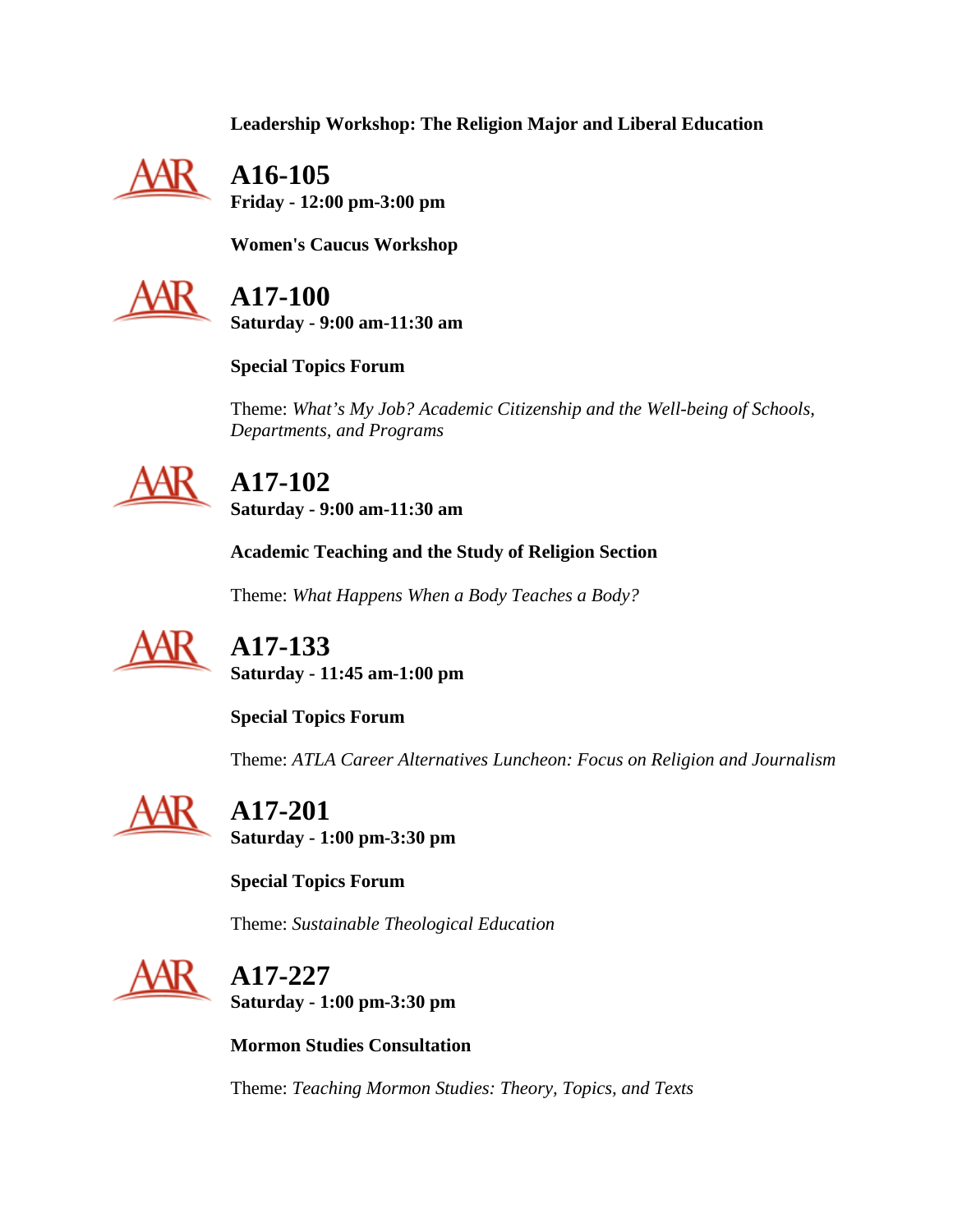

# **A17-230**

**Saturday - 1:00 pm-3:30 pm**

### **The Religion Major and Liberal Education Wildcard**

Theme: *The Religion Major and Liberal Education*



 **A18-101 Sunday - 9:00 am-11:30 am**

**Special Topics Forum**

Theme: *Teaching the Introductory Theology Course in Theological Schools*



# **A18-131**

**Sunday - 11:30 am-1:00 pm**

**Women's Caucus and Status of Women in the Profession Committee Mentoring Lunch**



 **A18-132 Sunday - 11:45 am-1:00 pm**

**Special Topics Forum**

Theme: *Wabash Center and AAR Student Teacher Luncheon*



# **A18-205**

**Sunday - 1:00 pm-2:30 pm**

**Academic Teaching and the Study of Religion Section**

Theme: *Mentoring Undergraduate Research in Religious Studies: A Panel Discussion*



# **A18-213**

**Sunday - 1:00 pm-2:30 pm**

**Feminist Theory and Religious Reflection Group and Womanist Approaches to Religion and Society Group**

Theme: *Pedagogy and Power: Teaching toward Transformation in*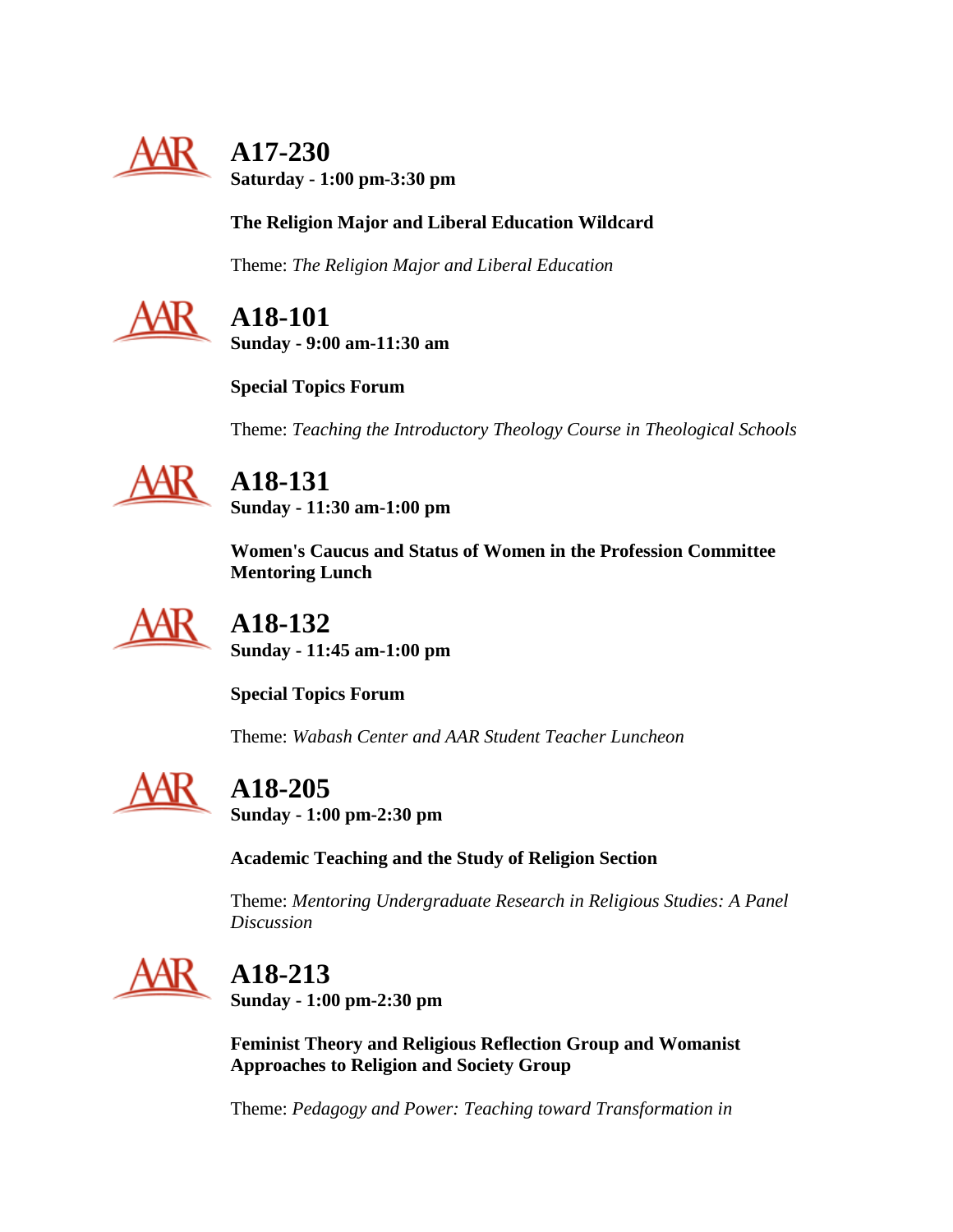*Feminist/Womanist Theory and Theology*



 **A18-229 Sunday - 3:00 pm-4:30 pm**

**Special Topics Forum**

Theme: *AAR Excellence in Teaching Forum: Stacey Floyd-Thomas, 2007 Excellence in Teaching Award Winner*



 **A18-250 Sunday - 3:00 pm-4:30 pm**

**Wildcard Session**

Theme: *The Place of the Practitioner in the Academy*



 **A18-277 Sunday - 3:00 pm-4:30 pm**

**Special Topics Forum**

Theme: *How to Propose a New AAR Program Unit*



**A18-300**

**Sunday - 4:00 pm-6:30 pm**

**Special Topics Forum**

Theme: *The Tenure Book(s): How to Strategize Your Publications to Increase Your Chances of Tenure and Promotion*



 **A19-101 Monday - 9:00 am-11:30 am**

**Special Topics Forum**

Theme: *Teaching with, against, and to Faith*



# **A19-102**

**Monday - 9:00 am-11:30 am**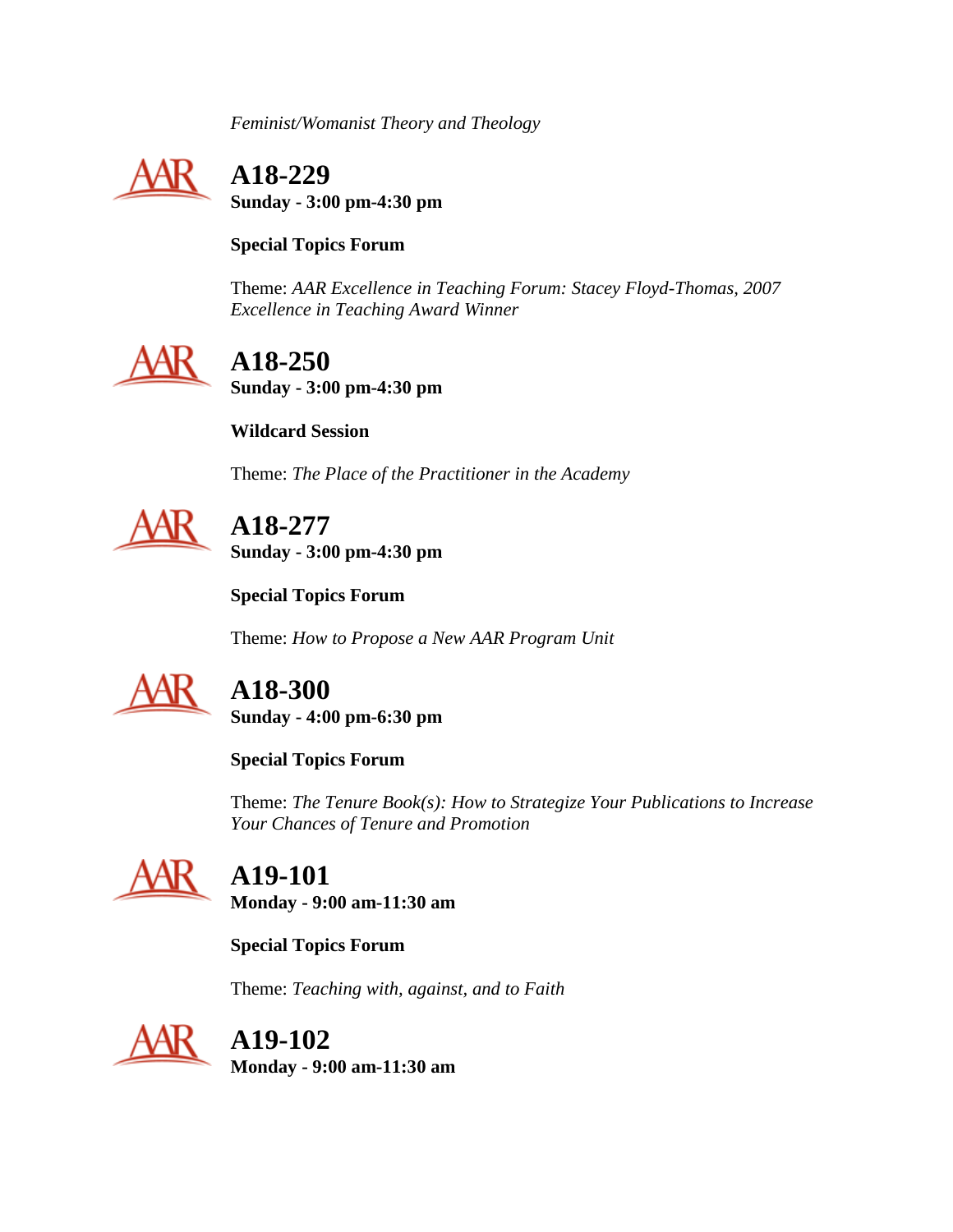#### **Academic Teaching and the Study of Religion Section and Buddhist Critical-Constructive Reflection Group**

Theme: *Contemplative Studies: Something Old and Something New in the Academy*



# **A19-203**

**Monday - 1:00 pm-3:30 pm**

**Academic Teaching and the Study of Religion Section and SBL Academic Teaching of Biblical Studies Section**

Theme: *Teaching Reflectively in Theological Contexts: Promises and Contradictions*



# **A19-301**

**Monday - 4:00 pm-6:30 pm**

**Special Topics Forum**

Theme: *How to Publish Your Book: Advice from Oxford University Press and from the Editors of the AAR Book Series and* JAAR



# **A19-303**

**Monday - 4:00 pm-6:30 pm**

**Academic Teaching and the Study of Religion Section**

Theme: *Teaching Art, Ecology, and Mindfulness: Creative Intersections*



# **A19-307**

**Monday - 4:00 pm-6:30 pm**

**Study of Islam Section**

Theme: *Teaching Religion as an Academic Discipline in Indonesia*



# **A19-327**

**Monday - 4:00 pm-6:30 pm**

**Christianity and Academia Consultation**

Theme: *Contested Issues in Christian Higher Education: Academic Freedom,*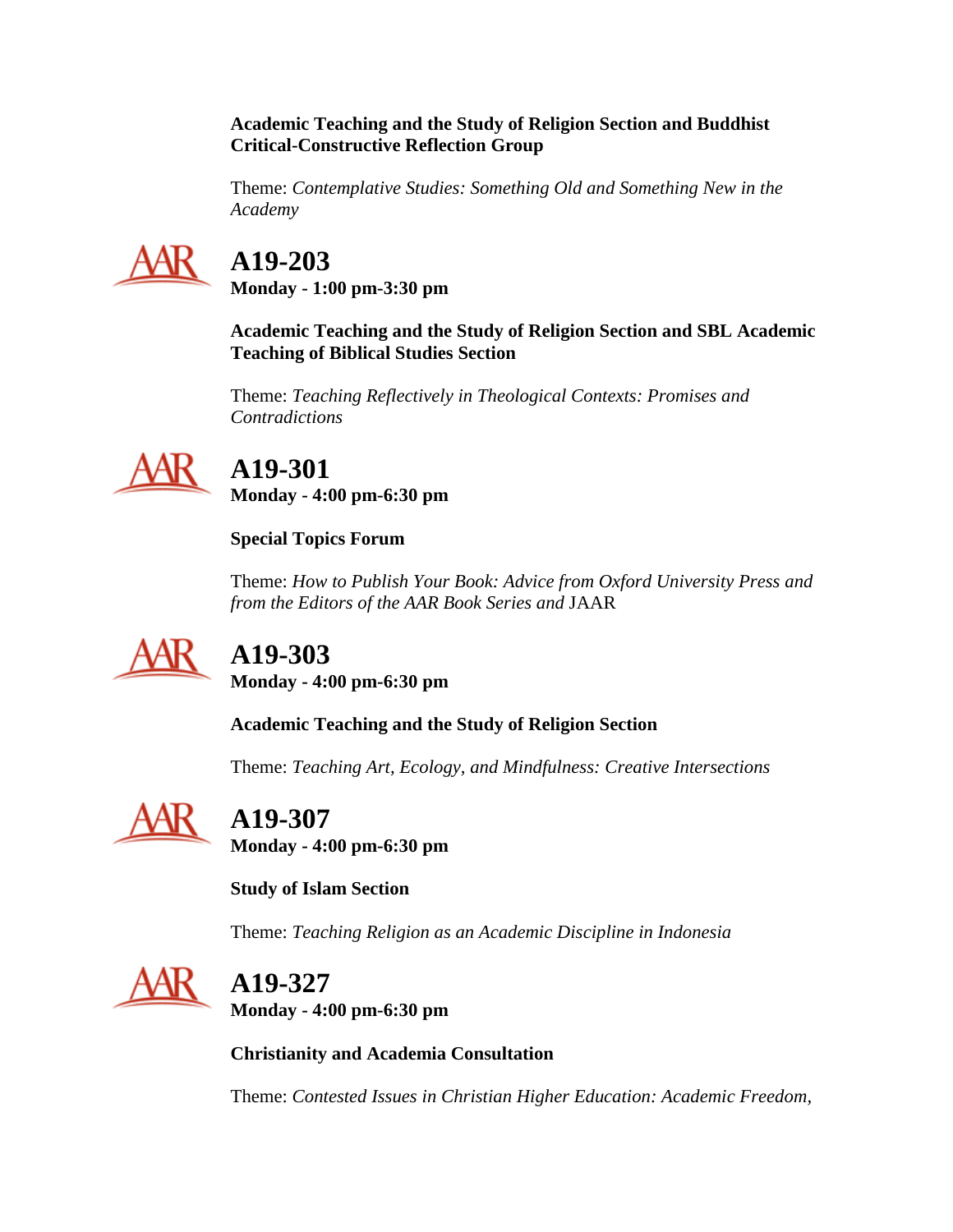*Denominational Identity, and the Culture of Business*



# **A20-100**

**Tuesday - 9:00 am-11:30 am**

### **Academic Teaching and the Study of Religion Section**

Theme: *Uncomfortable Places, Transformative Spaces: Teachers and Students Learning Together*



# **A20-105**

**Tuesday - 9:00 am-11:30 am**

### **History of Christianity Section**

Theme: *Teaching with Texts in the History of Christianity: Textbooks and General Histories for a Changing Field*



# **A20-117**

**Tuesday - 9:00 am-11:30 am**

### **Japanese Religions Group**

Theme: *Screening and Streaming Japanese Religions: Integrating Visual Media into the Classroom*

### **Sessions with a Focus on Chinese Scholars and Scholarship**

<span id="page-31-0"></span>

# **A16-402**

**Friday - 7:30 pm-9:00 pm**

**Arts Series/Films:** *King of Masks*



# **A17-101**

**Saturday - 9:00 am-11:30 am**

**Special Topics Forum**

Theme: *Studies of World Religions in Mainland China, Hong Kong, and Taiwan*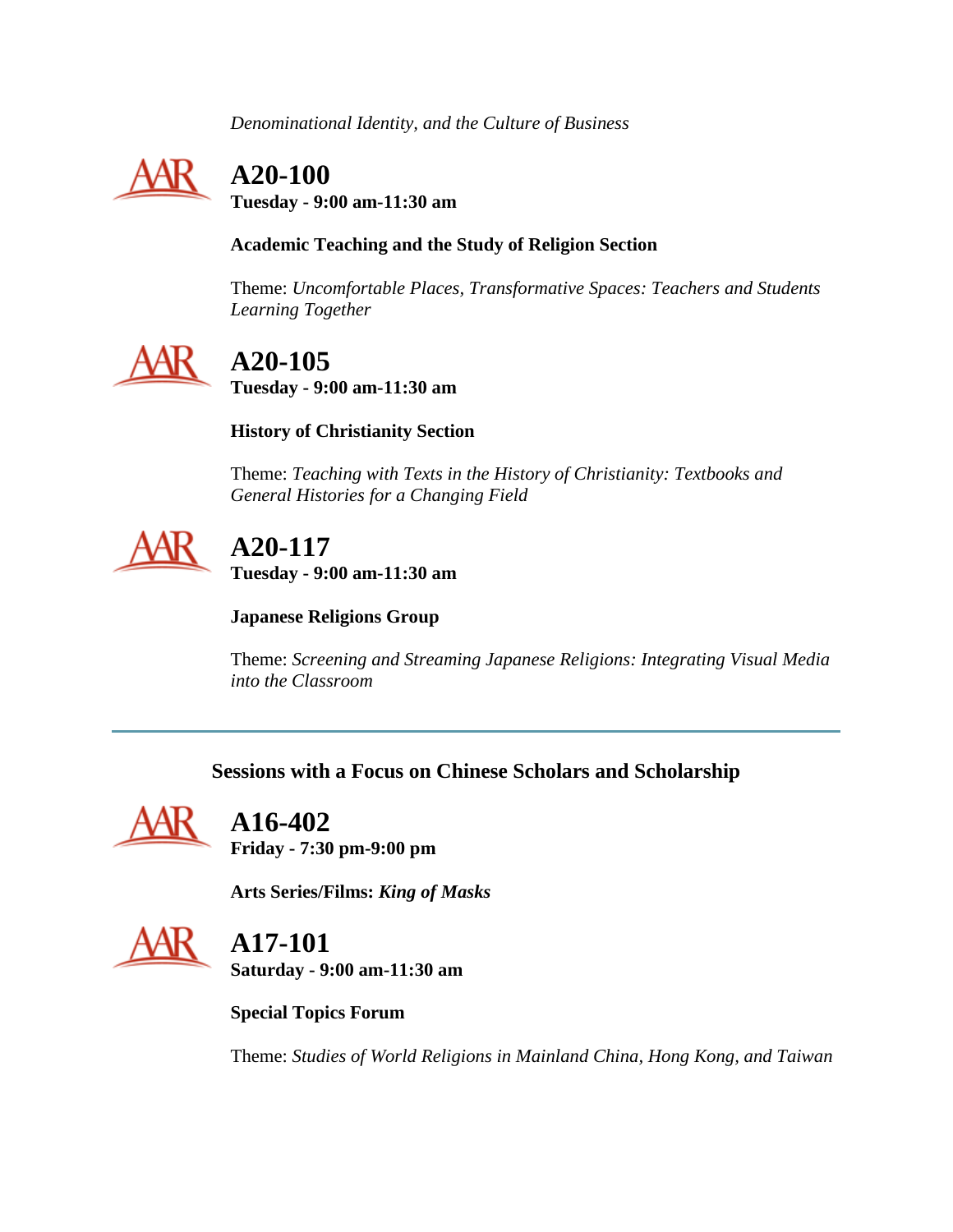

 **A17-113 Saturday - 9:00 am-11:30 am**

### **Buddhist Philosophy Group**

Theme: *Dignāga in China*



# **A17-125**

**Saturday - 9:00 am-11:30 am**

**Religions in Chinese and Indian Cultures: A Comparative Perspective Seminar**

Theme: *Rituals in Indian and Chinese Cultures*



**A17-131 Saturday - 10:30 am-1:00 pm**

**San Diego Chinese Historical Museum Walking Tour**



 **A17-205 Saturday - 1:00 pm-3:30 pm**

**Buddhism Section**

Theme: *Chinese Scholarship on the Dunhuang Manuscripts: New Perspectives on Buddhism*



# **A17-212**

**Saturday - 1:00 pm-3:30 pm**

**Confucian Traditions Group**

Theme: *The Power of "Religion" in China*



**A17-309**

**Saturday - 4:00 pm-6:30 pm**

**Chinese Religions Group**

Theme: *Self-Representation/Misrepresentation: Muslims in the Chinese Cultural Context*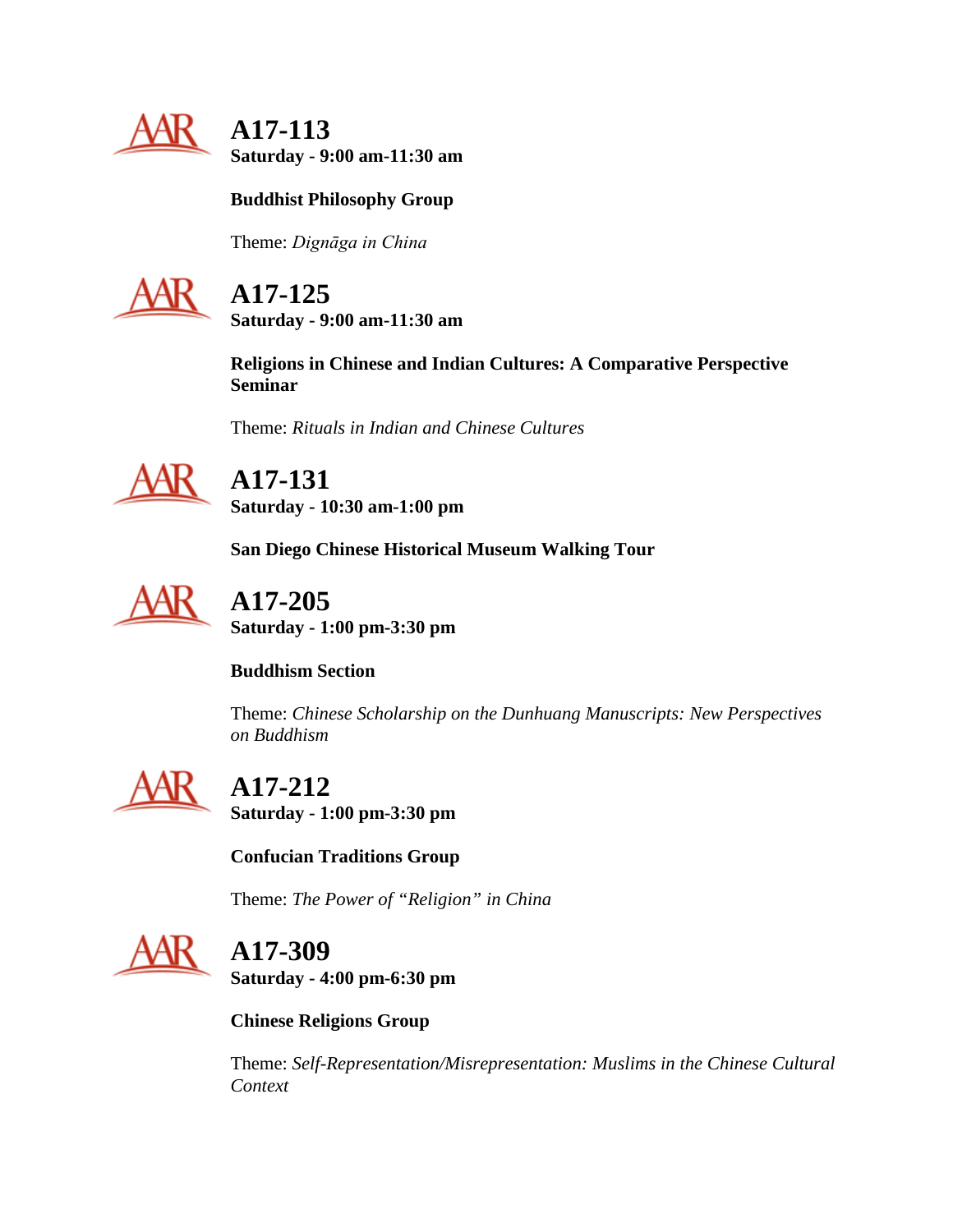

 **A17-326 Saturday - 4:00 pm-6:30 pm**

**Daoist Studies Consultation**

Theme: *Performing Harmony: Interpreting Daoist Ritual* 



# **A17-405**

**Saturday - 8:30 pm-10:00 pm**

**Arts Series/Films:** *The Revenge of Han Xin: A Daoist Mystery*



**A18-114**

**Sunday - 9:00 am-11:30 am**

**Chinese Religions Group**

Theme: *Regional Religion, Local Society, and Ritual Practice: A Consideration of Patrice Fava's film* The Revenge of Han Xin: A Daoist Mystery



# **A18-124**

**Sunday - 9:00 am-11:30 am**

**Tibetan and Himalayan Religions Group**

Theme: *Tibetan Religion in China: Past and Present*



# **A18-211**

**Sunday - 1:00 pm-2:30 pm**

**Comparative Religious Ethics Group and Confucian Traditions Group**

Theme: *The Problem of Evil in Neo-Confucianism*



# **A18-212**

**Sunday - 1:00 pm-2:30 pm**

**Critical Theory and Discourses on Religion Group and Cultural History of the Study of Religion Consultation**

Theme: *China's "Isms": Studies in the Production of Difference and Unity*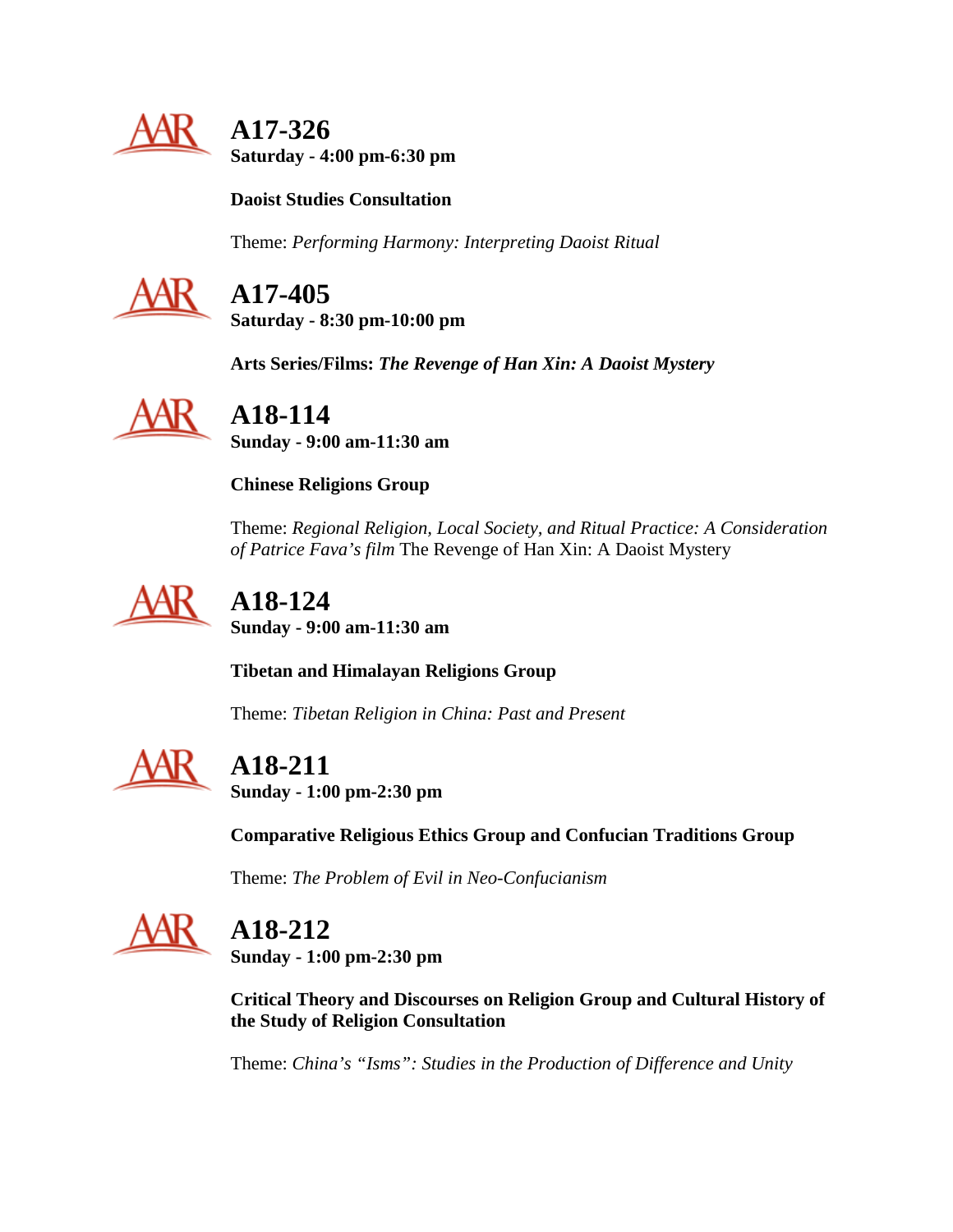

 **A18-264 Sunday - 3:00 pm-4:30 pm**

### **Chinese Religions Group**

Theme: *Electronic Resources for the Study of Chinese Religions: Reflections on Current and Future Impact and Directions*



# **A18-271**

**Sunday - 3:00 pm-4:30 pm**

### **Sacred Space in Asia Group**

Theme: *Decoding Dunhuang: Material Culture and Religious Worlds along the Silk Route*



# **A18-325**

**Sunday - 5:00 pm-6:30 pm**

**Reformed Theology and History Group**

Theme: *The Reformed Presence in China: New Perspectives on Mission*



# **A18-328**

**Sunday - 5:00 pm-6:30 pm**

**World Christianity Group**

Theme: *Christianity in Chinese Society*



**A18-405**

**Sunday - 8:30 pm-10:00 pm**

**Arts Series/Films: Chinese Dancers**



 **A19-100 Monday - 9:00 am-11:30 am**

**Special Topics Forum**

Theme: *Daoist Studies in China*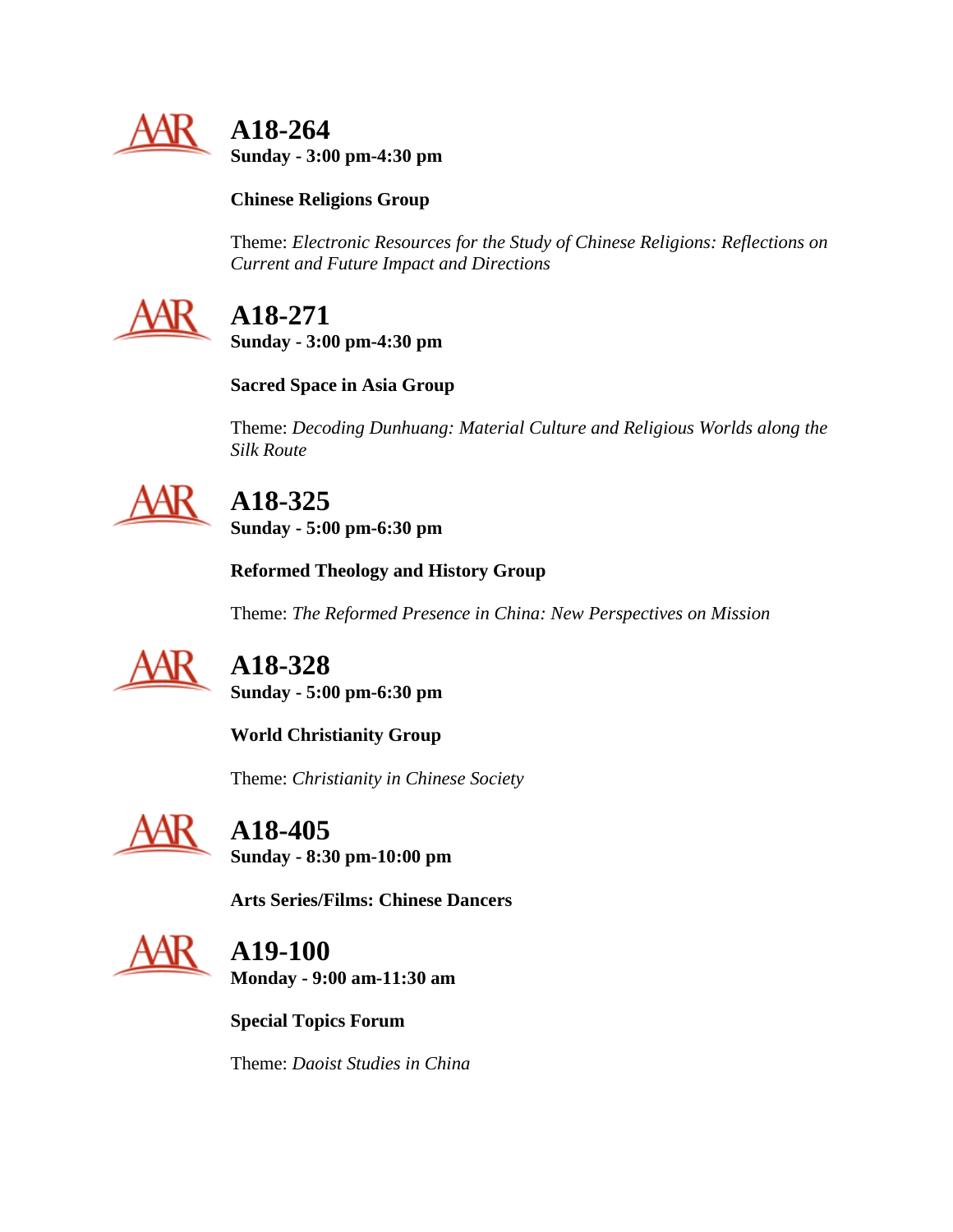

 **A19-103 Monday - 9:00 am-11:30 am**

### **Buddhism Section and Chinese Religions Group**

Theme: *Establishing "Authority" and "Legitimacy" in Twentieth-century Chinese Buddhism: Modernity in the Reinvention of Tradition*



# **A19-214**

**Monday - 1:00 pm-3:30 pm**

**Confucian Traditions Group**

Theme: *Confucianism: What Is at Stake in It as a Religion*



# **A19-225**

**Monday - 1:00 pm-3:30 pm**

**Religions, Medicines, and Healing Group and Daoist Studies Consultation**

Theme: *Daoism, Medicine, and Healing*



 **A19-227 Monday - 1:00 pm-3:30 pm**

**Sacred Space in Asia Group**

Theme: *Sacred Space in China: Past and Present*



 **A19-300 Monday - 4:00 pm-6:30 pm**



**Plenary Address**

Theme: *Making Sense by Comprehending Sensibility: A View of Chinese Religions*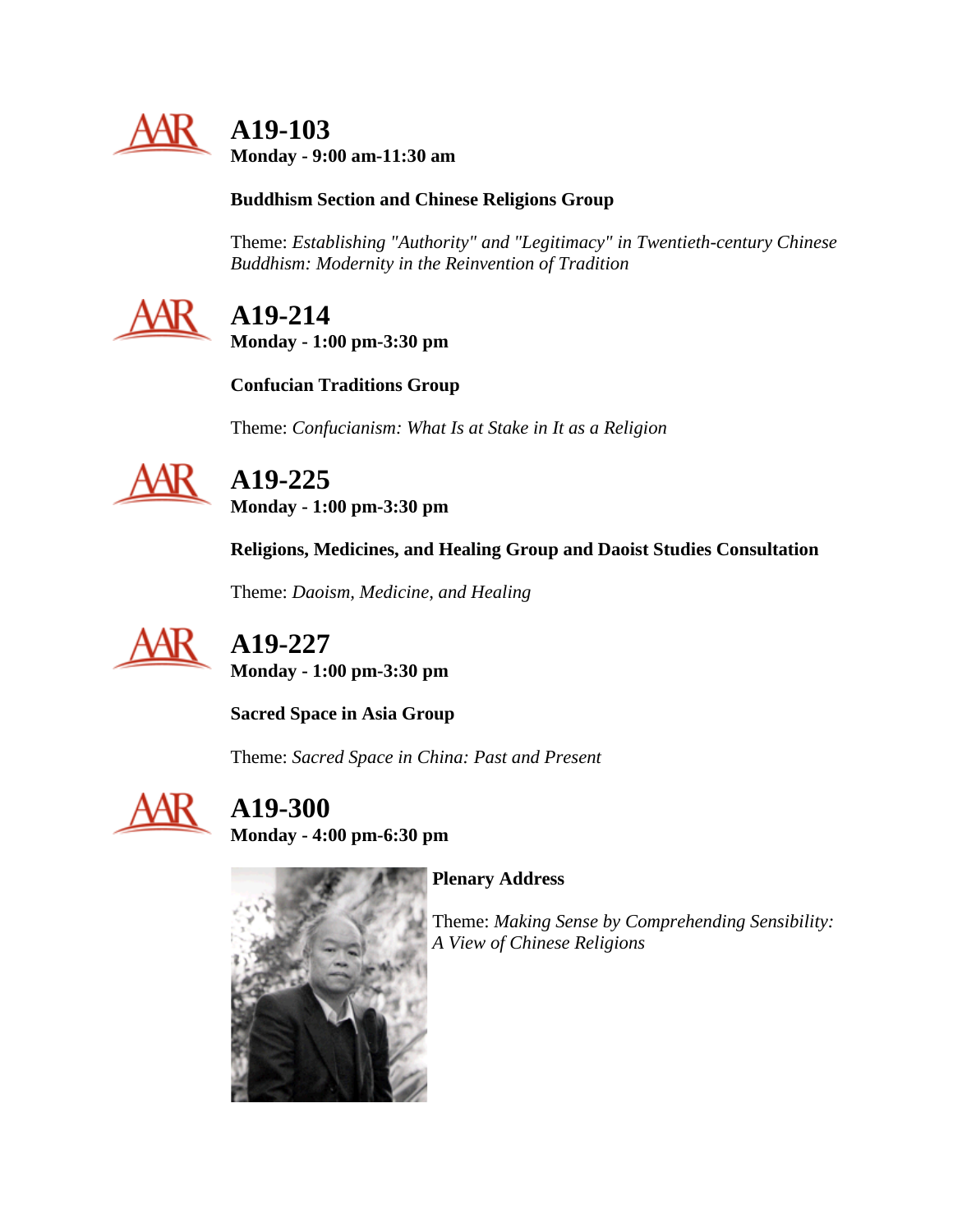

# **A20-104**

**Tuesday - 9:00 am-11:30 am**

### **Comparative Studies in Religion Section**

Theme: *New Perspectives on Chinese Religions*



**A20-115**

**Tuesday - 9:00 am-11:30 am**

**Anthropology of Religion Group**

Theme: *Tibetan Lived Religion?*

### **Books Under Discussion**

<span id="page-36-0"></span>

 **A17-106 Saturday - 9:00 am-11:30 am**

**Philosophy of Religion Section**

Theme: *G.W.F. Hegel: 200 Years after* The Phenomenology of Spirit



# **A17-115**

**Saturday - 9:00 am-11:30 am**

**Feminist Theory and Religious Reflection Group**

Theme: *Discussion of Saba Mahmood's* The Politics of Piety: The Islamic Revival and the Feminist Subject



# **A17-305**

**Saturday - 4:00 pm-6:30 pm**

**North American Religions Section**

Theme: *Author Meets Critics: Catherine L. Albanese's* A Republic of Mind and Spirit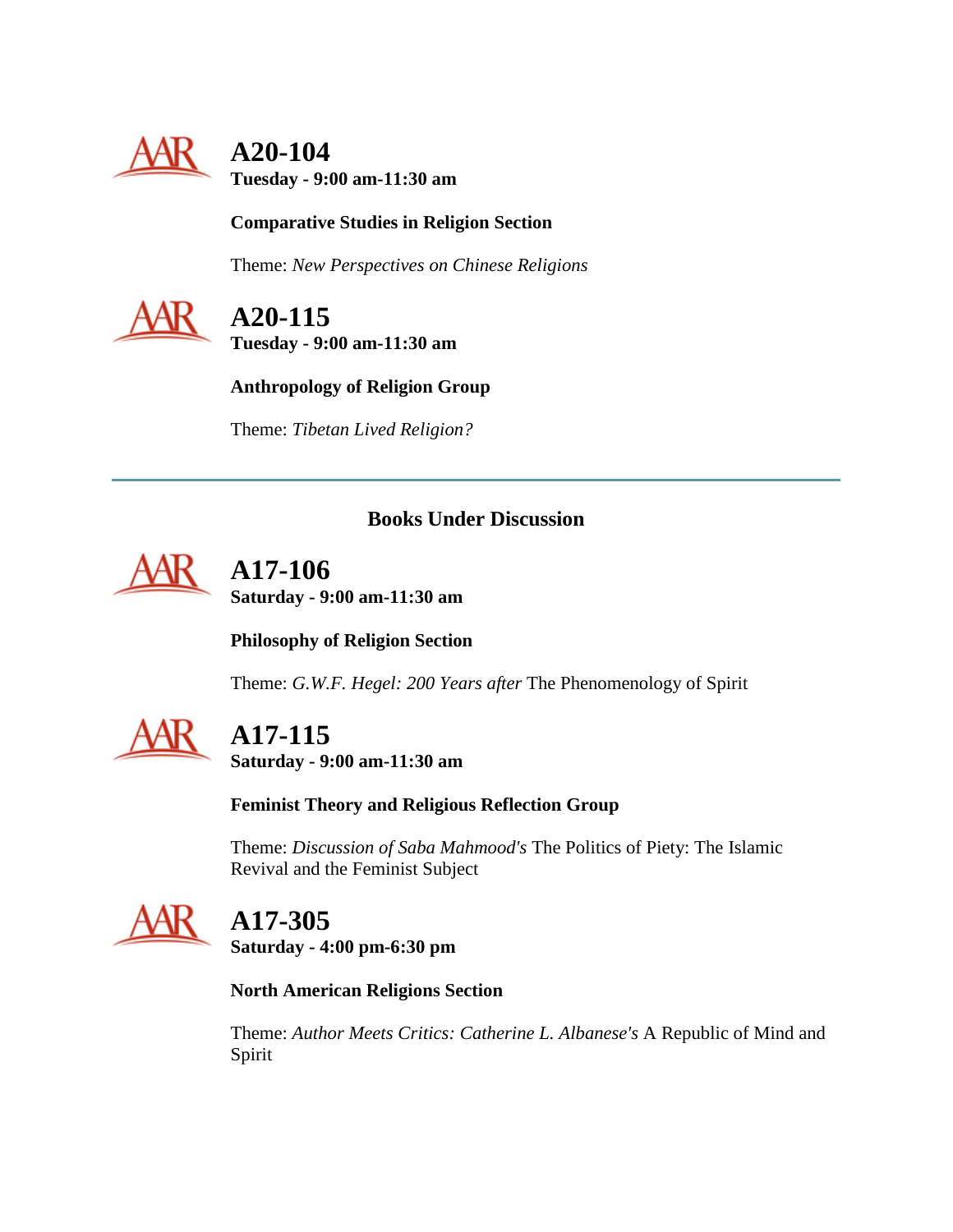

 **A17-311 Saturday - 4:00 pm-6:30 pm**

### **Comparative Religious Ethics Group**

Theme: *What Does It Mean to Do Comparative Religious Ethics? A Panel Discussion on Aaron Stalnaker's* Overcoming Our Evil: Human Nature and Spiritual Exercises in Xunzi and Augustine



# **A17-321**

**Saturday - 4:00 pm-6:30 pm**

### **Schleiermacher Group**

Theme: *Prolegomena to the* Glaubenslehre: *The Last of a Four-Year Reinvestigation of Schleiermacher's Magnum Opus*



# **A17-330**

**Saturday - 4:00 pm-6:30 pm**

**Yoga in Theory and Practice Consultation**

Theme: *Review Session on* Yoga: India's Philosophy of Meditation*, Edited by Gerald J. Larson and Ram Shankar Bhattacharya*



# **A18-107**

**Sunday - 9:00 am-11:30 am**

**Religion and the Social Sciences Section**

Theme: Lived Religion in America *Revisited: Current Cases and Theoretical Developments*



# **A18-121**

**Sunday - 9:00 am-11:30 am**

**Roman Catholic Studies Group**

Theme: *Stephen Schloesser's* Jazz Age Catholicism*: Author Meets Critics*



# **A18-218**

**Sunday - 1:00 pm-2:30 pm**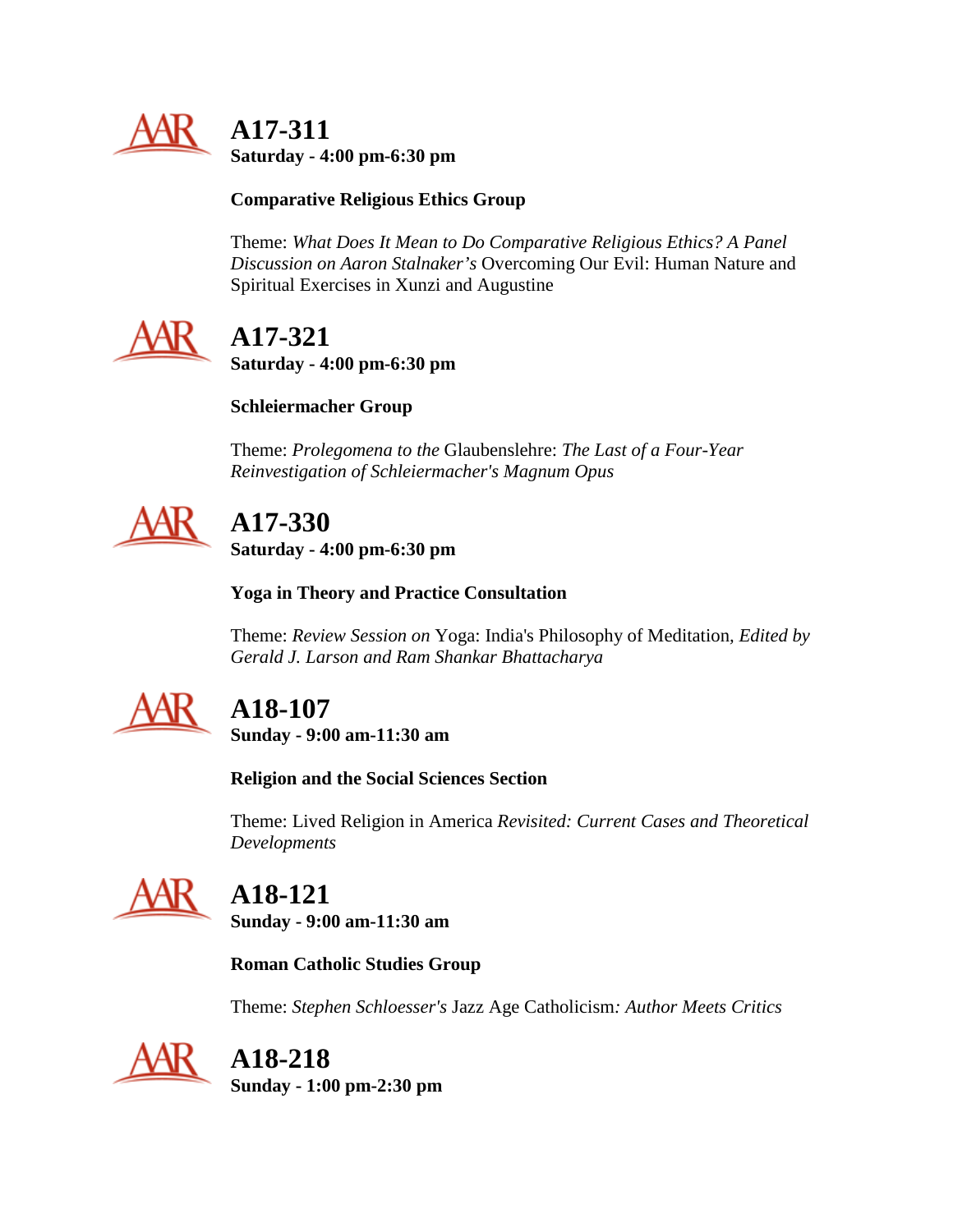### **Practical Theology Group and Reformed Theology and History Group**

Theme: *Constructing Narratives of Redemption: Theological Dialogues with David Kelsey's* Imagining Redemption



# **A18-259**

**Sunday - 3:00 pm-4:30 pm**

### **Study of Islam Section**

Theme: A Book of Signs Over Time*: Conversations about the Qur'an with Bruce Lawrence*



**A18-303**

**Sunday - 5:00 pm-6:30 pm**

**Special Topics Forum**

Theme: *Roundtable on* The Encyclopedia of Religion and Nature



# **A18-316**

**Sunday - 5:00 pm-6:30 pm**

**Afro-American Religious History Group and Religions, Medicines, and Healing Group**

Theme: *Book Discussion:* African American Folk Healing*, by Stephanie Mitchem*



# **A19-106**

**Monday - 9:00 am-11:30 am**

### **Philosophy of Religion Section**

Theme: *Author Meets Critics: David Kyuman Kim,* Melancholic Freedom: Agency and the Spirit of Politics



# **A19-110**

**Monday - 9:00 am-11:30 am**

**Theology and Religious Reflection Section and Women and Religion Section**

Theme: *America, Amerikkka: Elect Nation and Imperial Violence*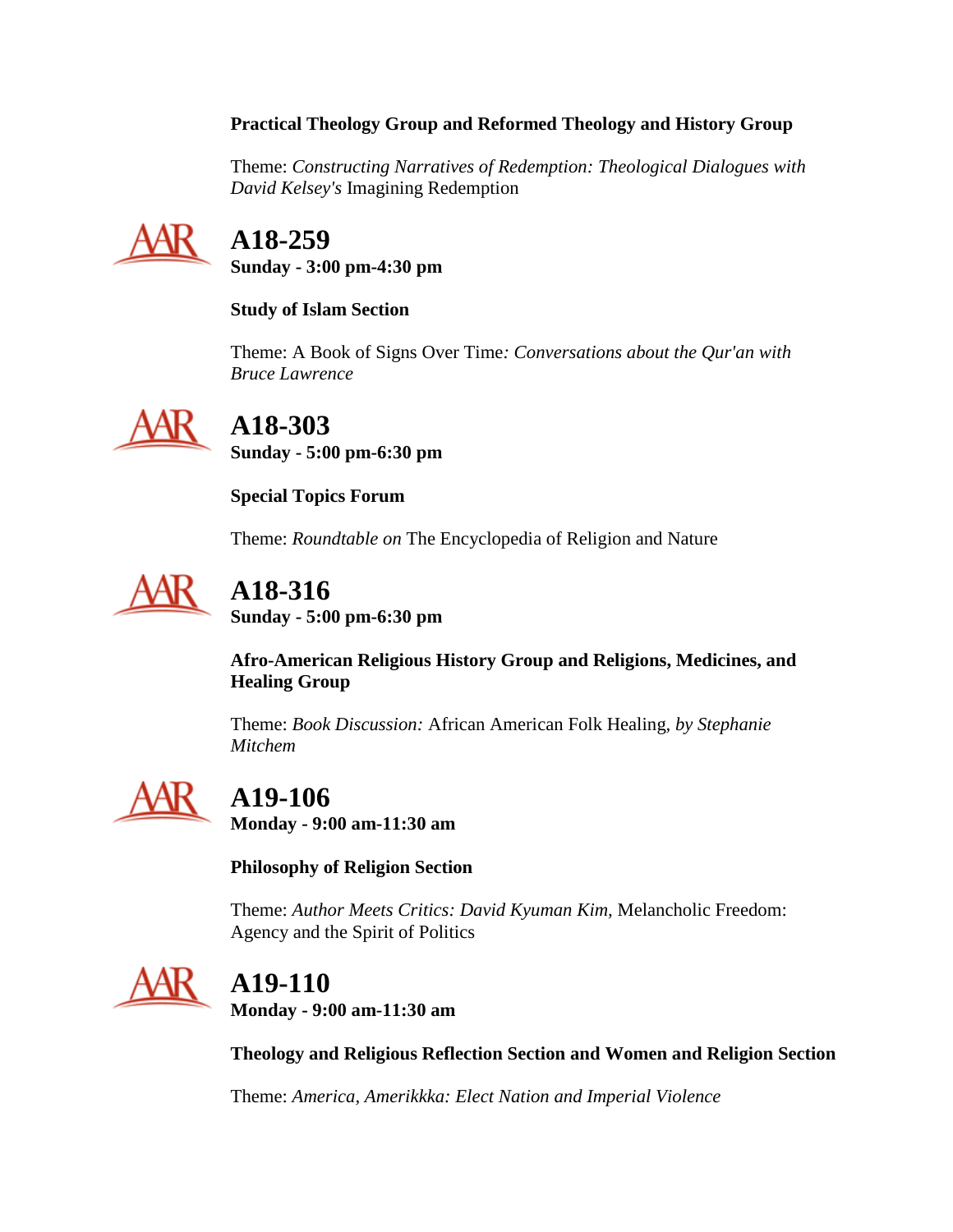

# **A19-112**

**Monday - 9:00 am-11:30 am**

**Bible, Theology, and Postmodernity Group and SBL Reading, Theory and the Bible Section**

Theme: *After* After Theory*?*



# **A19-309**

**Monday - 4:00 pm-6:30 pm**

### **Theology and Religious Reflection Section**

Theme: *Critical Responses to* Empire and the Christian Tradition: New Readings of Classical Theologians*, Kwok Pui Lan, Don Compier, Joerg Rieger, eds. (Fortress Press, 2007)*



# **A19-313**

**Monday - 4:00 pm-6:30 pm**

**Comparative Studies in Hinduisms and Judaisms Group and Comparative Theology Group**

Theme: The Encyclopedia of Love in World Religions *(ABC-CLIO, 2007): A Panel Discussion*



# **A19-314**

**Monday - 4:00 pm-6:30 pm**

**Critical Theory and Discourses on Religion Group**

Theme: *Critical Evaluations of Thomas Tweed's* Crossing and Dwelling: A Theory of Religion

**Receptions**

<span id="page-39-0"></span>

 **A17-4 Saturday - 7:45 am-8:45 am**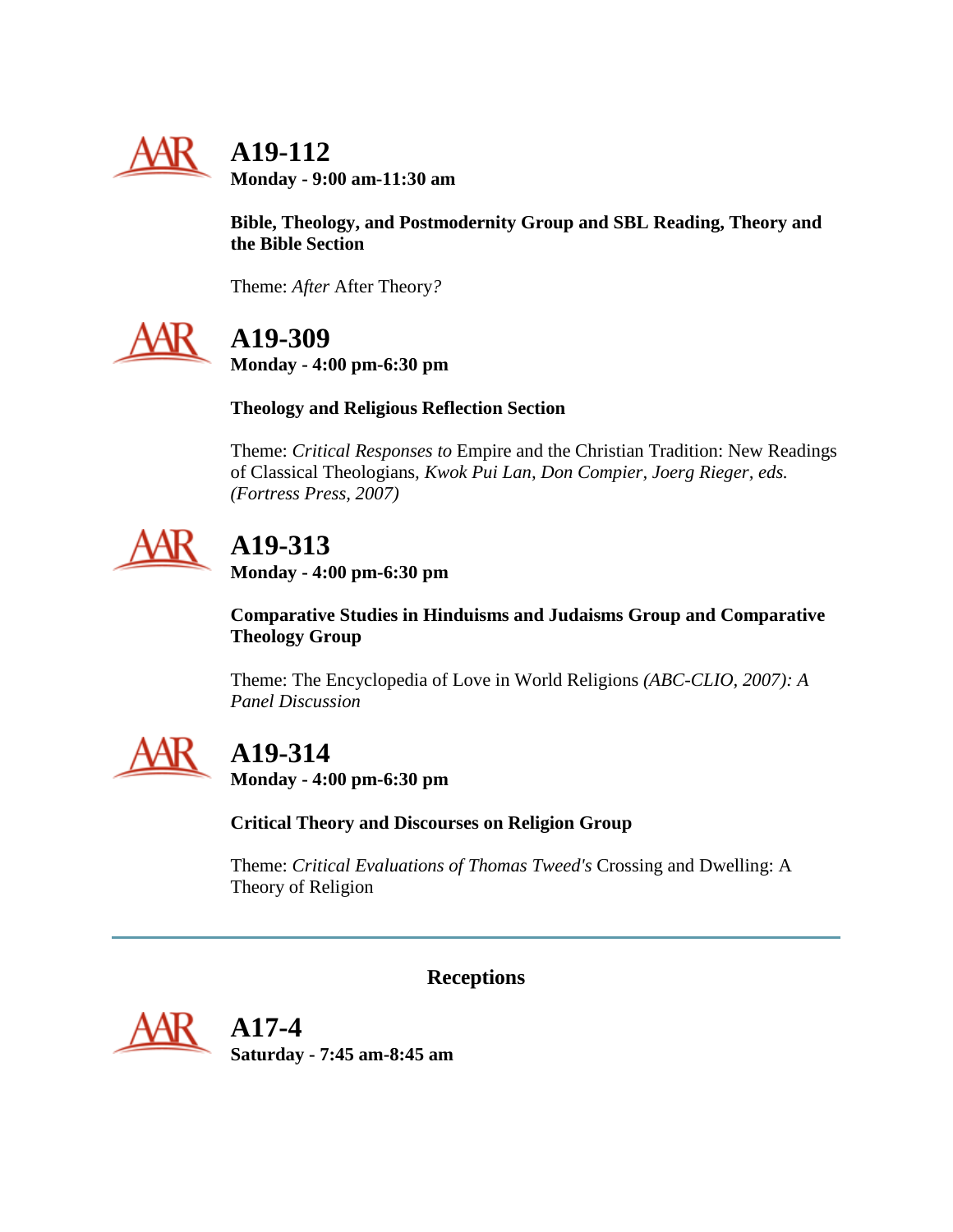### **International Members' Breakfast**

All AAR international attendees are invited to an information session and continental breakfast hosted by the AAR's International Connections Committee.



# **A17-400**

**Saturday - 5:00 pm-7:00 pm**

*Journal of the American Academy of Religion* **Editorial Board Meeting and Reception**

Meeting of the *JAAR* Editorial Board (5:00 pm-6:00 pm) followed immediately by a reception in honor of the Board and *JAAR* authors in 2007 (6:00 pm-7:00 pm).



# **A17-402**

**Saturday - 5:45 pm-7:00 pm**

### **Friends of the Academy Reception**

Individuals whose generosity allows us to continue many of our special programs are invited to a reception hosted by the AAR Board of Directors.



# **A17-403**

**Saturday - 6:30 pm-7:45 pm**

### **AAR Racial and Ethnic Minority Members' Reception**

The Status of Racial and Ethnic Minorities in the Profession Committee invites interested persons to a reception celebrating the contributions of racial and ethnic minority scholars in the Academy.



# **A17-407**

**Saturday - 9:00 pm-11:00 pm**

### **Women's Reception**

Sponsored by the AAR Status of Women in the Profession Committee, the SBL Committee on the Status of Women in the Profession, and the Women's Caucus.

The Women's Caucus and Claremont Graduate University School of Religion welcome all friends to join us in honoring Rosemary Radford Ruether and the panelists from the session on Ruether's most recent book, *America, Amerikkka: Elect Nation and Imperial Violence.*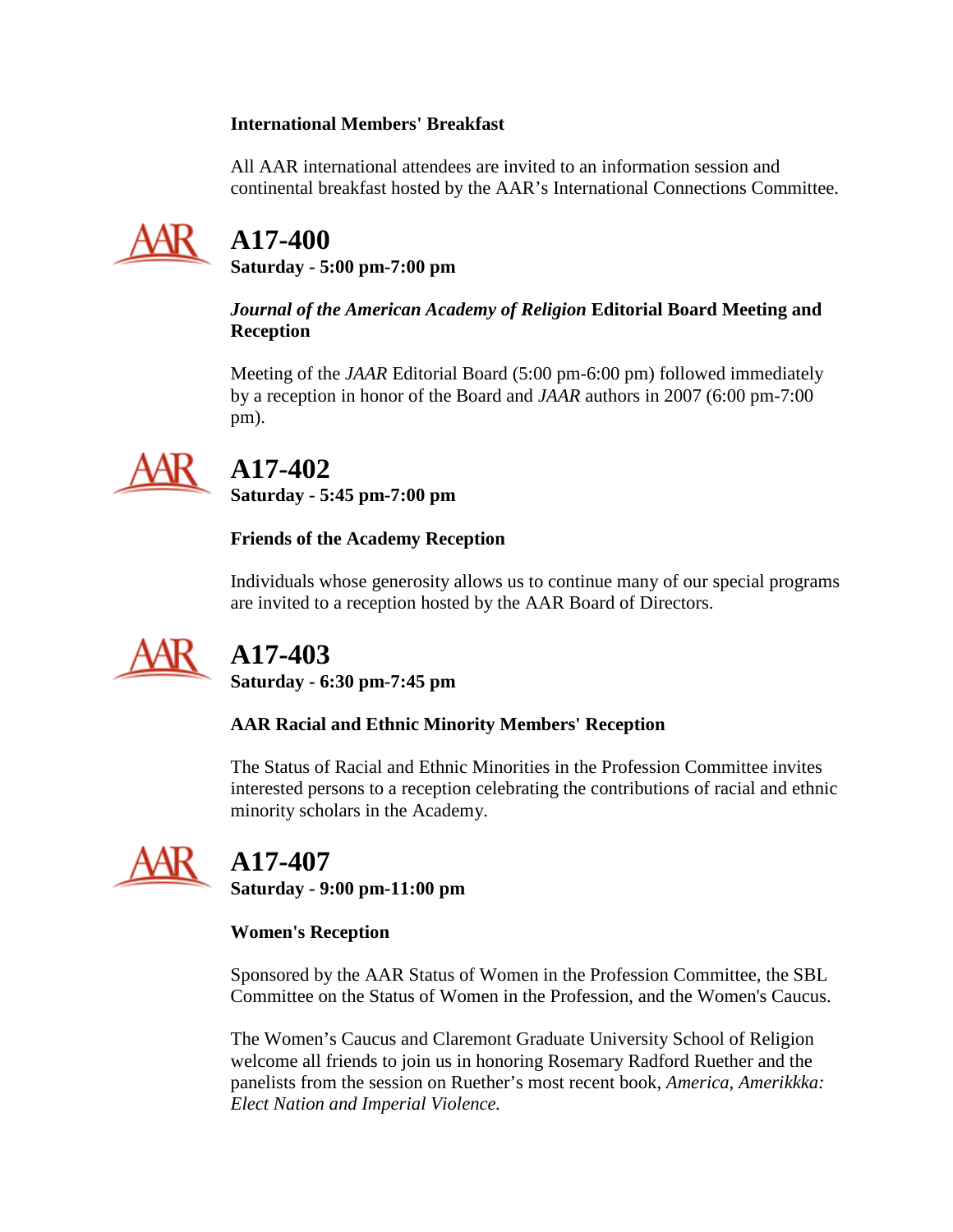

 **A17-408 Saturday - 9:00 pm-11:00 pm**

### **AAR Members' Reception**

AAR members are invited to join one another at the AAR Members' Reception for jazz music and collegiality. Don't forget the free drink ticket mailed with your name badge!



# **A17-409**

**Saturday - 9:30 pm-11:00 pm**

### **Student Members' Reception**

AAR and SBL student members are invited to drop by for conversation with fellow students. Snacks will be provided. Don't forget your free drink ticket!



# **A17-412**

**Saturday - 9:00 pm-11:00 pm**

### **Religion and the Arts Award Inaugural Reception**

A special reception celebrating the inaugural AAR Award in Religion and the Arts. During this reception, there will be a tribute to Jane Dillenberger, honoring her many contributions as a teacher, author, curator, and advocate of religion and art.



# **A18-1**

**Sunday - 7:30 am-8:45 am**

**AAR New Members' Continental Breakfast**

New (first-time) AAR members in 2007 are cordially invited to a continental breakfast with members of the Board of Directors.



# **A18-131**

**Sunday - 11:30 am-1:00 pm**

**Women's Caucus and Status of Women in the Profession Committee Mentoring Lunch**

The Status of Women in the Profession Committee and the Women's Caucus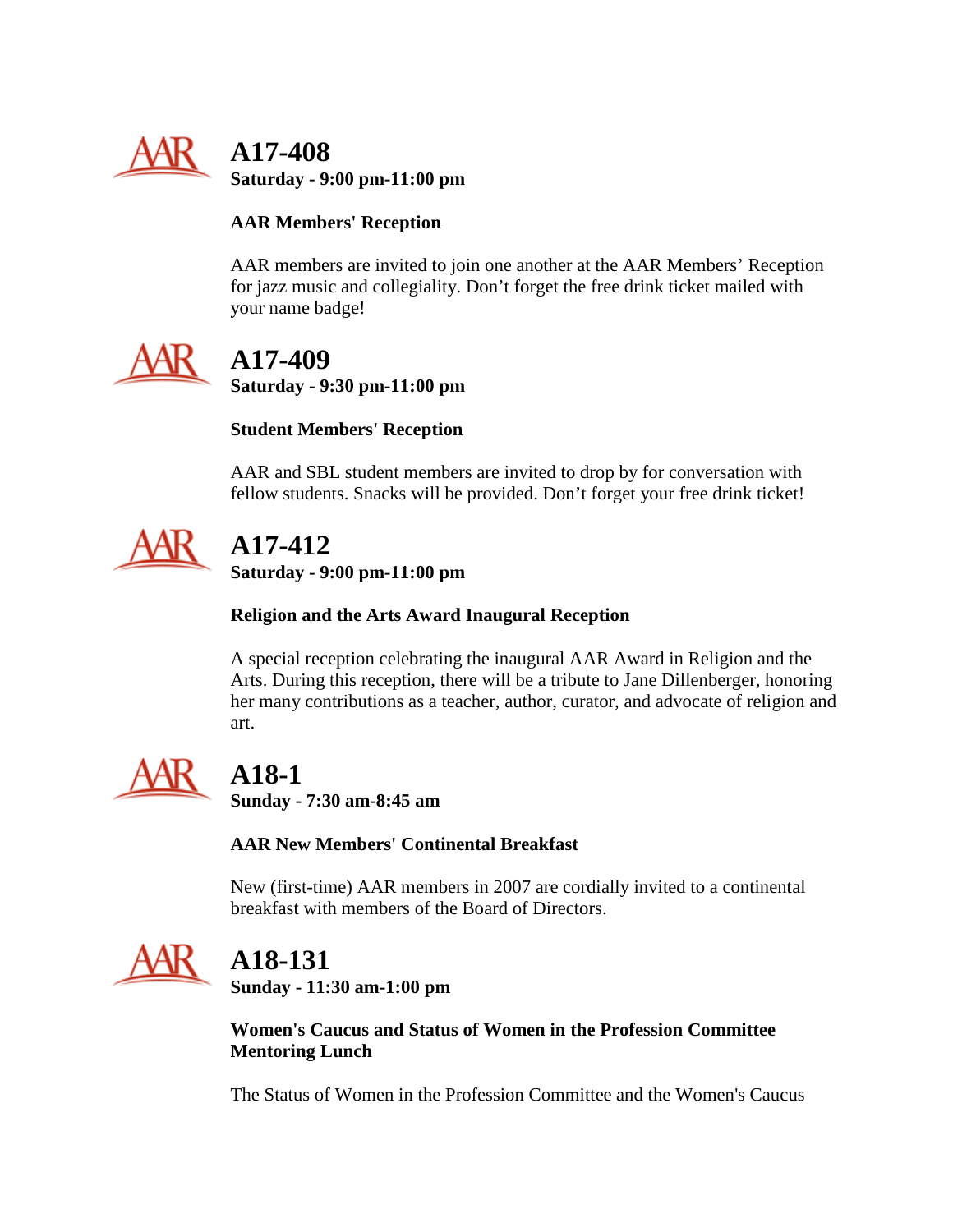invite women who are graduate students and new scholars to a brown bag lunch with more than thirty womanist and feminist mid-career and senior AAR and SBL scholars. Women will have the opportunity to mentor and be mentored in a context where every question is valued.



# **A18-400**

**Sunday - 5:45 pm-6:45 pm**

### **AAR Sterling Circle Reception**

All members who have been with the AAR continuously for at least twenty-five years are part of our Sterling Circle. In honor of your long-term support, John R. Fitzmier, executive director, and Jeffrey Stout, AAR president, invite you to celebrate at an open house.



# **A19-1**

**Monday - 7:15 am-8:45 am**

### **AAR Program Unit Chairs' Breakfast**

Program unit chairs are invited to a continental breakfast, which features a brief meeting on upcoming program initiatives.



# **A19-403**

**Monday - 9:00 pm-11:00 pm**

### **AAR Program Unit Chair and Steering Committee Members' Reception**

Program unit chairs and steering committee members are invited to a reception in their honor hosted by the Program Committee.

## **Especially for Students**

# **A17-6**

**Saturday - 7:30 am-9:00 am**

### **Student Liaison Group Annual Business Meeting**

Student Liaison Group members will gather to discuss business.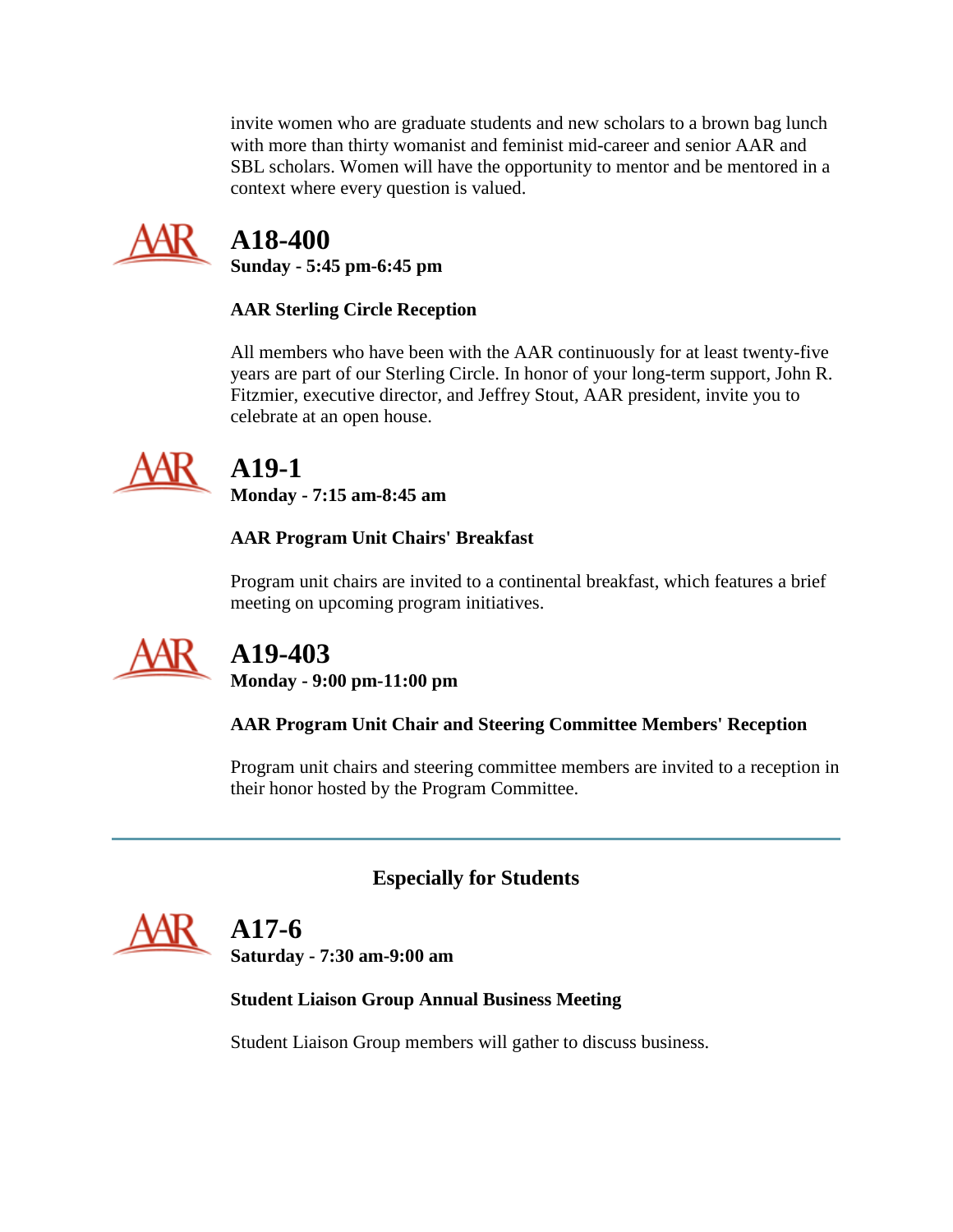

### **Special Topics Forum**

Theme: *ATLA Career Alternatives Luncheon: Focus on Religion and Journalism*

Sponsored by the Graduate Student Committee and American Theological Library Association

Students in religion and theology often find creative and rewarding career alternatives to the life of a professor. This year, our ongoing Career Alternatives series focuses on the intersection of religion and the media: what career opportunities exist for people interested in both religion and communicating ideas about religion using the expanding varieties of news media? Come listen to talented and experienced writers about their lives in religion and journalism.

AAR student members interested in attending must RSVP online ASAP (firstcome, first-served basis) at [www.aarweb.org/ Meetings/ Annual\\_Meeting/](http://www.aarweb.org/Meetings/Annual_Meeting/Current_Meeting/RSVP/ATLA/)  [Current\\_Meeting/ RSVP/ATLA/.](http://www.aarweb.org/Meetings/Annual_Meeting/Current_Meeting/RSVP/ATLA/)Online registration deadline is noon on Wednesday, November 15.



 **A17-200 Saturday - 1:00 pm-3:30 pm**

**Special Topics Forum**

Theme: *Introduction to the AAR*

Sponsored by the Graduate Student Committee

The American Academy of Religion sponsors a broad umbrella of programs, affiliations, and sub-groups: the Theological Programs Initiative, mentoring programs for women and ethnic minorities, the Graduate Student Committee and Student Liaison Group, a multitude of associated regional meetings, the Employment Information Service, and various publishing enterprises, to name just a few. If you're confused by the AAR's alphabet soup (TPI, REM, SWP, GSC, SLG, EIS, and more) or if you've ever wondered what else the AAR does besides the annual meeting, come hear about the wide range of programs and opportunities for service offered to all AAR members.



# **A17-409**

**Saturday - 9:30 pm-11:00 pm**